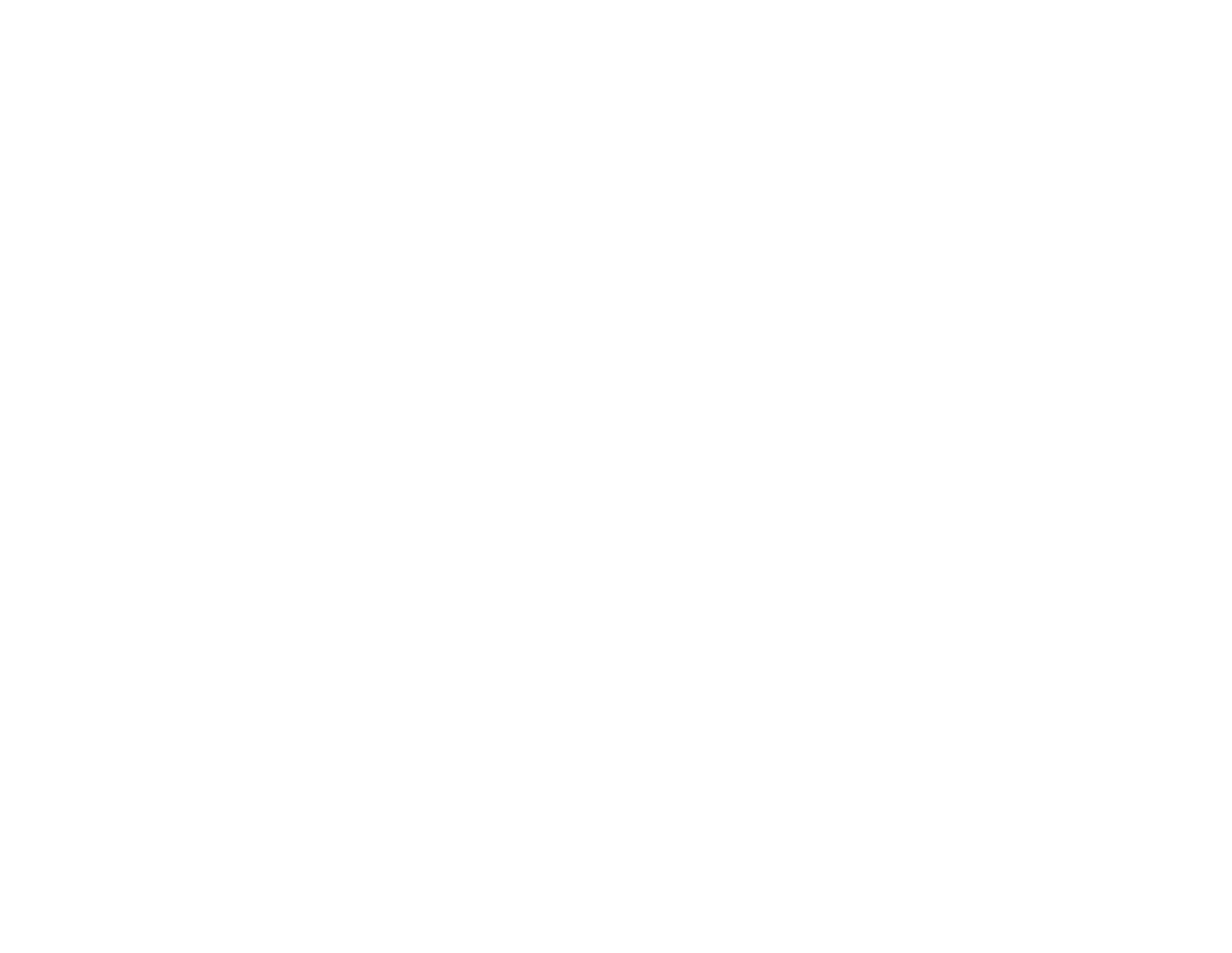**05/24/2022 08:53 AM**

**Page 161 of 202**

#### Total Number of Voters : **ENTIME TOTAL REFERENT PROPERTY OF THE REPARTMENT OF THE REPARTMENT OF THE REPARTMENT OF THE REPARTMENT OF THE REPARTMENT OF THE REPARTMENT OF THE REPARTMENT OF THE REPARTMENT OF THE REPARTMENT OF** Precincts Reporting 562 of 562 = 100.00% **Party Candidate Early Election Total For Member of County Central Committee DELHI B, Vote For 1 Republican Party** Nicole Otto (W) 1 100.00% 0 0.00% 1 100.00% **Cast Votes:** 1 7.14% 0 0.00% 1 1.16% **Over Votes:** 0 0.00% Under Votes: 13 92.86% 0.00% 0 92.86% 72 85 100.00% 0.00% 0 0.00% 98.84% **Precincts** Counted | Total | Percent 1 **Early** Electio<br> **Total Percent**<br>
Total Percent<br>
Total Percent<br>
Total Percent<br>
Total Percent<br>
Total Percent<br>
Ballots<br>
Total Percent<br>
Ballots<br>
Total 1 100.00% 1 100.00% **1,156 7.44% Voters** 86 1,156 Election Total<br>
0 0.00% 1 100.00%<br>
0 0.00% 1 1.16%<br>
0 0.00% 0 0.00%<br>
72 100.00% 85 98.84%<br>
Voters<br>
Ballots Registered Percent<br>
86 1,156 7.44% **For Member of County Central Committee DELHI C, Vote For 1 Republican Party** Kathy Harris (W) 0 0.00% 1 100.00% 1 100.00% **Cast Votes:** 0 0.00% 1 0.57% 1 0.53% **Over Votes:** 0 0.00% Under Votes: 11 100.00% 0.00% 0 100.00% 175 99.43% 186 99.47% 0.00% 0 0.00% 99.43% 99.47% **Precincts** Counted | Total | Percent 1 1 100.00%<br> **Total Percent**<br>
1 100.00%<br>
1 100.00%<br>
1 100.00%<br>
1 1 100.00%<br>
1 1 100.00%<br>
1 1 100.00%<br>
1 1 100.00%<br>
1 1 100.00%<br>
1 1 100.00%<br>
1 1 100.00% 1 100.00% **1,129 16.56% Voters**  $187$  1.129 86 1,156 7.44%<br>
1 100.00% 1 100.00%<br>
1 0.57% 1 0.53%<br>
0 0.00% 0 0.00%<br>
175 99.43% 186 99.47%<br> **Ballots Registered Percent**<br>
187 1,129 16.56% **For Member of County Central Committee DELHI D, Vote For 1 Republican Party** Gary Ott 8 80.00% 58 69.88% 66 70.97% Peter J. Feichtner III 2 20.00% 25 30.12% 27 29.03% **Cast Votes:** 10 83.33% 83 83.00% 93 83.04% **Over Votes:** 0 0.00% Under Votes: 2 16.67% 0.00% 0 16.67% 17 19 0.00% 0 0.00% 17.00% 16.96% **Precincts** Counted | Total | Percent 1 **Example 18**<br> **Total Percent**<br> **Total Percent**<br> **Total Percent Ballots**<br> **Total Percent Ballots**<br> **Total Percent Ballots**  1 100.00% **950 11.79% Voters**  $112$  950 58 69.88% 66 70.97%<br>
25 30.12% 27 29.03%<br>
83 83.00% 93 83.04%<br>
0 0.00% 0 0.00%<br>
17 17.00% 19 16.96%<br>
Voters<br>
Ballots Registered Percent<br>
112 950 11.79%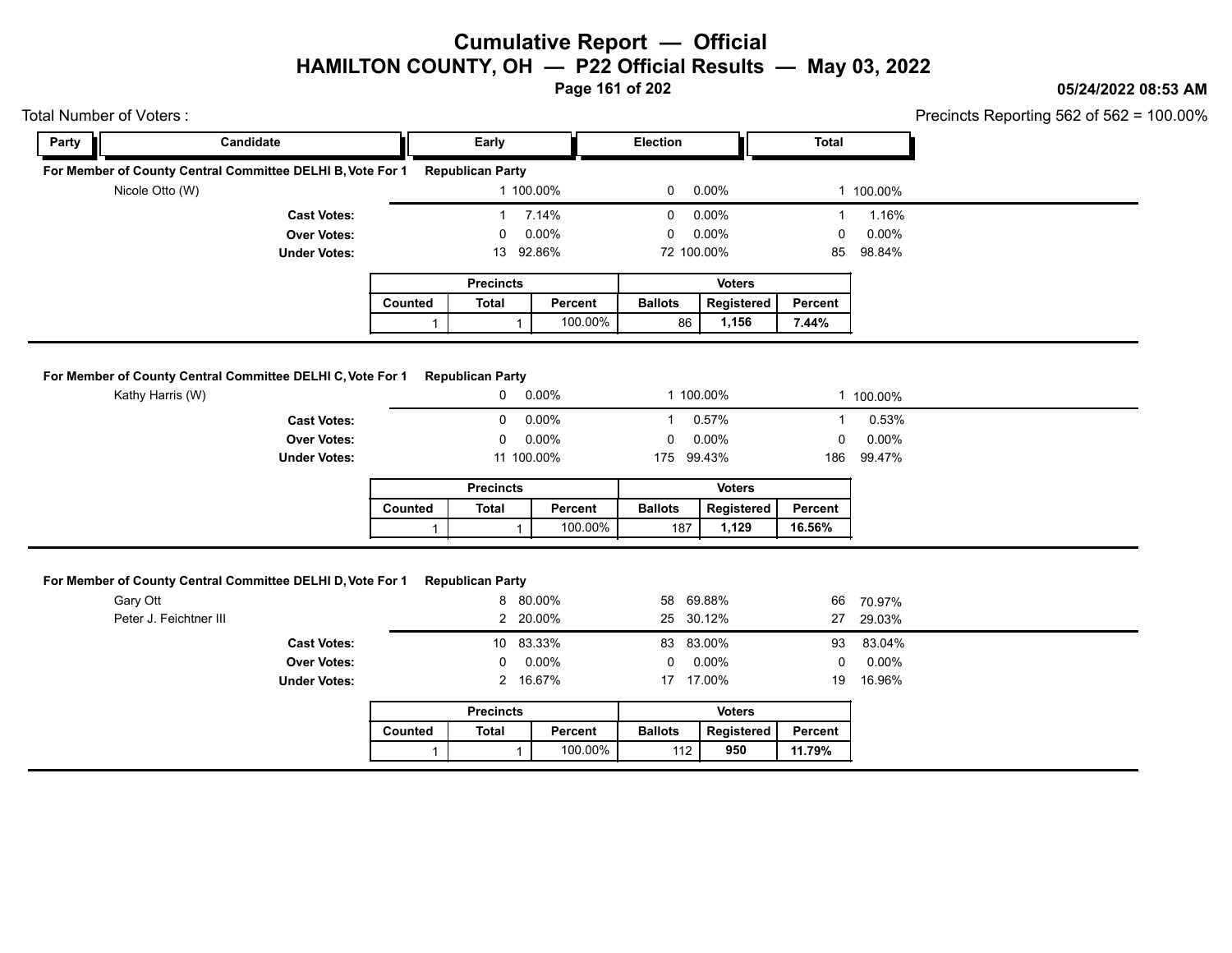**Page 162 of 202**

#### **05/24/2022 08:53 AM**

Precincts Reporting 562 of 562 = 100.00%

|                         | Total Number of Voters: $98,141$ of $588,260 = 16.70\%$    |         |                         |                       |                 |               |              |                    | Precincts Reporting 562 of 562 = $\frac{1}{2}$ |
|-------------------------|------------------------------------------------------------|---------|-------------------------|-----------------------|-----------------|---------------|--------------|--------------------|------------------------------------------------|
| Party                   | Candidate                                                  |         | Early                   |                       | <b>Election</b> |               | <b>Total</b> |                    |                                                |
|                         | For Member of County Central Committee DELHI E, Vote For 1 |         | <b>Republican Party</b> |                       |                 |               |              |                    |                                                |
| Amy Clausing            |                                                            |         |                         | 6 100.00%             | 112 100 00%     |               |              | 118 100.00%        |                                                |
|                         | <b>Cast Votes:</b>                                         |         |                         | 6 66.67%              | 112 63.28%      |               | 118          | 63.44%             |                                                |
|                         | <b>Over Votes:</b>                                         |         | 0                       | $0.00\%$              | 0               | 0.00%         | 0            | 0.00%              |                                                |
|                         | <b>Under Votes:</b>                                        |         | 3                       | 33.33%                | 65              | 36.72%        | 68           | 36.56%             |                                                |
|                         |                                                            |         | <b>Precincts</b>        |                       |                 | <b>Voters</b> |              |                    |                                                |
|                         |                                                            | Counted | <b>Total</b>            | Percent               | <b>Ballots</b>  | Registered    | Percent      |                    |                                                |
|                         |                                                            |         |                         |                       |                 |               |              |                    |                                                |
|                         | For Member of County Central Committee DELHI G, Vote For 1 |         | <b>Republican Party</b> | 100.00%               | 186             | 980           | 18.98%       |                    |                                                |
| Theresa A. Triantafilou |                                                            |         | 20                      | 66.67%                | 123 76.40%      |               | 143          | 74.87%             |                                                |
| Linda Caudill           |                                                            |         |                         | 10 33.33%             | 38 23.60%       |               | 48           | 25.13%             |                                                |
|                         | <b>Cast Votes:</b>                                         |         | 0                       | 30 88.24%<br>$0.00\%$ | 161 84.29%<br>0 | $0.00\%$      | 191<br>0     | 84.89%<br>$0.00\%$ |                                                |
|                         | <b>Over Votes:</b><br><b>Under Votes:</b>                  |         |                         | 4 11.76%              | 30              | 15.71%        | 34           | 15.11%             |                                                |
|                         |                                                            |         | <b>Precincts</b>        |                       |                 | <b>Voters</b> |              |                    |                                                |
|                         |                                                            | Counted | <b>Total</b>            | Percent               | <b>Ballots</b>  | Registered    | Percent      |                    |                                                |

| Member of County Central Committee DELHI H, Vote For 1 | <b>Republican Party</b> |         |                                               |               |                                                        |             |
|--------------------------------------------------------|-------------------------|---------|-----------------------------------------------|---------------|--------------------------------------------------------|-------------|
|                                                        |                         |         |                                               |               |                                                        |             |
|                                                        |                         |         |                                               |               |                                                        |             |
|                                                        |                         |         |                                               |               |                                                        | 151 100.00% |
|                                                        |                         |         |                                               |               | 151                                                    | 70.23%      |
|                                                        | $\mathbf{0}$            |         | 0                                             |               | 0                                                      | $0.00\%$    |
|                                                        |                         |         | 61                                            |               | 64                                                     | 29.77%      |
|                                                        | <b>Precincts</b>        |         |                                               | <b>Voters</b> |                                                        |             |
| Counted                                                | <b>Total</b>            | Percent | <b>Ballots</b>                                | Registered    | Percent                                                |             |
|                                                        |                         | 100.00% |                                               | 1,317         | 16.32%                                                 |             |
|                                                        |                         |         | 7 100.00%<br>7 70.00%<br>$0.00\%$<br>3 30.00% |               | 144 100.00%<br>144 70.24%<br>$0.00\%$<br>29.76%<br>215 |             |

|         | <b>Precincts</b> |         |                | <b>Voters</b> |         |
|---------|------------------|---------|----------------|---------------|---------|
| Counted | Total            | Percent | <b>Ballots</b> | Registered    | Percent |
|         |                  | 100.00% | 215            | 1.317         | 16.32%  |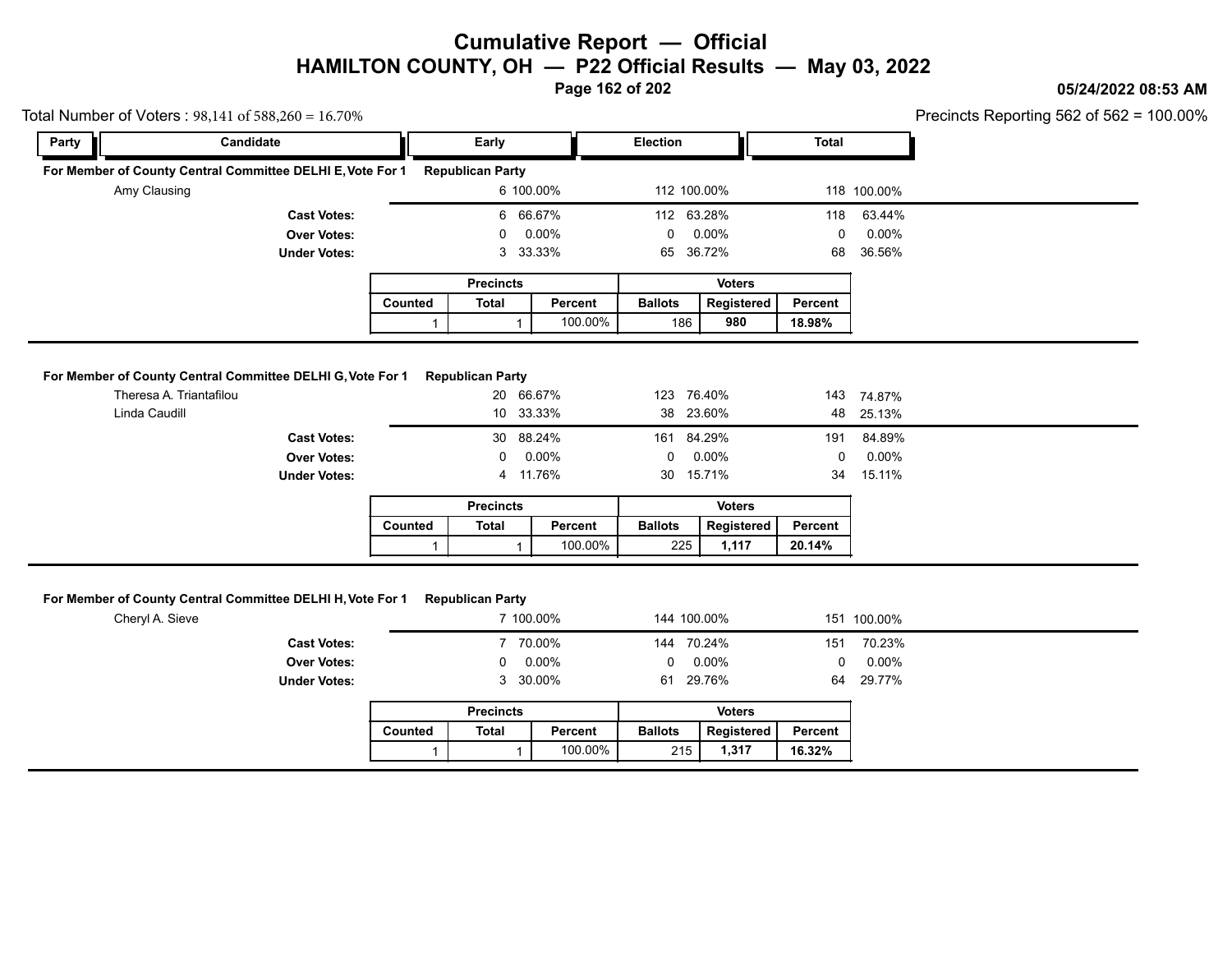**Page 163 of 202**

### **05/24/2022 08:53 AM**

| Total Number of Voters: $98,141$ of $588,260 = 16.70\%$ |                                                                                  |              |                                      |         |                |               |              | Precincts Reporting 562 of 562 = 1 |
|---------------------------------------------------------|----------------------------------------------------------------------------------|--------------|--------------------------------------|---------|----------------|---------------|--------------|------------------------------------|
| Party                                                   | Candidate                                                                        |              | Early                                |         | Election       |               | <b>Total</b> |                                    |
|                                                         | For Member of County Central Committee DELHI I, Vote For 1 Republican Party      |              |                                      |         |                |               |              |                                    |
|                                                         | Jeffrey Meyer                                                                    |              | 6 100.00%                            |         | 42 100.00%     |               |              | 48 100.00%                         |
|                                                         | <b>Cast Votes:</b>                                                               |              | 6 85.71%                             |         | 42 56.00%      |               | 48           | 58.54%                             |
|                                                         | <b>Over Votes:</b>                                                               |              | $\Omega$                             | 0.00%   | 0              | $0.00\%$      | $\mathbf 0$  | $0.00\%$                           |
|                                                         | <b>Under Votes:</b>                                                              |              | 1 14.29%                             |         | 33             | 44.00%        | 34           | 41.46%                             |
|                                                         |                                                                                  |              | <b>Precincts</b>                     |         |                | <b>Voters</b> |              |                                    |
|                                                         |                                                                                  | Counted      | <b>Total</b>                         | Percent | <b>Ballots</b> | Registered    | Percent      |                                    |
|                                                         |                                                                                  | $\mathbf{1}$ | $\mathbf{1}$                         | 100.00% | 82             | 631           | 13.00%       |                                    |
|                                                         | <b>Under Votes:</b>                                                              |              | 2 13.33%<br><b>Precincts</b>         |         | 39 28.26%      | <b>Voters</b> | 41           | 26.80%                             |
|                                                         |                                                                                  |              |                                      |         | <b>Ballots</b> | Registered    | Percent      |                                    |
|                                                         |                                                                                  | Counted      | Total                                | Percent |                |               |              |                                    |
|                                                         |                                                                                  | 1            | 1                                    | 100.00% | 153            | 1,362         | 11.23%       |                                    |
|                                                         | For Member of County Central Committee DELHI K, Vote For 1<br>Janet C. Rosenthal |              | <b>Republican Party</b><br>4 100.00% |         | 90 100.00%     |               |              | 94 100.00%                         |
|                                                         | <b>Cast Votes:</b>                                                               |              | $\overline{4}$                       | 66.67%  | 90 67.16%      |               | 94           | 67.14%                             |
|                                                         | <b>Over Votes:</b>                                                               |              | 0                                    | 0.00%   | 0              | $0.00\%$      | 0            | $0.00\%$                           |
|                                                         | <b>Under Votes:</b>                                                              |              | 2 33.33%                             |         | 44 32.84%      |               | 46           | 32.86%                             |
|                                                         |                                                                                  |              | <b>Precincts</b>                     |         |                | <b>Voters</b> |              |                                    |
|                                                         |                                                                                  | Counted      | <b>Total</b>                         | Percent | <b>Ballots</b> | Registered    | Percent      |                                    |

|         | <b>Precincts</b> |         |                | Voters     |         |
|---------|------------------|---------|----------------|------------|---------|
| Counted | Total            | Percent | <b>Ballots</b> | Registered | Percent |
|         |                  | 100.00% | 140            | 801        | 17.48%  |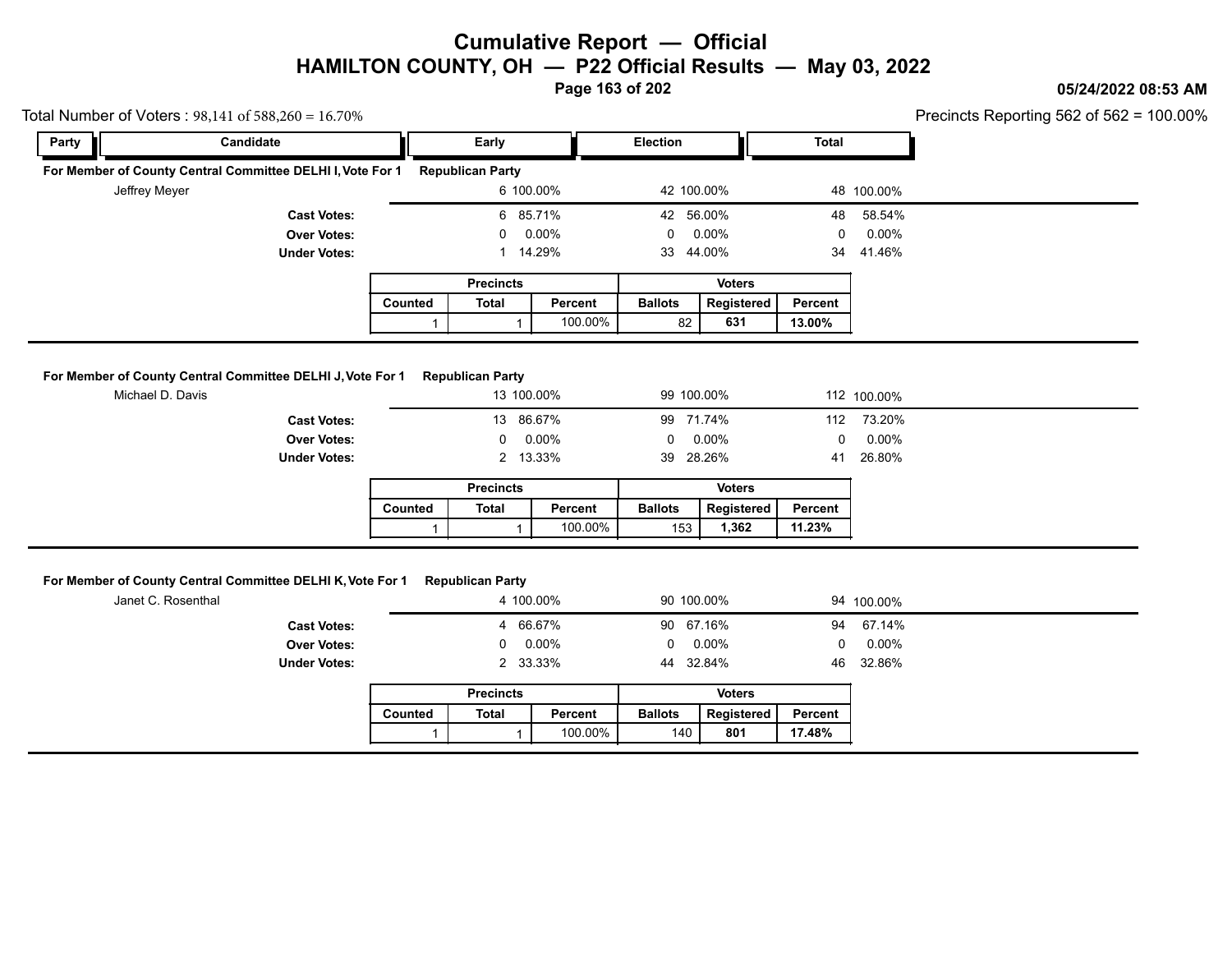**Page 164 of 202**

### **05/24/2022 08:53 AM**

100.00%

|       | Total Number of Voters: $98,141$ of $588,260 = 16.70\%$                           |                |                                      |          |                 |               |              |             | Precincts Reporting 562 of 562 = $\degree$ |
|-------|-----------------------------------------------------------------------------------|----------------|--------------------------------------|----------|-----------------|---------------|--------------|-------------|--------------------------------------------|
| Party | Candidate                                                                         |                | Early                                |          | <b>Election</b> |               | <b>Total</b> |             |                                            |
|       | For Member of County Central Committee DELHI L, Vote For 1                        |                | <b>Republican Party</b>              |          |                 |               |              |             |                                            |
|       | Rose K. Stertz                                                                    |                | 6 100.00%                            |          | 121 100.00%     |               |              | 127 100.00% |                                            |
|       | <b>Cast Votes:</b>                                                                |                | 6 85.71%                             |          | 121             | 69.54%        | 127          | 70.17%      |                                            |
|       | <b>Over Votes:</b>                                                                |                | 0                                    | $0.00\%$ | 0               | $0.00\%$      | 0            | $0.00\%$    |                                            |
|       | <b>Under Votes:</b>                                                               |                |                                      | 14.29%   | 53              | 30.46%        | 54           | 29.83%      |                                            |
|       |                                                                                   |                | <b>Precincts</b>                     |          |                 | <b>Voters</b> |              |             |                                            |
|       |                                                                                   | <b>Counted</b> | <b>Total</b>                         | Percent  | <b>Ballots</b>  | Registered    | Percent      |             |                                            |
|       |                                                                                   |                |                                      |          |                 |               |              |             |                                            |
|       |                                                                                   |                |                                      | 100.00%  | 181             | 1,063         | 17.03%       |             |                                            |
|       | For Member of County Central Committee DELHI M, Vote For 1<br>Joyce A. Meinerding |                | <b>Republican Party</b><br>9 100.00% |          | 74 100.00%      |               |              | 83 100.00%  |                                            |
|       | <b>Cast Votes:</b>                                                                |                | 9 64.29%                             |          | 74 75.51%       |               | 83           | 74.11%      |                                            |
|       | <b>Over Votes:</b>                                                                |                |                                      | 0.00%    | 0               | $0.00\%$      | 0            | $0.00\%$    |                                            |
|       | <b>Under Votes:</b>                                                               |                | 5                                    | 35.71%   | 24 24.49%       |               | 29           | 25.89%      |                                            |
|       |                                                                                   |                | <b>Precincts</b>                     |          |                 | <b>Voters</b> |              |             |                                            |
|       |                                                                                   | Counted        | <b>Total</b>                         | Percent  | <b>Ballots</b>  | Registered    | Percent      |             |                                            |

### **For Member of County Central Committee DELHI N, Vote For 1 Republican Party**

|                                                          |         |                         | 100.00%    | 112 <sub>1</sub> | 1,041         | 10.76%  |            |
|----------------------------------------------------------|---------|-------------------------|------------|------------------|---------------|---------|------------|
|                                                          |         |                         |            |                  |               |         |            |
| r Member of County Central Committee DELHI N, Vote For 1 |         | <b>Republican Party</b> |            |                  |               |         |            |
| Shari L. Jewell                                          |         |                         | 10 100.00% |                  | 30 100.00%    |         | 40 100.00% |
| <b>Cast Votes:</b>                                       |         |                         | 10 90.91%  |                  | 30 63.83%     | 40      | 68.97%     |
| <b>Over Votes:</b>                                       |         | $\mathbf{0}$            | 0.00%      | 0                | $0.00\%$      | 0       | 0.00%      |
| <b>Under Votes:</b>                                      |         |                         | 9.09%      |                  | 17 36.17%     | 18      | 31.03%     |
|                                                          |         | <b>Precincts</b>        |            |                  | <b>Voters</b> |         |            |
|                                                          | Counted | Total                   | Percent    | <b>Ballots</b>   | Registered    | Percent |            |
|                                                          |         |                         | 100.00%    | 58               | 616           | 9.42%   |            |
|                                                          |         |                         |            |                  |               |         |            |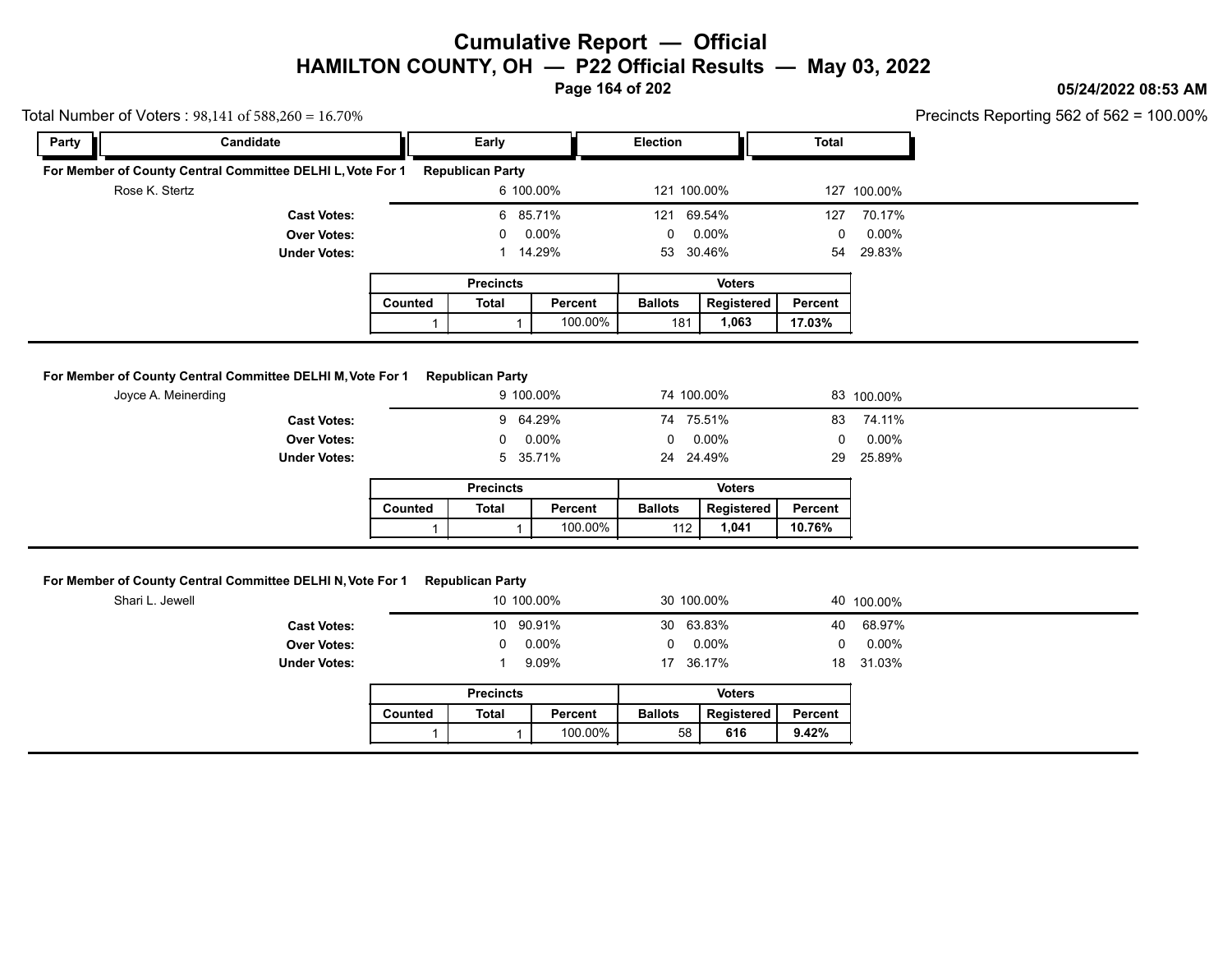**Page 165 of 202**

#### **05/24/2022 08:53 AM**

 $cts$  Reporting 562 of 562 = 100.00%

| otal Number of Voters: $98,141$ of $588,260 = 16.70\%$     |                                           |              |                                      |                 |                 |                             |              |                     | Precincts Reporting 562 of 562 = $\frac{1}{2}$ |
|------------------------------------------------------------|-------------------------------------------|--------------|--------------------------------------|-----------------|-----------------|-----------------------------|--------------|---------------------|------------------------------------------------|
| Party                                                      | Candidate                                 |              | Early                                |                 | Election        |                             | <b>Total</b> |                     |                                                |
| For Member of County Central Committee DELHI O, Vote For 1 |                                           |              | <b>Republican Party</b>              |                 |                 |                             |              |                     |                                                |
| Daniel Francis Burke, Jr.                                  |                                           |              | 10 100.00%                           |                 | 84 100.00%      |                             |              | 94 100.00%          |                                                |
|                                                            | <b>Cast Votes:</b>                        |              | 10 66.67%                            |                 | 84 60.87%       |                             | 94           | 61.44%              |                                                |
|                                                            | <b>Over Votes:</b>                        |              | 0                                    | 0.00%           | 0               | 0.00%                       | 0            | 0.00%               |                                                |
|                                                            | <b>Under Votes:</b>                       |              | 5                                    | 33.33%          | 54 39.13%       |                             | 59           | 38.56%              |                                                |
|                                                            |                                           |              | <b>Precincts</b>                     |                 |                 | <b>Voters</b>               |              |                     |                                                |
|                                                            |                                           | Counted      | <b>Total</b>                         | Percent         | <b>Ballots</b>  | Registered                  | Percent      |                     |                                                |
|                                                            |                                           | $\mathbf{1}$ | $\mathbf{1}$                         | 100.00%         | 153             | 1,178                       | 12.99%       |                     |                                                |
| Elizabeth Bedinghaus                                       |                                           |              | 8 66.67%<br>4                        | 33.33%          | 67<br>68        | 49.63%<br>50.37%            | 75           | 51.02%<br>72 48.98% |                                                |
| For Member of County Central Committee DELHI P, Vote For 1 |                                           |              | <b>Republican Party</b>              |                 |                 |                             |              |                     |                                                |
|                                                            |                                           |              |                                      |                 |                 |                             |              |                     |                                                |
| Robert L. Jetter, Jr.                                      |                                           |              |                                      |                 |                 |                             |              |                     |                                                |
|                                                            | <b>Cast Votes:</b>                        |              | 12 92.31%                            |                 | 135             | 90.00%                      | 147          | 90.18%              |                                                |
|                                                            | <b>Over Votes:</b>                        |              | 0                                    | 0.00%           | 0               | 0.00%                       | 0            | 0.00%               |                                                |
|                                                            | <b>Under Votes:</b>                       |              | 1                                    | 7.69%           | 15              | 10.00%                      | 16           | 9.82%               |                                                |
|                                                            |                                           |              | <b>Precincts</b>                     |                 |                 | <b>Voters</b>               |              |                     |                                                |
|                                                            |                                           | Counted      | <b>Total</b>                         | Percent         | <b>Ballots</b>  | Registered                  | Percent      |                     |                                                |
|                                                            |                                           |              |                                      |                 |                 |                             |              |                     |                                                |
|                                                            |                                           | 1            | $\mathbf{1}$                         | 100.00%         | 163             | 1,011                       | 16.12%       |                     |                                                |
| Clay L. Tharp                                              |                                           |              | <b>Republican Party</b><br>8 100.00% |                 | 124 100.00%     |                             |              | 132 100.00%         |                                                |
|                                                            |                                           |              |                                      |                 |                 |                             |              |                     |                                                |
|                                                            | <b>Cast Votes:</b>                        |              | 8 57.14%<br>0                        |                 | 124 63.27%<br>0 |                             | 132<br>0     | 62.86%              |                                                |
|                                                            | <b>Over Votes:</b><br><b>Under Votes:</b> |              | 6                                    | 0.00%<br>42.86% | 72 36.73%       | 0.00%                       | 78           | 0.00%<br>37.14%     |                                                |
| For Member of County Central Committee DELHI Q, Vote For 1 |                                           |              |                                      |                 |                 |                             |              |                     |                                                |
|                                                            |                                           | Counted      | <b>Precincts</b><br><b>Total</b>     | Percent         | <b>Ballots</b>  | <b>Voters</b><br>Registered | Percent      |                     |                                                |

|                     | <b>Precincts</b> | <b>Voters</b> |             |           |
|---------------------|------------------|---------------|-------------|-----------|
| <b>Under Votes:</b> | 42.86%           | 72 36.73%     |             | 78 37.14% |
| Over Votes:         | $0.00\%$         | $0.00\%$      |             | $0.00\%$  |
| <b>Cast Votes:</b>  | 8 57.14%         | 124 63.27%    | 132         | 62.86%    |
| Clay L. Tharp       | 8 100.00%        | 124 100 00%   | 132 100.00% |           |

|                | <b>Precincts</b> |         |                | <b>Voters</b>     |         |
|----------------|------------------|---------|----------------|-------------------|---------|
| <b>Counted</b> | Total            | Percent | <b>Ballots</b> | <b>Registered</b> | Percent |
|                |                  | 100.00% | 210            | 1.165             | 18.03%  |
|                |                  |         |                |                   |         |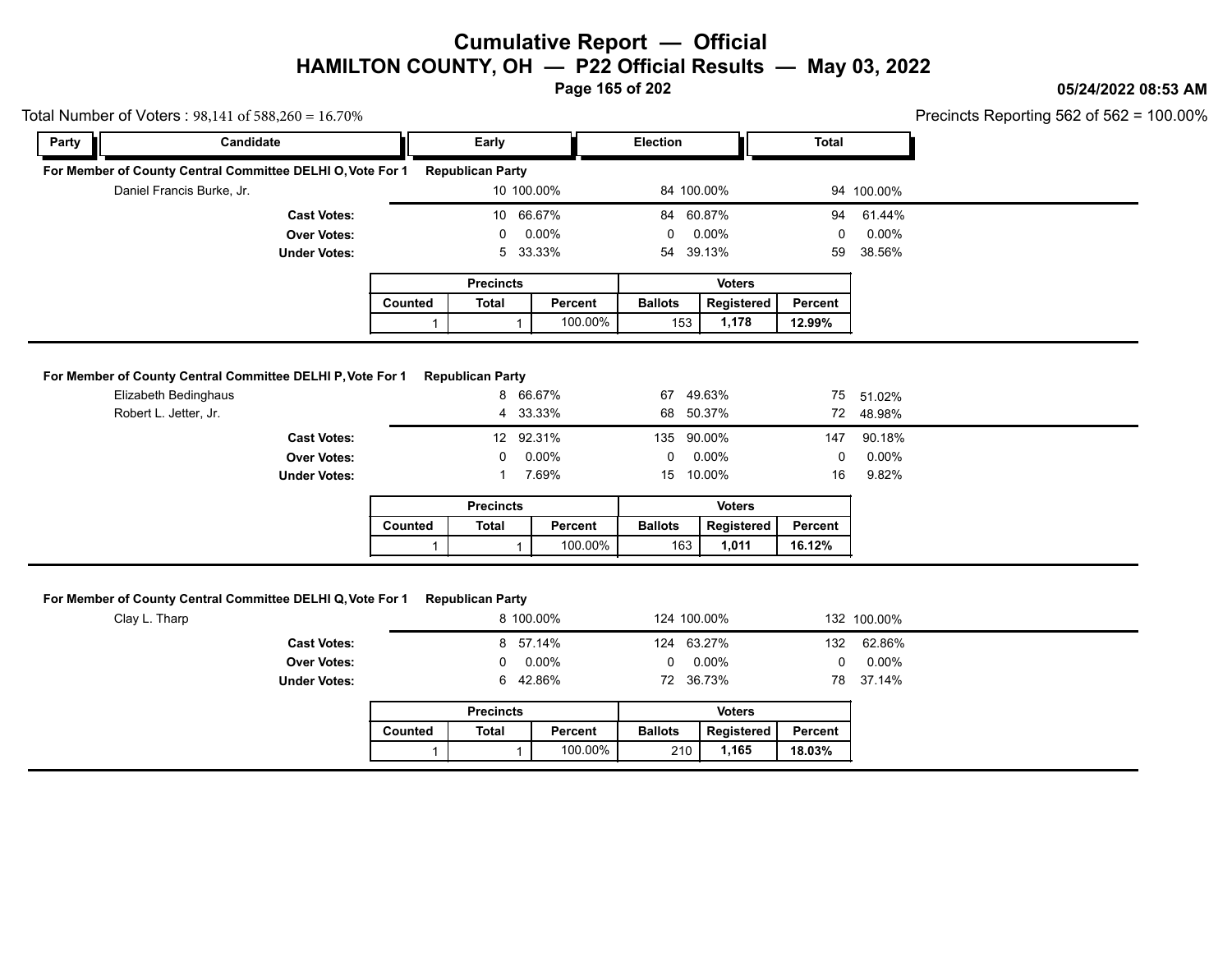**Page 166 of 202**

### **05/24/2022 08:53 AM**

Precincts Reporting 562 of 562 = 100.00%

|       | Iotal Number of Voters : $98,141$ of $588,260 = 16.70\%$                          |         |                                       |          |                 |               |                |             | Precincts Reporting 562 of 562 = |
|-------|-----------------------------------------------------------------------------------|---------|---------------------------------------|----------|-----------------|---------------|----------------|-------------|----------------------------------|
| Party | Candidate                                                                         |         | Early                                 |          | <b>Election</b> |               | <b>Total</b>   |             |                                  |
|       | For Member of County Central Committee DELHI S, Vote For 1                        |         | <b>Republican Party</b>               |          |                 |               |                |             |                                  |
|       | Kristie A. Cornelius                                                              |         | 11 100.00%                            |          | 80 100.00%      |               |                | 91 100.00%  |                                  |
|       | <b>Cast Votes:</b>                                                                |         | 11 64.71%                             |          | 80              | 67.80%        | 91             | 67.41%      |                                  |
|       | <b>Over Votes:</b>                                                                |         | 0                                     | $0.00\%$ | 0               | $0.00\%$      | 0              | $0.00\%$    |                                  |
|       | <b>Under Votes:</b>                                                               |         | 6                                     | 35.29%   | 38              | 32.20%        | 44             | 32.59%      |                                  |
|       |                                                                                   |         | <b>Precincts</b>                      |          |                 | <b>Voters</b> |                |             |                                  |
|       |                                                                                   |         |                                       | Percent  | <b>Ballots</b>  | Registered    | <b>Percent</b> |             |                                  |
|       |                                                                                   | Counted | Total                                 |          |                 |               |                |             |                                  |
|       |                                                                                   |         |                                       | 100.00%  | 135             | 1,115         | 12.11%         |             |                                  |
|       | For Member of County Central Committee EVENDALE A Vote For 1<br>Stiney Vonderhaar |         | <b>Republican Party</b><br>26 100.00% |          | 103 100.00%     |               |                | 129 100.00% |                                  |
|       | <b>Cast Votes:</b>                                                                |         | 26 68.42%                             |          | 103             | 60.23%        | 129            | 61.72%      |                                  |
|       | <b>Over Votes:</b>                                                                |         | $\Omega$                              | $0.00\%$ | 0               | $0.00\%$      | 0              | $0.00\%$    |                                  |
|       | <b>Under Votes:</b>                                                               |         | 12                                    | 31.58%   | 68              | 39.77%        | 80             | 38.28%      |                                  |
|       |                                                                                   |         | <b>Precincts</b>                      |          |                 | <b>Voters</b> |                |             |                                  |
|       |                                                                                   | Counted | Total                                 | Percent  | <b>Ballots</b>  | Registered    | Percent        |             |                                  |

|         | <b>Precincts</b> |         |                | Voters     |         |
|---------|------------------|---------|----------------|------------|---------|
| Counted | Total            | Percent | <b>Ballots</b> | Registered | Percent |
|         |                  | 100.00% | 209            | 1.135      | 18.41%  |

|                                                               |         |                         | 100.00%  | 209            | 1,135         | 18.41%  |             |
|---------------------------------------------------------------|---------|-------------------------|----------|----------------|---------------|---------|-------------|
| For Member of County Central Committee EVENDALE B, Vote For 1 |         | <b>Republican Party</b> |          |                |               |         |             |
| Diane Cunningham Redden                                       |         |                         | 100.00%  |                | 129 100.00%   |         | 130 100.00% |
| <b>Cast Votes:</b>                                            |         |                         | 20.00%   |                | 129 63.55%    | 130     | 62.50%      |
| <b>Over Votes:</b>                                            |         | $\mathbf{0}$            | 0.00%    | $\mathbf{0}$   | 0.00%         | 0       | $0.00\%$    |
| <b>Under Votes:</b>                                           |         |                         | 4 80.00% | 74             | 36.45%        | 78      | 37.50%      |
|                                                               |         | <b>Precincts</b>        |          |                | <b>Voters</b> |         |             |
|                                                               | Counted | Total                   | Percent  | <b>Ballots</b> | Registered    | Percent |             |
|                                                               |         |                         | 100.00%  | 208            | 935           | 22.25%  |             |
|                                                               |         |                         |          |                |               |         |             |

Total Number of Voters : 98,141 of 588,260 = 16.70%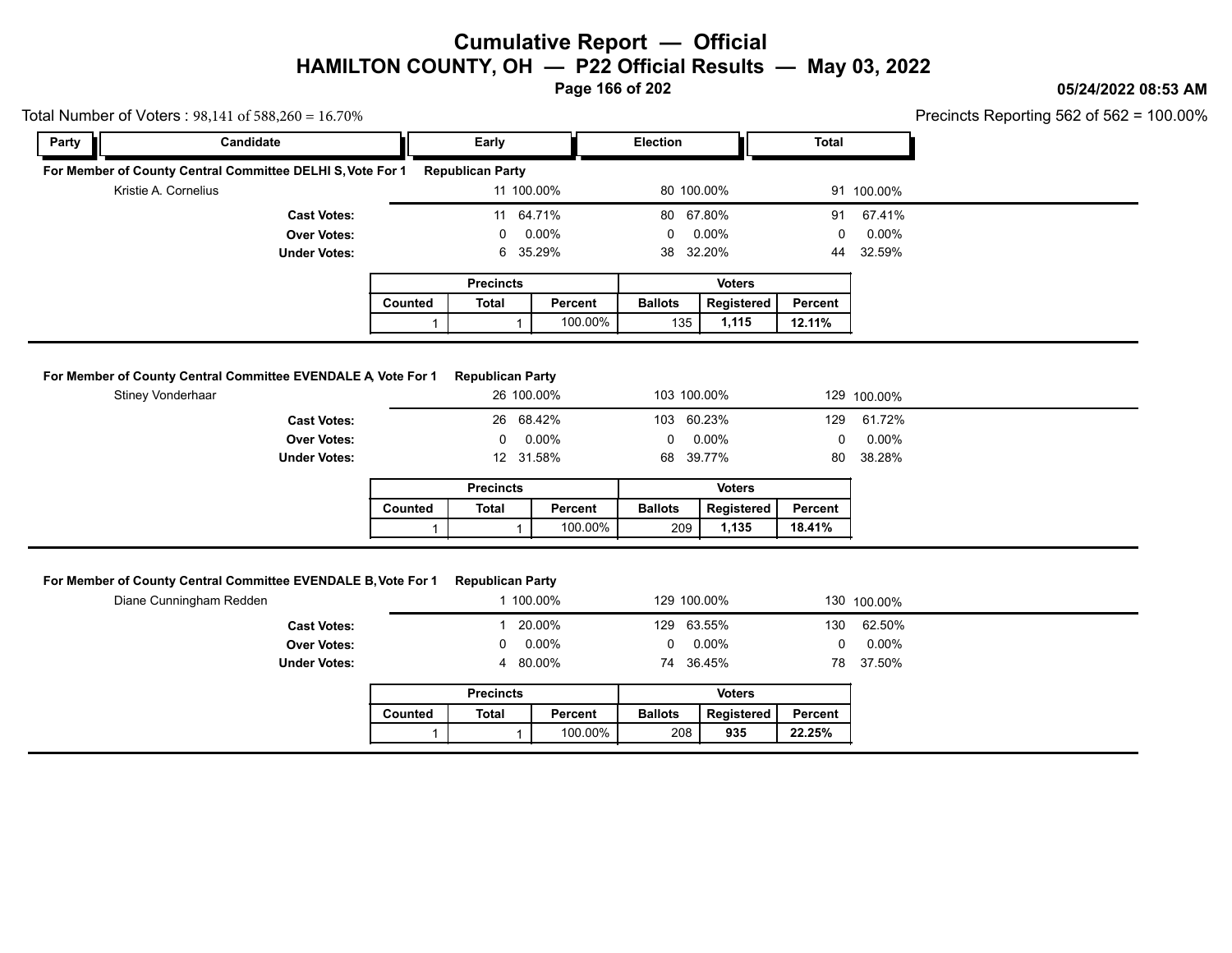**Page 167 of 202**

### **05/24/2022 08:53 AM**

| Party | Candidate                                                                                      |              | Early                                |         | Election                   |               | <b>Total</b> |            |  |
|-------|------------------------------------------------------------------------------------------------|--------------|--------------------------------------|---------|----------------------------|---------------|--------------|------------|--|
|       | For Member of County Central Committee EVENDALE C, Vote For 1                                  |              | <b>Republican Party</b>              |         |                            |               |              |            |  |
|       | Thomas J. Stautberg                                                                            |              | 4 100.00%                            |         | 26 100.00%                 |               |              | 30 100.00% |  |
|       | <b>Cast Votes:</b>                                                                             |              | 4 57.14%                             |         | 26 78.79%                  |               | 30           | 75.00%     |  |
|       | <b>Over Votes:</b>                                                                             |              | 0                                    | 0.00%   | 0                          | 0.00%         | $\mathbf 0$  | 0.00%      |  |
|       | <b>Under Votes:</b>                                                                            |              | 3 42.86%                             |         |                            | 7 21.21%      |              | 25.00%     |  |
|       |                                                                                                |              | <b>Precincts</b>                     |         | <b>Voters</b>              |               |              |            |  |
|       |                                                                                                | Counted      | <b>Total</b>                         | Percent | <b>Ballots</b>             | Registered    | Percent      |            |  |
|       |                                                                                                | $\mathbf{1}$ |                                      | 100.00% | 40                         | 234           | 17.09%       |            |  |
|       | <b>Under Votes:</b>                                                                            |              | 0<br><b>Precincts</b>                | 0.00%   | 41 32.28%<br><b>Voters</b> |               | 41           | 30.83%     |  |
|       |                                                                                                | Counted      | <b>Total</b>                         | Percent | <b>Ballots</b>             | Registered    | Percent      |            |  |
|       |                                                                                                |              |                                      |         |                            |               |              |            |  |
|       |                                                                                                | $\mathbf{1}$ |                                      | 100.00% | 133                        | 1,279         | 10.40%       |            |  |
|       | For Member of County Central Committee GOLF MANOR A, Vote For 1<br><b>Brandon Martez Brown</b> |              | <b>Republican Party</b><br>5 100.00% |         | 37 100.00%                 |               |              | 42 100.00% |  |
|       | <b>Cast Votes:</b>                                                                             |              | 5 55.56%                             |         | 37 67.27%                  |               | 42           | 65.63%     |  |
|       | <b>Over Votes:</b>                                                                             |              | 0                                    | 0.00%   | $\Omega$                   | $0.00\%$      | $\mathbf 0$  | 0.00%      |  |
|       | <b>Under Votes:</b>                                                                            |              | 4 44.44%                             |         | 18 32.73%                  |               | 22           | 34.38%     |  |
|       |                                                                                                |              | <b>Precincts</b>                     |         |                            | <b>Voters</b> |              |            |  |
|       |                                                                                                | Counted      | <b>Total</b>                         | Percent | <b>Ballots</b>             | Registered    | Percent      |            |  |

|         | <b>Precincts</b> |         |                | Voters     |         |
|---------|------------------|---------|----------------|------------|---------|
| Counted | Total            | Percent | <b>Ballots</b> | Registered | Percent |
|         |                  | 100.00% | 64             | 1.415      | 4.52%   |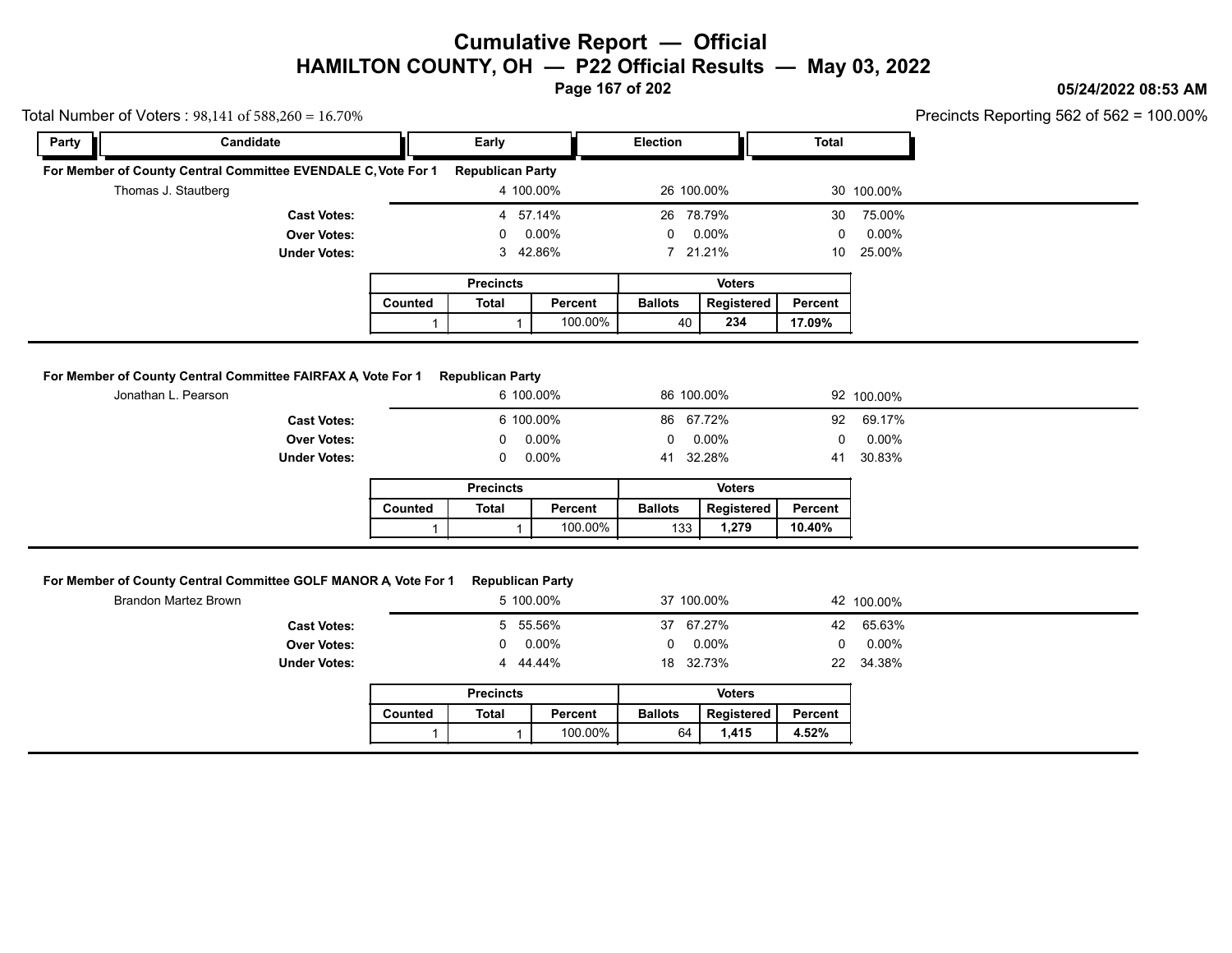**Page 168 of 202**

### **05/24/2022 08:53 AM**

Precincts Reporting 562 of 562 = 100.00%

|            | Total Number of Voters: $98,141$ of $588,260 = 16.70\%$    |         |                         |            |                 |               |         |             | Precincts Reporting 562 of 562 = |
|------------|------------------------------------------------------------|---------|-------------------------|------------|-----------------|---------------|---------|-------------|----------------------------------|
| Party      | <b>Candidate</b>                                           |         | Early                   |            | <b>Election</b> |               | Total   |             |                                  |
|            | For Member of County Central Committee GREEN A Vote For 1  |         | <b>Republican Party</b> |            |                 |               |         |             |                                  |
| Kevin Ward |                                                            |         |                         | 13 100.00% | 109 100.00%     |               |         | 122 100.00% |                                  |
|            | <b>Cast Votes:</b>                                         |         |                         | 13 81.25%  | 109             | 71.24%        | 122     | 72.19%      |                                  |
|            | <b>Over Votes:</b>                                         |         | 0                       | $0.00\%$   | 0               | $0.00\%$      | 0       | $0.00\%$    |                                  |
|            | <b>Under Votes:</b>                                        |         |                         | 3 18.75%   | 44 28.76%       |               | 47      | 27.81%      |                                  |
|            |                                                            |         | <b>Precincts</b>        |            |                 | <b>Voters</b> |         |             |                                  |
|            |                                                            | Counted | Total                   | Percent    | <b>Ballots</b>  | Registered    | Percent |             |                                  |
|            |                                                            |         |                         | 100.00%    | 169             | 1,125         | 15.02%  |             |                                  |
|            | For Member of County Central Committee GREEN B, Vote For 1 |         | <b>Republican Party</b> |            |                 |               |         |             |                                  |
|            | Teresa Evans (W)                                           |         | 0                       | $0.00\%$   |                 | 3 100.00%     |         | 3 100.00%   |                                  |

|                                                           |         |                         | 100.00%        | 169            | 1,125         | 15.02%       |           |
|-----------------------------------------------------------|---------|-------------------------|----------------|----------------|---------------|--------------|-----------|
| or Member of County Central Committee GREEN B, Vote For 1 |         | <b>Republican Party</b> |                |                |               |              |           |
| Teresa Evans (W)                                          |         | 0                       | $0.00\%$       |                | 3 100.00%     |              | 3 100.00% |
| <b>Cast Votes:</b>                                        |         | $\Omega$                | $0.00\%$       | 3              | 2.14%         | 3            | 1.94%     |
| <b>Over Votes:</b>                                        |         | $\mathbf 0$             | 0.00%          | $\Omega$       | $0.00\%$      | $\mathbf{0}$ | $0.00\%$  |
| <b>Under Votes:</b>                                       |         |                         | 15 100.00%     | 137            | 97.86%        | 152          | 98.06%    |
|                                                           |         | <b>Precincts</b>        |                |                | <b>Voters</b> |              |           |
|                                                           | Counted | Total                   | <b>Percent</b> | <b>Ballots</b> | Registered    | Percent      |           |
|                                                           |         |                         | 100.00%        | 155            | 1,183         | 13.10%       |           |

#### **For Member of County Central Committee GREEN E, Vote For 1 Republican Party**

|                                                            |         |                         | 100.00%    | 155            | 1,183         | 13.10%       |             |
|------------------------------------------------------------|---------|-------------------------|------------|----------------|---------------|--------------|-------------|
| For Member of County Central Committee GREEN E, Vote For 1 |         | <b>Republican Party</b> |            |                |               |              |             |
| Paul J. Schiele                                            |         |                         | 18 100.00% |                | 139 100.00%   |              | 157 100.00% |
| <b>Cast Votes:</b>                                         |         |                         | 18 75.00%  |                | 139 64.35%    | 157          | 65.42%      |
| <b>Over Votes:</b>                                         |         | $\mathbf 0$             | 0.00%      | $\Omega$       | $0.00\%$      | $\mathbf{0}$ | 0.00%       |
| <b>Under Votes:</b>                                        |         |                         | 6 25.00%   |                | 77 35.65%     | 83           | 34.58%      |
|                                                            |         | <b>Precincts</b>        |            |                | <b>Voters</b> |              |             |
|                                                            | Counted | Total                   | Percent    | <b>Ballots</b> | Registered    | Percent      |             |
|                                                            |         |                         | 100.00%    | 240            | 1,259         | 19.06%       |             |
|                                                            |         |                         |            |                |               |              |             |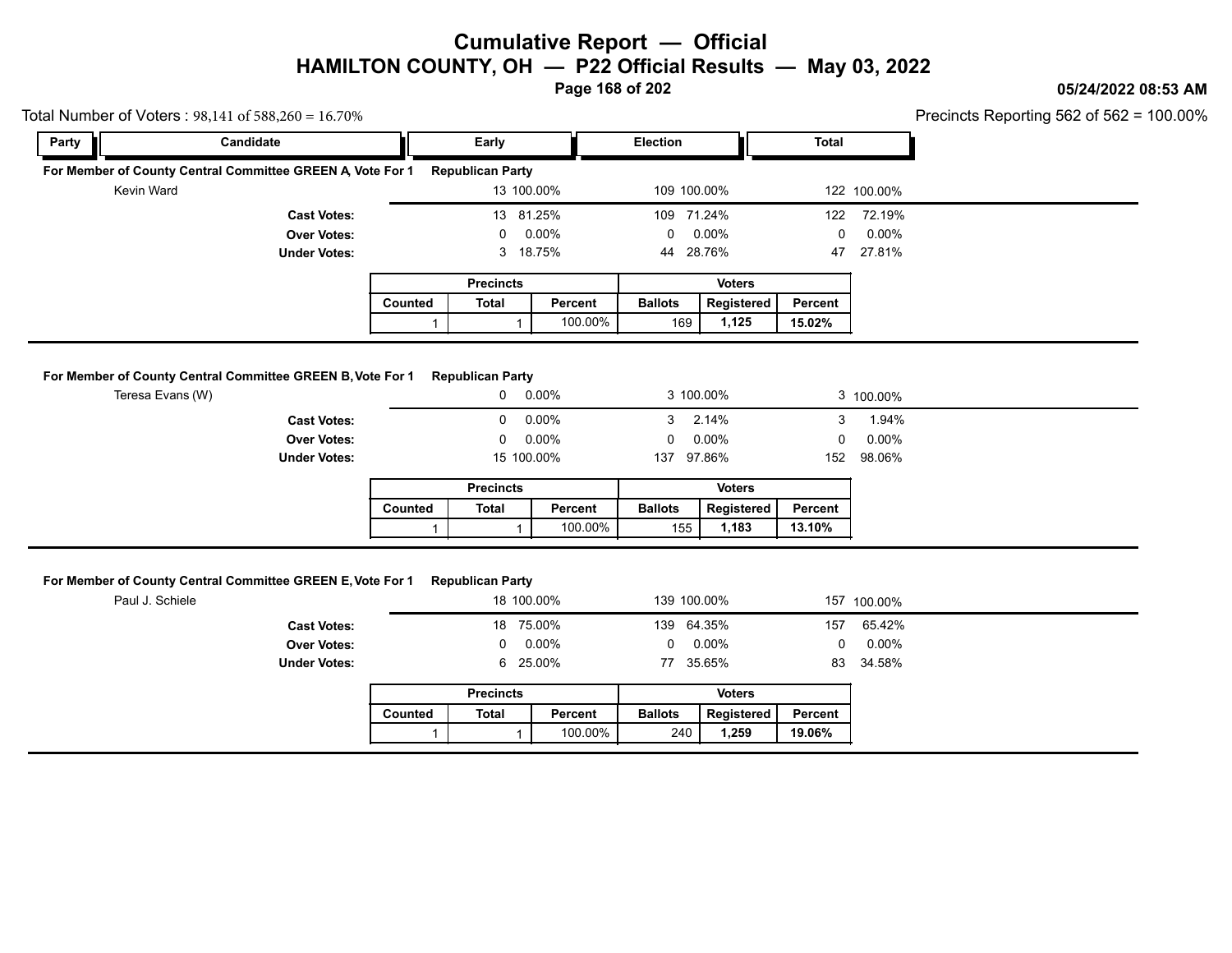**Page 169 of 202**

#### **05/24/2022 08:53 AM**

Precincts Reporting 562 of 562 = 100.00%

|                                        | Total Number of Voters: $98,141$ of $588,260 = 16.70\%$    |              |                                                  |         |                         |               |              | Precincts Reporting 562 of 562 = 1 |
|----------------------------------------|------------------------------------------------------------|--------------|--------------------------------------------------|---------|-------------------------|---------------|--------------|------------------------------------|
| Party                                  | Candidate                                                  |              | Early                                            |         | Election                |               | <b>Total</b> |                                    |
|                                        | For Member of County Central Committee GREEN G, Vote For 1 |              | <b>Republican Party</b>                          |         |                         |               |              |                                    |
| <b>Bart West</b>                       |                                                            |              | 11 100.00%                                       |         | 92 100.00%              |               |              | 103 100.00%                        |
|                                        | <b>Cast Votes:</b>                                         |              | 11 100.00%                                       |         | 92 64.79%               |               | 103          | 67.32%                             |
|                                        | <b>Over Votes:</b>                                         |              | 0                                                | 0.00%   | $\mathbf 0$             | $0.00\%$      | $\mathbf 0$  | $0.00\%$                           |
|                                        | <b>Under Votes:</b>                                        |              | 0                                                | 0.00%   | 50 35.21%               |               | 50           | 32.68%                             |
|                                        |                                                            |              | <b>Precincts</b>                                 |         |                         | <b>Voters</b> |              |                                    |
|                                        |                                                            | Counted      | <b>Total</b>                                     | Percent | <b>Ballots</b>          | Registered    | Percent      |                                    |
|                                        |                                                            | $\mathbf{1}$ | $\mathbf{1}$                                     | 100.00% | 153                     | 840           | 18.21%       |                                    |
|                                        | For Member of County Central Committee GREEN H, Vote For 1 |              | <b>Republican Party</b>                          |         |                         |               |              |                                    |
| Deborah Kayse                          |                                                            |              | 0                                                | 0.00%   | 47 97.92%               |               | 47           | 97.92%                             |
| Yvonne Bohan (W)                       |                                                            |              | 0                                                | 0.00%   | $\mathbf{1}$            | 2.08%         | -1           | 2.08%                              |
|                                        | <b>Cast Votes:</b>                                         |              | 0                                                | 0.00%   | 48 67.61%               |               | 48           | 66.67%                             |
|                                        | <b>Over Votes:</b>                                         |              | 0                                                | 0.00%   | 0                       | 0.00%         | $\pmb{0}$    | 0.00%                              |
|                                        | <b>Under Votes:</b>                                        |              | 1 100.00%                                        |         | 23                      | 32.39%        | 24           | 33.33%                             |
|                                        |                                                            |              | <b>Precincts</b>                                 |         |                         | <b>Voters</b> |              |                                    |
|                                        |                                                            | Counted      | <b>Total</b>                                     | Percent | <b>Ballots</b>          | Registered    | Percent      |                                    |
|                                        |                                                            | $\mathbf{1}$ | $\mathbf{1}$                                     | 100.00% | 72                      | 838           | 8.59%        |                                    |
| <b>Triffon Callos</b><br>Mary E. Desch | For Member of County Central Committee GREEN J, Vote For 1 |              | <b>Republican Party</b><br>12 75.00%<br>4 25.00% |         | 103 66.88%<br>51 33.12% |               | 115<br>55    | 67.65%<br>32.35%                   |
|                                        | <b>Cast Votes:</b>                                         |              | 16 88.89%                                        |         | 154 86.03%              |               | 170          | 86.29%                             |
|                                        | <b>Over Votes:</b>                                         |              | 0                                                | 0.00%   | 0.00%<br>0              |               | $\mathbf 0$  | 0.00%                              |
|                                        | <b>Under Votes:</b>                                        |              | 2 11.11%                                         |         | 25 13.97%               |               |              | 27 13.71%                          |
|                                        |                                                            |              |                                                  |         |                         | <b>Voters</b> |              |                                    |
|                                        |                                                            |              | <b>Precincts</b>                                 |         |                         |               |              |                                    |
|                                        |                                                            | Counted      | <b>Total</b>                                     | Percent | <b>Ballots</b>          | Registered    | Percent      |                                    |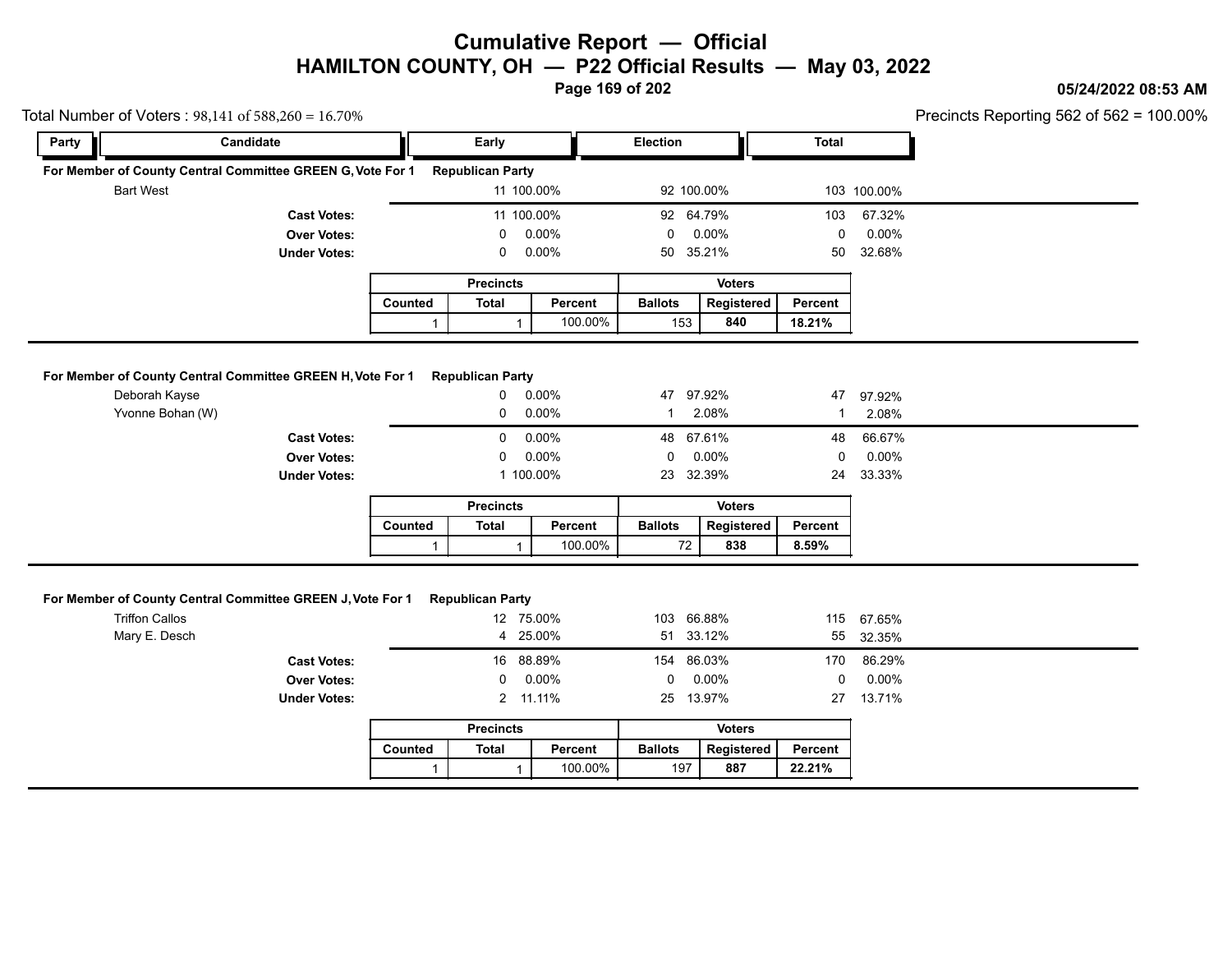**Page 170 of 202**

### **05/24/2022 08:53 AM**

Precincts Reporting 562 of 562 = 100.00%

|       | Total Number of Voters: $98,141$ of $588,260 = 16.70\%$    |         |                         |            |                 |               |              |             | Precincts Reporting 562 of 562 = |
|-------|------------------------------------------------------------|---------|-------------------------|------------|-----------------|---------------|--------------|-------------|----------------------------------|
| Party | Candidate                                                  |         | Early                   |            | <b>Election</b> |               | <b>Total</b> |             |                                  |
|       | For Member of County Central Committee GREEN K, Vote For 1 |         | <b>Republican Party</b> |            |                 |               |              |             |                                  |
|       | Andrew A. Stefanopoulos                                    |         |                         | 19 100.00% |                 | 124 100.00%   |              | 143 100.00% |                                  |
|       | <b>Cast Votes:</b>                                         |         |                         | 19 82.61%  |                 | 124 67.03%    | 143          | 68.75%      |                                  |
|       | <b>Over Votes:</b>                                         |         | $\mathbf{0}$            | 0.00%      | 0               | 0.00%         | 0            | $0.00\%$    |                                  |
|       | <b>Under Votes:</b>                                        |         |                         | 4 17.39%   |                 | 61 32.97%     | 65           | 31.25%      |                                  |
|       |                                                            |         | <b>Precincts</b>        |            |                 | <b>Voters</b> |              |             |                                  |
|       |                                                            | Counted | <b>Total</b>            | Percent    | <b>Ballots</b>  | Registered    | Percent      |             |                                  |
|       |                                                            |         |                         | 100.00%    | 208             | 1,138         | 18.28%       |             |                                  |
|       |                                                            |         |                         |            |                 |               |              |             |                                  |

#### **For Member of County Central Committee GREEN L, Vote For 1 Republican Party**

|                                                                                 |         |                         | 100.00%         | 208            | 1,138         | 18.28%  |             |
|---------------------------------------------------------------------------------|---------|-------------------------|-----------------|----------------|---------------|---------|-------------|
|                                                                                 |         |                         |                 |                |               |         |             |
| For Member of County Central Committee GREEN L, Vote For 1<br>Patricia Mulligan |         | <b>Republican Party</b> | 23 100.00%      |                | 155 100.00%   |         | 178 100.00% |
| <b>Cast Votes:</b>                                                              |         |                         | 23 82.14%       | 155 74.16%     |               | 178     | 75.11%      |
| <b>Over Votes:</b>                                                              |         |                         | $0\quad 0.00\%$ | $\mathbf{0}$   | $0.00\%$      | 0       | $0.00\%$    |
| <b>Under Votes:</b>                                                             |         |                         | 5 17.86%        |                | 54 25.84%     | 59      | 24.89%      |
|                                                                                 |         | <b>Precincts</b>        |                 |                | <b>Voters</b> |         |             |
|                                                                                 | Counted | <b>Total</b>            | Percent         | <b>Ballots</b> | Registered    | Percent |             |
|                                                                                 |         |                         | 100.00%         | 237            | 1,332         | 17.79%  |             |
|                                                                                 |         |                         |                 |                |               |         |             |

#### **For Member of County Central Committee GREEN M, Vote For 1 Republican Party**

|                                                                                   |         |                         | 100.00%   | 237            | 1,332         | 17.79%   |          |
|-----------------------------------------------------------------------------------|---------|-------------------------|-----------|----------------|---------------|----------|----------|
|                                                                                   |         |                         |           |                |               |          |          |
| For Member of County Central Committee GREEN M, Vote For 1<br>Daniel Flanigan (W) |         | <b>Republican Party</b> | 1 100.00% | $\mathbf{0}$   | 0.00%         |          | 100.00%  |
| <b>Cast Votes:</b>                                                                |         |                         | 6.67%     | $\Omega$       | 0.00%         |          | 0.71%    |
| <b>Over Votes:</b>                                                                |         | 0                       | 0.00%     | $\mathbf{0}$   | $0.00\%$      | $\Omega$ | $0.00\%$ |
| <b>Under Votes:</b>                                                               |         | 14                      | 93.33%    | 125 100.00%    |               | 139      | 99.29%   |
|                                                                                   |         | <b>Precincts</b>        |           |                | <b>Voters</b> |          |          |
|                                                                                   | Counted | Total                   | Percent   | <b>Ballots</b> | Registered    | Percent  |          |
|                                                                                   |         |                         | 100.00%   | 140            | 731           | 19.15%   |          |
|                                                                                   |         |                         |           |                |               |          |          |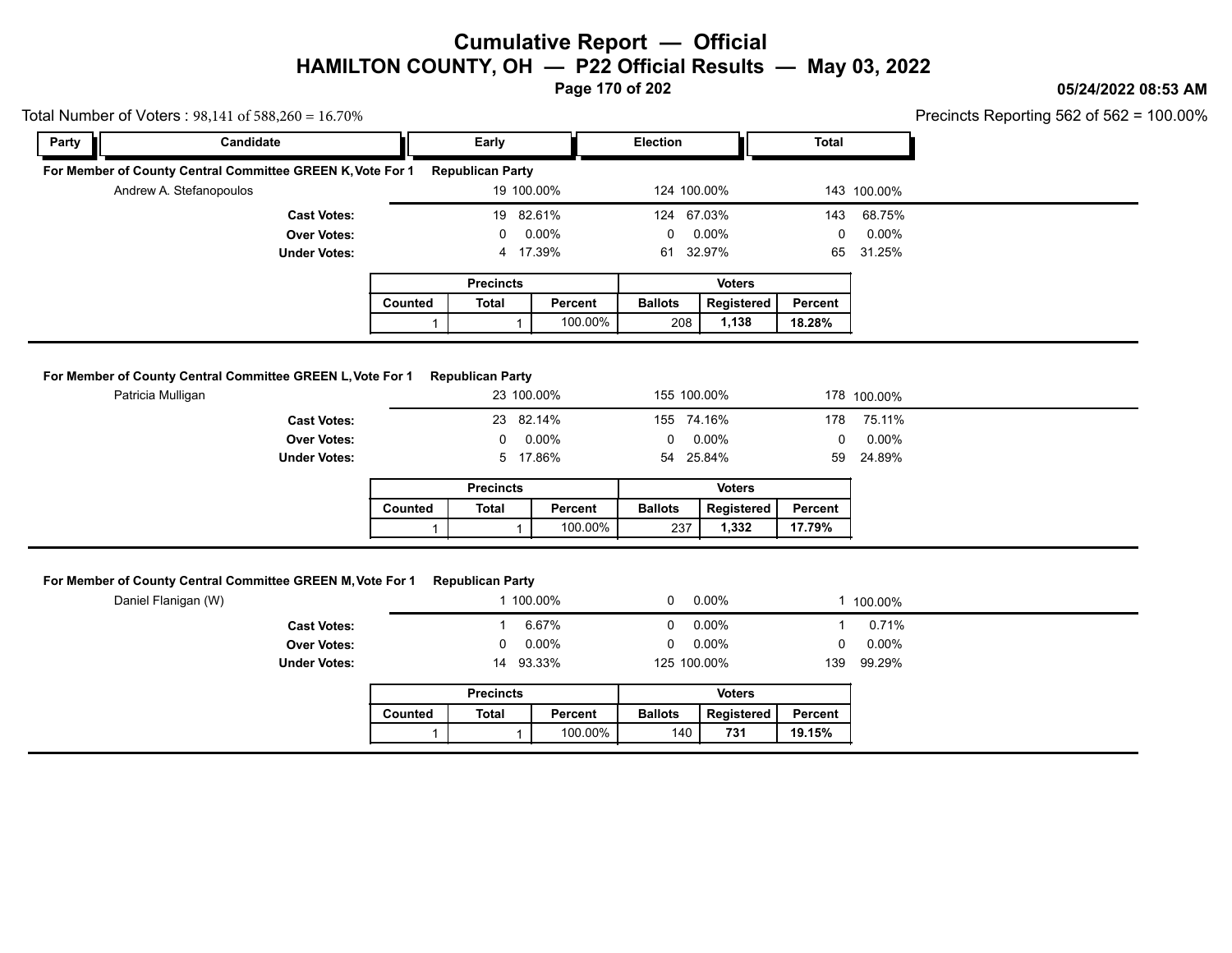**Page 171 of 202**

### **05/24/2022 08:53 AM**

Precincts Reporting 562 of 562 = 100.00%

| Total Number of Voters: $98,141$ of $588,260 = 16.70\%$ |                                                            |               |                                    |           |                              |               |         |             | Precincts Reporting 562 of 562 = |
|---------------------------------------------------------|------------------------------------------------------------|---------------|------------------------------------|-----------|------------------------------|---------------|---------|-------------|----------------------------------|
| Party                                                   | Candidate                                                  |               | Early                              |           | <b>Election</b>              |               | Total   |             |                                  |
|                                                         | For Member of County Central Committee GREEN N, Vote For 1 |               | <b>Republican Party</b>            |           |                              |               |         |             |                                  |
|                                                         | Pete Triantafilou                                          |               | 14 100.00%                         |           |                              | 90 100.00%    |         | 104 100.00% |                                  |
| <b>Cast Votes:</b><br><b>Over Votes:</b>                |                                                            | 70.00%<br>14  |                                    |           | 90 73.77%                    |               | 104     | 73.24%      |                                  |
|                                                         |                                                            | $0.00\%$<br>0 |                                    |           | 0                            | $0.00\%$      | 0       | $0.00\%$    |                                  |
|                                                         | <b>Under Votes:</b>                                        |               | 6                                  | 30.00%    | 32 26.23%                    |               | 38      | 26.76%      |                                  |
|                                                         |                                                            |               | <b>Precincts</b>                   |           |                              | <b>Voters</b> |         |             |                                  |
|                                                         |                                                            |               | Counted<br><b>Total</b><br>Percent |           | <b>Ballots</b><br>Registered |               | Percent |             |                                  |
|                                                         |                                                            |               |                                    |           |                              |               |         |             |                                  |
|                                                         |                                                            |               |                                    | 100.00%   | 142                          | 1,261         | 11.26%  |             |                                  |
| Shirley Becker                                          | For Member of County Central Committee GREEN O, Vote For 1 |               | <b>Republican Party</b>            | 8 100.00% | 109 100.00%                  |               |         | 117 100.00% |                                  |
|                                                         | <b>Cast Votes:</b>                                         |               |                                    | 8 80.00%  | 109 68.99%                   |               | 117     | 69.64%      |                                  |
|                                                         | <b>Over Votes:</b>                                         |               | 0                                  | $0.00\%$  | 0                            | 0.00%         | 0       | $0.00\%$    |                                  |
|                                                         | <b>Under Votes:</b>                                        |               |                                    | 2 20.00%  | 49                           | 31.01%        | 51      | 30.36%      |                                  |
|                                                         |                                                            |               | <b>Precincts</b>                   |           |                              | <b>Voters</b> |         |             |                                  |
|                                                         |                                                            | Counted       | <b>Total</b>                       | Percent   | <b>Ballots</b>               | Registered    | Percent |             |                                  |

#### **For Member of County Central Committee GREEN P, Vote For 1 Republican Party**

|                                                            |                |                         | 100.00%   | 168            | 1,261         | 13.32%       |             |
|------------------------------------------------------------|----------------|-------------------------|-----------|----------------|---------------|--------------|-------------|
| For Member of County Central Committee GREEN P, Vote For 1 |                | <b>Republican Party</b> |           |                |               |              |             |
| Teresa K. Winkler                                          |                |                         | 6 100.00% |                | 127 100.00%   |              | 133 100.00% |
| <b>Cast Votes:</b>                                         |                |                         | 6 85.71%  |                | 127 67.20%    | 133          | 67.86%      |
| <b>Over Votes:</b>                                         |                | 0                       | 0.00%     | $\Omega$       | $0.00\%$      | $\mathbf{0}$ | $0.00\%$    |
| <b>Under Votes:</b>                                        |                |                         | 1 14.29%  |                | 62 32.80%     |              | 63 32.14%   |
|                                                            |                | <b>Precincts</b>        |           |                | <b>Voters</b> |              |             |
|                                                            | <b>Counted</b> | Total                   | Percent   | <b>Ballots</b> | Registered    | Percent      |             |
|                                                            |                |                         | 100.00%   | 196            | 1,055         | 18.58%       |             |
|                                                            |                |                         |           |                |               |              |             |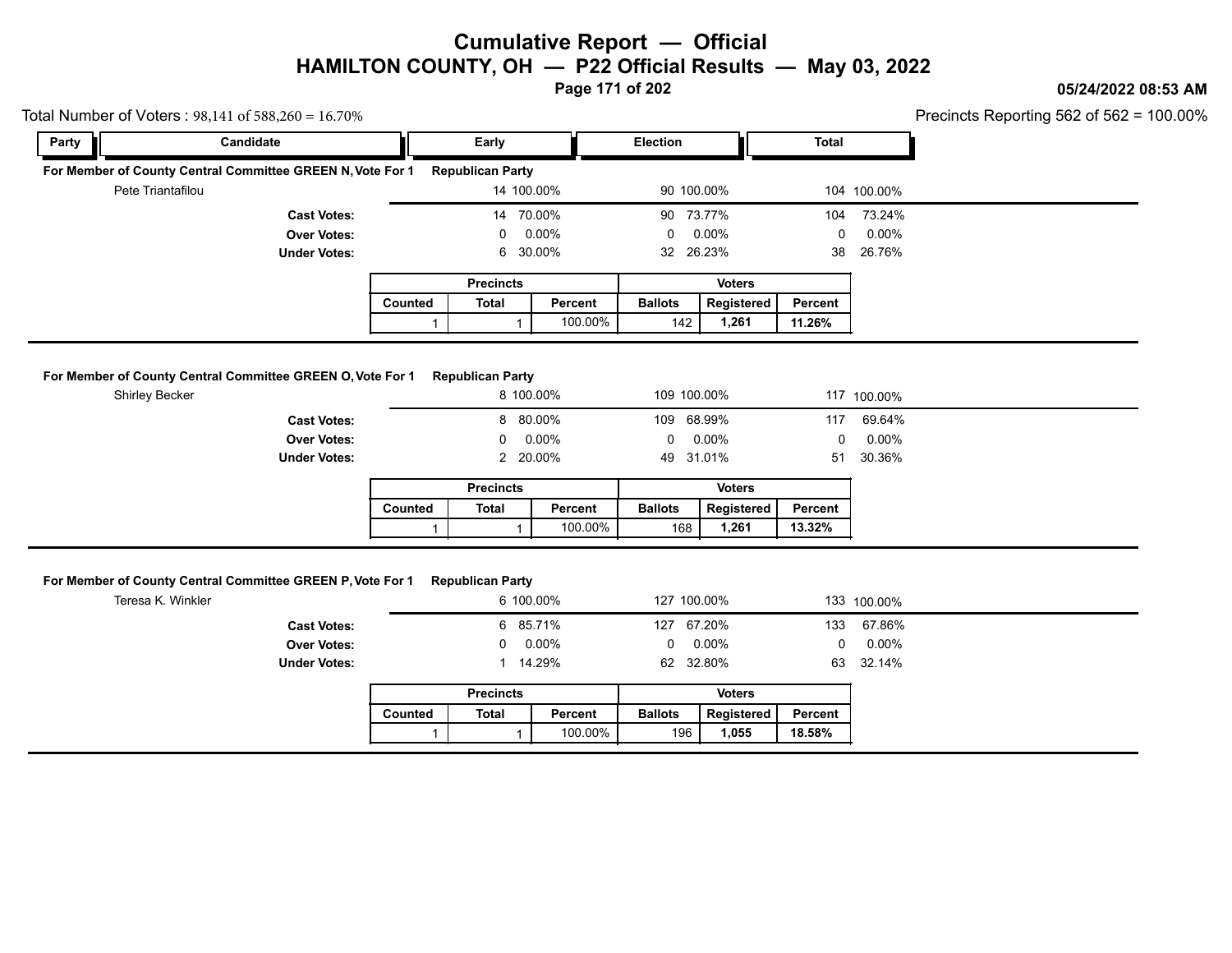**Page 172 of 202**

### **05/24/2022 08:53 AM**

| Party | Candidate                                                                               |                | Early                   |            | <b>Election</b> |               | <b>Total</b> |                     |  |
|-------|-----------------------------------------------------------------------------------------|----------------|-------------------------|------------|-----------------|---------------|--------------|---------------------|--|
|       |                                                                                         |                |                         |            |                 |               |              |                     |  |
|       | For Member of County Central Committee GREEN Q, Vote For 1 Republican Party             |                |                         |            |                 |               |              |                     |  |
|       | David W. Linnenberg                                                                     |                | 5 100.00%               |            | 161 100.00%     |               |              | 166 100.00%         |  |
|       | <b>Cast Votes:</b>                                                                      |                | 5                       | 38.46%     | 161 68.80%      |               | 166          | 67.21%              |  |
|       | <b>Over Votes:</b>                                                                      | 0.00%<br>0     |                         | 0.00%<br>0 |                 | 0             | $0.00\%$     |                     |  |
|       | <b>Under Votes:</b>                                                                     |                | 8 61.54%                |            | 73 31.20%       |               | 81           | 32.79%              |  |
|       |                                                                                         |                | <b>Precincts</b>        |            |                 | <b>Voters</b> |              |                     |  |
|       |                                                                                         | Counted        | <b>Total</b>            | Percent    |                 | Registered    | Percent      |                     |  |
|       |                                                                                         | $\mathbf{1}$   | $\mathbf{1}$            | 100.00%    | 247             | 1,176         | 21.00%       |                     |  |
|       |                                                                                         |                |                         |            |                 |               |              |                     |  |
|       | For Member of County Central Committee GREEN R, Vote For 1                              |                | <b>Republican Party</b> |            |                 |               |              |                     |  |
|       | Anthony Auciello (W)                                                                    | $0.00\%$<br>0  |                         | 4 100.00%  |                 |               | 4 100.00%    |                     |  |
|       | <b>Cast Votes:</b>                                                                      | 0.00%<br>0     |                         | 3.48%<br>4 |                 | 4             | 3.36%        |                     |  |
|       | <b>Over Votes:</b>                                                                      |                | 0                       | 0.00%      | $\Omega$        | 0.00%         | $\Omega$     | 0.00%               |  |
|       | <b>Under Votes:</b>                                                                     | 4 100.00%      |                         |            | 111 96.52%      |               | 115          | 96.64%              |  |
|       |                                                                                         |                | <b>Precincts</b>        |            | <b>Voters</b>   |               |              |                     |  |
|       |                                                                                         |                |                         |            |                 |               | Percent      |                     |  |
|       |                                                                                         | <b>Counted</b> | <b>Total</b>            | Percent    | <b>Ballots</b>  | Registered    |              |                     |  |
|       |                                                                                         | $\mathbf{1}$   | $\mathbf{1}$            | 100.00%    | 119             | 726           | 16.39%       |                     |  |
|       |                                                                                         |                |                         |            |                 |               |              |                     |  |
|       | For Member of County Central Committee GREEN S, Vote For 1<br><b>Brett Triantafilou</b> |                | <b>Republican Party</b> |            | 56 65.12%       |               |              |                     |  |
|       | Laurie Forrester                                                                        |                | 4 66.67%<br>2 33.33%    |            | 30 34.88%       |               | 60           | 65.22%<br>32 34.78% |  |
|       | <b>Cast Votes:</b>                                                                      |                | 6 54.55%                |            | 86 79.63%       |               | 92           | 77.31%              |  |
|       | <b>Over Votes:</b>                                                                      |                | 0                       | 0.00%      | 0               | 0.00%         | $\mathsf 0$  | 0.00%               |  |
|       | <b>Under Votes:</b>                                                                     |                | 5 45.45%                |            | 22 20.37%       |               | 27           | 22.69%              |  |
|       |                                                                                         |                | <b>Precincts</b>        |            |                 | <b>Voters</b> |              |                     |  |
|       |                                                                                         | Counted        | <b>Total</b>            | Percent    | <b>Ballots</b>  | Registered    | Percent      |                     |  |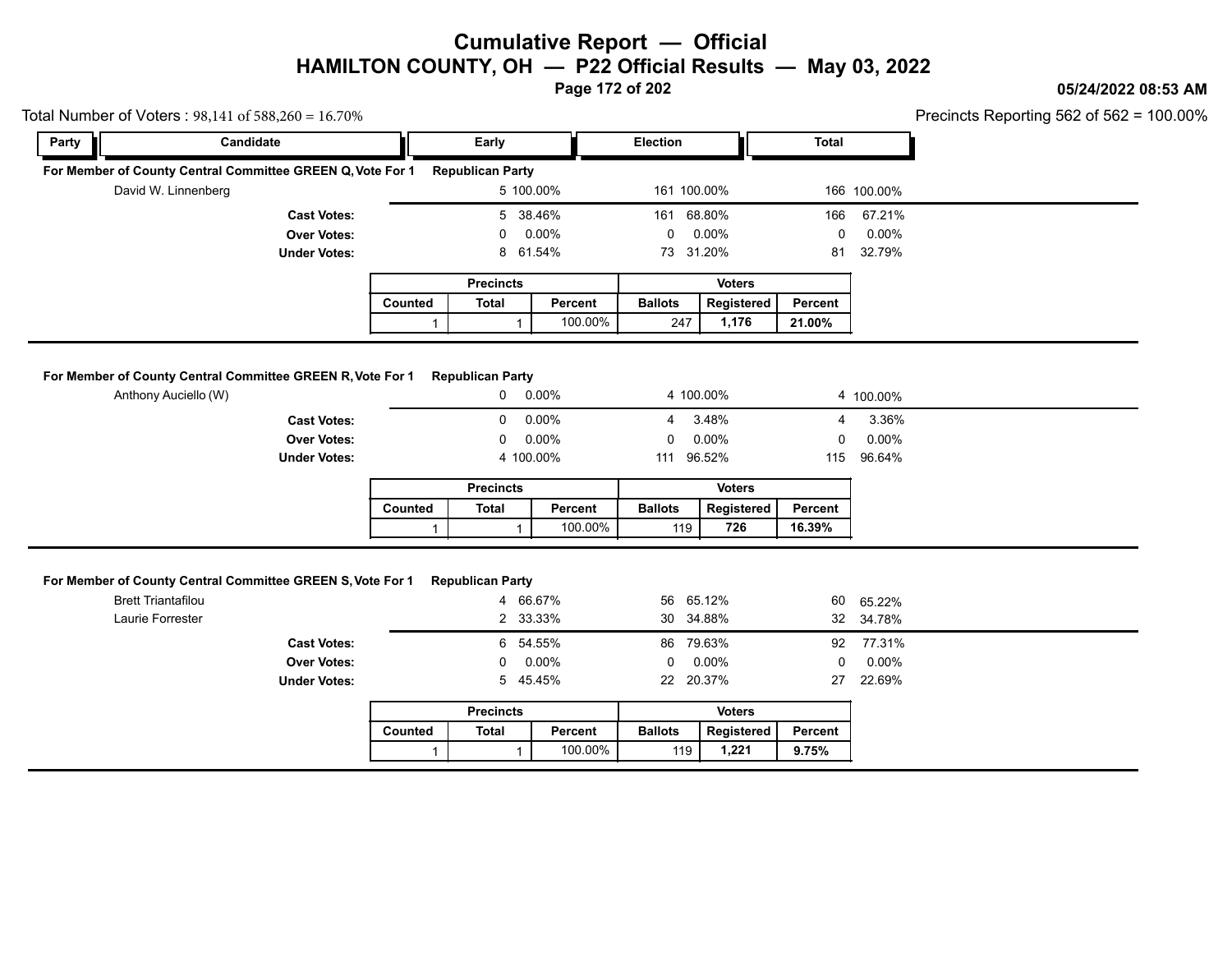**Page 173 of 202**

### **05/24/2022 08:53 AM**

Precincts Reporting 562 of 562 = 100.00%

|       | Total Number of Voters: $98,141$ of $588,260 = 16.70\%$                         |         |                                      |          |                 |                   |                |            | Precincts Reporting 562 of 562 = 1 |
|-------|---------------------------------------------------------------------------------|---------|--------------------------------------|----------|-----------------|-------------------|----------------|------------|------------------------------------|
| Party | Candidate                                                                       |         | Early                                |          | <b>Election</b> |                   | <b>Total</b>   |            |                                    |
|       | For Member of County Central Committee GREEN U, Vote For 1                      |         | <b>Republican Party</b>              |          |                 |                   |                |            |                                    |
|       | Bruce A. Bingle<br><b>Cast Votes:</b><br><b>Over Votes:</b>                     |         | 6 100.00%<br>6 85.71%                |          |                 | 59 100.00%        |                | 65 100.00% |                                    |
|       |                                                                                 |         |                                      |          |                 | 59.00%            | 65             | 60.75%     |                                    |
|       |                                                                                 |         | 0                                    | $0.00\%$ | 0               | $0.00\%$          | 0              | $0.00\%$   |                                    |
|       | <b>Under Votes:</b>                                                             |         |                                      | 14.29%   | 41              | 41.00%            | 42             | 39.25%     |                                    |
|       |                                                                                 |         | <b>Precincts</b>                     |          |                 | <b>Voters</b>     |                |            |                                    |
|       | Counted                                                                         |         | <b>Total</b>                         | Percent  | <b>Ballots</b>  | Registered        | <b>Percent</b> |            |                                    |
|       |                                                                                 |         |                                      |          |                 | 693               |                |            |                                    |
|       |                                                                                 |         |                                      | 100.00%  | 107             |                   | 15.44%         |            |                                    |
|       | For Member of County Central Committee GREEN V, Vote For 1<br>Allison C. Detzel |         | <b>Republican Party</b><br>6 100.00% |          | 77 100.00%      |                   |                | 83 100.00% |                                    |
|       | <b>Cast Votes:</b>                                                              |         | 6 66.67%                             |          | 77              | 57.89%            | 83             | 58.45%     |                                    |
|       | <b>Over Votes:</b>                                                              |         |                                      | $0.00\%$ | $\Omega$        | $0.00\%$          | 0              | $0.00\%$   |                                    |
|       | <b>Under Votes:</b>                                                             |         | 3                                    | 33.33%   | 56              | 42.11%            | 59             | 41.55%     |                                    |
|       |                                                                                 |         | <b>Precincts</b>                     |          |                 | <b>Voters</b>     |                |            |                                    |
|       |                                                                                 | Counted | <b>Total</b>                         | Percent  | <b>Ballots</b>  | <b>Registered</b> | Percent        |            |                                    |

### **For Member of County Central Committee GREEN W, Vote For 1 Republican Party**

|                                                               |         |                         | 100.00%    | 142            | 1,105         | 12.85%  |             |
|---------------------------------------------------------------|---------|-------------------------|------------|----------------|---------------|---------|-------------|
|                                                               |         |                         |            |                |               |         |             |
| <b>Member of County Central Committee GREEN W, Vote For 1</b> |         | <b>Republican Party</b> |            |                |               |         |             |
| <b>Tony Rosiello</b>                                          |         |                         | 26 100.00% | 186 100.00%    |               |         | 212 100.00% |
| <b>Cast Votes:</b>                                            |         |                         | 26 81.25%  | 186 70.72%     |               | 212     | 71.86%      |
| <b>Over Votes:</b>                                            |         | $\mathbf{0}$            | $0.00\%$   | $^{\circ}$     | $0.00\%$      | 0       | $0.00\%$    |
| <b>Under Votes:</b>                                           |         |                         | 6 18.75%   |                | 77 29.28%     | 83      | 28.14%      |
|                                                               |         | <b>Precincts</b>        |            |                | <b>Voters</b> |         |             |
|                                                               | Counted | Total                   | Percent    | <b>Ballots</b> | Registered    | Percent |             |
|                                                               |         |                         | 100.00%    | 295            | 1,274         | 23.16%  |             |
|                                                               |         |                         |            |                |               |         |             |

|         | <b>Precincts</b> |         | Voters         |                   |         |  |  |
|---------|------------------|---------|----------------|-------------------|---------|--|--|
| Counted | Total            | Percent | <b>Ballots</b> | <b>Registered</b> | Percent |  |  |
|         |                  | 100.00% | 295            | 1.274             | 23.16%  |  |  |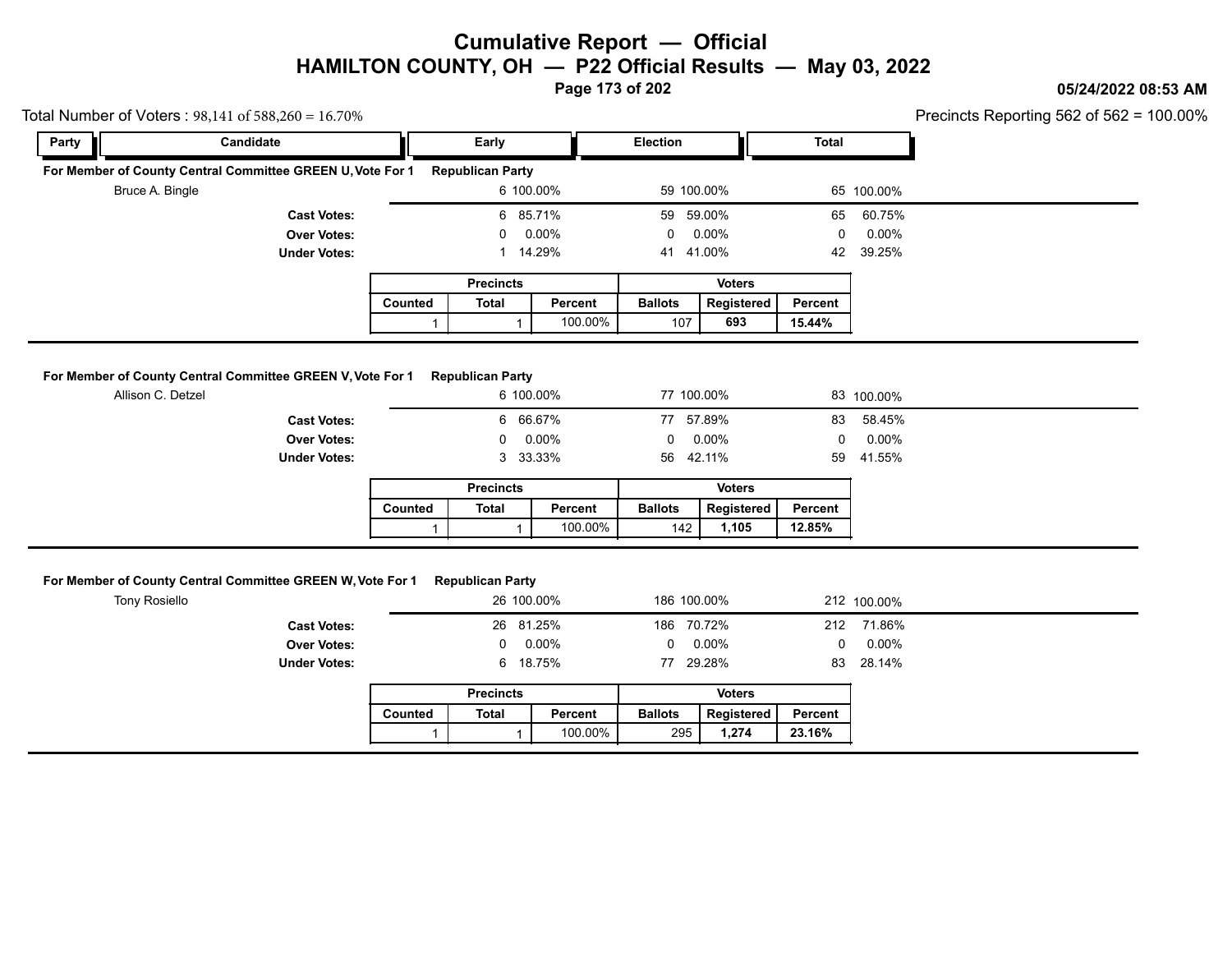**Page 174 of 202**

### **05/24/2022 08:53 AM**

100.00%

|           | Total Number of Voters: $98,141$ of $588,260 = 16.70\%$                                                  |                    |                  |                                                      |               |                        |                     |                   | Precincts Reporting 562 of 562 = |
|-----------|----------------------------------------------------------------------------------------------------------|--------------------|------------------|------------------------------------------------------|---------------|------------------------|---------------------|-------------------|----------------------------------|
| Party     | Candidate                                                                                                |                    |                  | Early                                                |               | Election               |                     | Total             |                                  |
|           | For Member of County Central Committee GREEN X, Vote For 1                                               |                    |                  | <b>Republican Party</b>                              |               |                        |                     |                   |                                  |
|           | Christopher Lipps (W)                                                                                    |                    |                  | $\mathbf{0}$                                         | $0.00\%$      | 4 100.00%              |                     |                   | 4 100.00%                        |
|           |                                                                                                          | <b>Cast Votes:</b> |                  | 0                                                    | 0.00%         | $4\overline{ }$        | 2.03%               | 4                 | 1.79%                            |
|           |                                                                                                          | <b>Over Votes:</b> |                  | 0                                                    | 0.00%         | $\mathbf 0$            | 0.00%               | 0                 | 0.00%                            |
|           | <b>Under Votes:</b>                                                                                      |                    | 27 100.00%       |                                                      | 193 97.97%    |                        | 220                 | 98.21%            |                                  |
|           |                                                                                                          |                    |                  | <b>Precincts</b>                                     |               |                        | <b>Voters</b>       |                   |                                  |
|           |                                                                                                          |                    | Counted          | <b>Total</b>                                         | Percent       | <b>Ballots</b>         | Registered          | Percent           |                                  |
|           |                                                                                                          |                    | $\mathbf{1}$     | $\mathbf{1}$                                         | 100.00%       | 224                    | 1,339               | 16.73%            |                                  |
|           | For Member of County Central Committee GREEN Y, Vote For 1<br>David M. Pittinger<br>James J. Condit, Jr. |                    |                  | <b>Republican Party</b><br>12 92.31%<br>$\mathbf{1}$ | 7.69%         | 60 52.17%<br>55 47.83% |                     | 56                | 72 56.25%<br>43.75%              |
|           |                                                                                                          | <b>Cast Votes:</b> |                  | 13 81.25%                                            |               | 115 81.56%             |                     | 128               | 81.53%                           |
|           |                                                                                                          | <b>Over Votes:</b> |                  | 0                                                    | 0.00%         | 0                      | 0.00%               | 0                 | 0.00%                            |
|           | <b>Under Votes:</b>                                                                                      |                    |                  |                                                      | 3 18.75%      | 26 18.44%              |                     | 29                | 18.47%                           |
|           |                                                                                                          |                    | <b>Precincts</b> |                                                      | <b>Voters</b> |                        |                     |                   |                                  |
|           |                                                                                                          |                    | Counted          | <b>Total</b>                                         | Percent       | <b>Ballots</b>         | Registered          | Percent           |                                  |
|           |                                                                                                          |                    | $\mathbf{1}$     | $\mathbf{1}$                                         | 100.00%       | 157                    | 889                 | 17.66%            |                                  |
| Mary Kuhl | For Member of County Central Committee GREEN Z, Vote For 1<br>Kristen Schmidt Kueffner                   |                    |                  | <b>Republican Party</b><br>13 68.42%<br>6            | 31.58%        | 51<br>53 50.96%        | 49.04%              | 64<br>59          | 52.03%<br>47.97%                 |
|           |                                                                                                          | <b>Cast Votes:</b> |                  | 19 73.08%                                            |               | 104 83.20%             |                     | 123               | 81.46%                           |
|           |                                                                                                          | <b>Over Votes:</b> |                  | 0                                                    | 0.00%         | 0                      | 0.00%               | 0                 | 0.00%                            |
|           | <b>Under Votes:</b>                                                                                      |                    | 7 26.92%         |                                                      | 16.80%<br>21  |                        | 28                  | 18.54%            |                                  |
|           |                                                                                                          | <b>Precincts</b>   |                  | <b>Voters</b>                                        |               |                        |                     |                   |                                  |
|           |                                                                                                          |                    |                  |                                                      |               |                        |                     |                   |                                  |
|           |                                                                                                          |                    | Counted          | <b>Total</b>                                         | Percent       | <b>Ballots</b>         | Registered<br>1,341 | Percent<br>11.26% |                                  |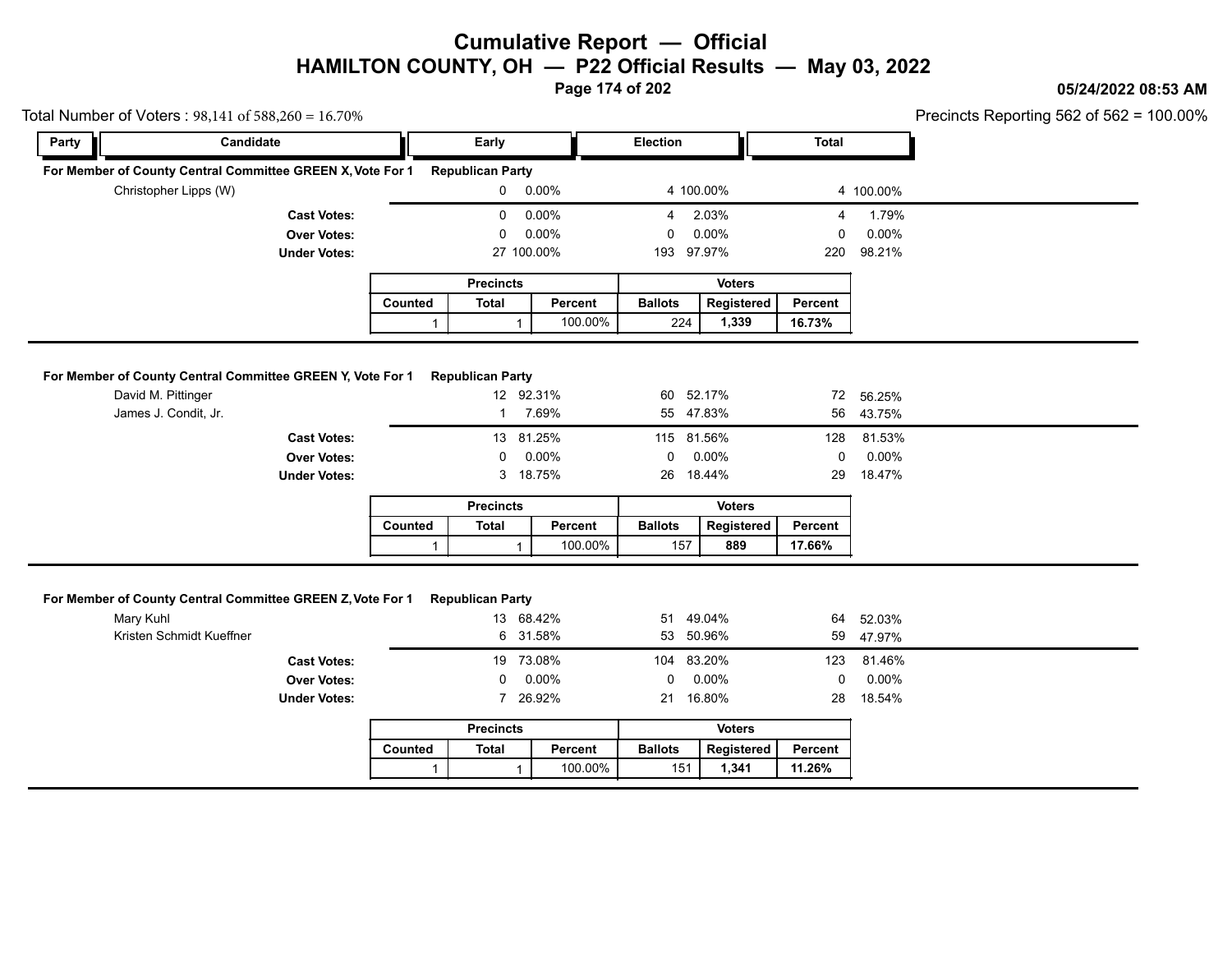**Page 175 of 202**

### **05/24/2022 08:53 AM**

Precincts Reporting 562 of 562 = 100.00%

|       | Total Number of Voters: $98,141$ of $588,260 = 16.70\%$                        |                |                                       |         |                            |               |         |                    | Precincts Reporting 562 of 562 = |
|-------|--------------------------------------------------------------------------------|----------------|---------------------------------------|---------|----------------------------|---------------|---------|--------------------|----------------------------------|
| Party | Candidate                                                                      |                | Early<br><b>Election</b>              |         |                            | Total         |         |                    |                                  |
|       | For Member of County Central Committee GREEN BB, Vote For 1                    |                | <b>Republican Party</b>               |         |                            |               |         |                    |                                  |
|       | Kevin J. Dinkelacker                                                           |                | 10 100.00%                            |         | 95 100.00%                 |               |         | 105 100.00%        |                                  |
|       | <b>Cast Votes:</b>                                                             |                | 10 71.43%                             |         | 95                         | 77.87%        | 105     | 77.21%             |                                  |
|       | <b>Over Votes:</b>                                                             |                | 0                                     | 0.00%   | $0.00\%$<br>0<br>27 22.13% |               | 0       | $0.00\%$<br>22.79% |                                  |
|       | <b>Under Votes:</b>                                                            |                | 4 28.57%                              |         |                            |               | 31      |                    |                                  |
|       |                                                                                |                | <b>Precincts</b>                      |         |                            | <b>Voters</b> |         |                    |                                  |
|       |                                                                                | <b>Counted</b> | Total                                 | Percent | <b>Ballots</b>             | Registered    | Percent |                    |                                  |
|       |                                                                                |                |                                       | 100.00% | 136                        | 1,056         | 12.88%  |                    |                                  |
|       | For Member of County Central Committee GREEN DD, Vote For 1<br>Vincent Cerchio |                | <b>Republican Party</b><br>25 100.00% |         | 59 100 00%                 |               |         | 84 100.00%         |                                  |

| lember of County Central Committee GREEN DD, Vote For 1<br>Vincent Cerchio |                | <b>Republican Party</b> | 25 100.00% |                | 59 100.00%    |         | 84 100.00% |
|----------------------------------------------------------------------------|----------------|-------------------------|------------|----------------|---------------|---------|------------|
| <b>Cast Votes:</b>                                                         |                |                         | 25 80.65%  |                | 59 65.56%     | 84      | 69.42%     |
| <b>Over Votes:</b>                                                         |                | $\mathbf{0}$            | $0.00\%$   | 0              | 0.00%         | 0       | $0.00\%$   |
| <b>Under Votes:</b>                                                        |                |                         | 6 19.35%   |                | 31 34.44%     | 37      | 30.58%     |
|                                                                            |                | <b>Precincts</b>        |            |                | <b>Voters</b> |         |            |
|                                                                            | <b>Counted</b> | Total                   | Percent    | <b>Ballots</b> | Registered    | Percent |            |
|                                                                            |                |                         | 100.00%    | 121            | 903           | 13.40%  |            |

#### **For Member of County Central Committee GREEN FF, Vote For 1 Republican Party**

|                                                             |         |                         | 100.00%   | 121            | 903           | 13.40%         |           |
|-------------------------------------------------------------|---------|-------------------------|-----------|----------------|---------------|----------------|-----------|
| For Member of County Central Committee GREEN FF, Vote For 1 |         | <b>Republican Party</b> |           |                |               |                |           |
| Francis M. Hyle (W)                                         |         |                         | 2 100.00% |                | 2 100.00%     |                | 4 100.00% |
| <b>Cast Votes:</b>                                          |         |                         | 2 9.52%   | $\mathbf{2}$   | 1.63%         | $\overline{4}$ | 2.78%     |
| <b>Over Votes:</b>                                          |         | 0                       | 0.00%     | $\mathbf{0}$   | $0.00\%$      | $\Omega$       | $0.00\%$  |
| <b>Under Votes:</b>                                         |         | 19 90.48%               |           | 121            | 98.37%        | 140            | 97.22%    |
|                                                             |         | <b>Precincts</b>        |           |                | <b>Voters</b> |                |           |
|                                                             | Counted | Total                   | Percent   | <b>Ballots</b> | Registered    | Percent        |           |
|                                                             |         |                         | 100.00%   | 144            | 989           | 14.56%         |           |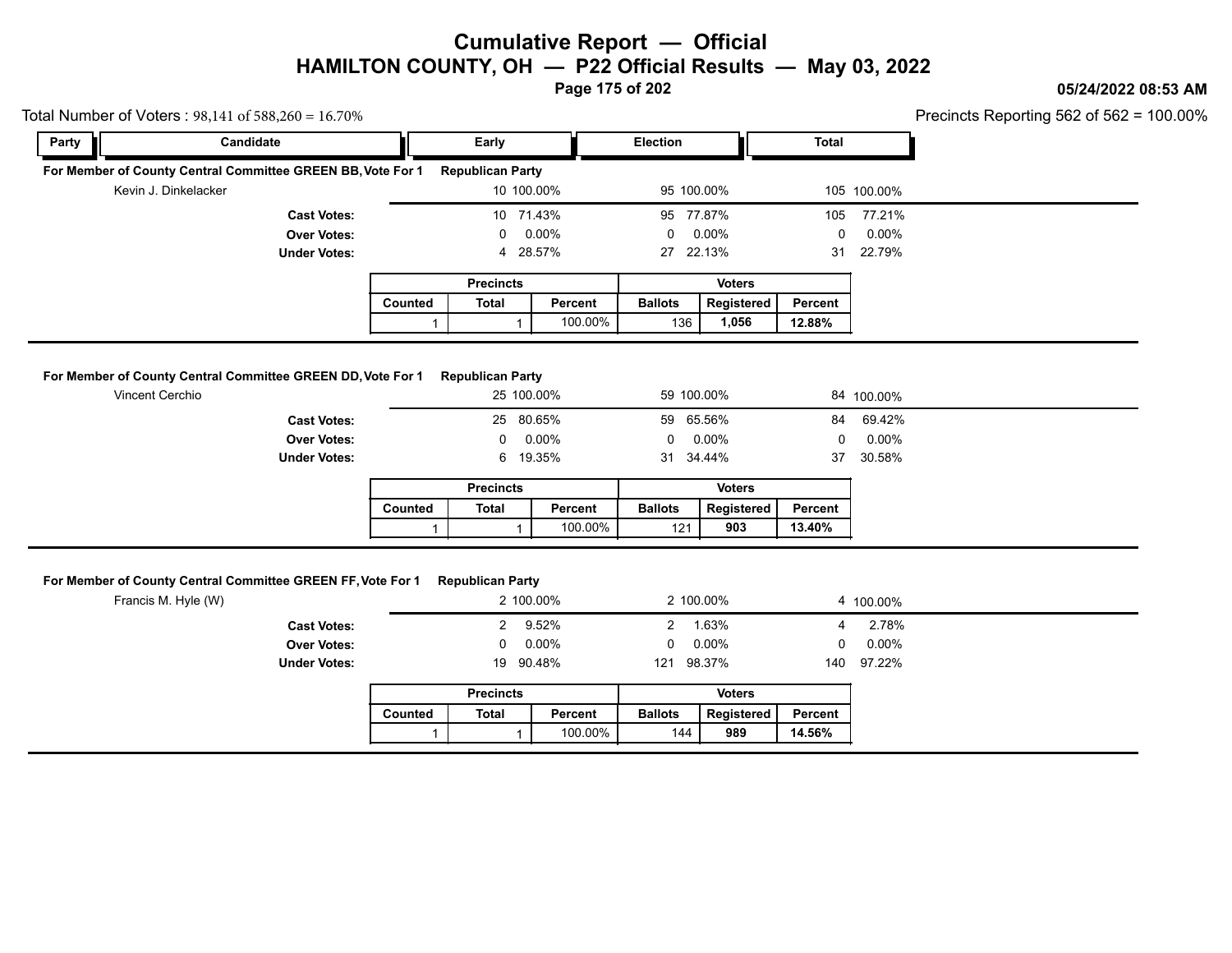**Page 176 of 202**

### **05/24/2022 08:53 AM**

cincts Reporting 562 of 562 =  $100.00\%$ 

|             | Total Number of Voters: 98,141 of 588,260 = 16.70%              |         |                                       |          |                              |               |              |             | Precincts Reporting 562 of 562 = 1 |
|-------------|-----------------------------------------------------------------|---------|---------------------------------------|----------|------------------------------|---------------|--------------|-------------|------------------------------------|
| Party       | Candidate                                                       |         | Early                                 |          | <b>Election</b>              |               | <b>Total</b> |             |                                    |
|             | For Member of County Central Committee GREEN GG, Vote For 1     |         | <b>Republican Party</b>               |          |                              |               |              |             |                                    |
|             | Alex M. Triantafilou                                            |         | 14 100.00%                            |          | 135 100.00%                  |               |              | 149 100.00% |                                    |
|             | <b>Cast Votes:</b><br><b>Over Votes:</b><br><b>Under Votes:</b> |         | 14 66.67%                             |          | 135 71.43%                   |               | 149          | 70.95%      |                                    |
|             |                                                                 |         | 0                                     | $0.00\%$ | 0                            | $0.00\%$      | 0            | $0.00\%$    |                                    |
|             |                                                                 |         |                                       | 7 33.33% | 54                           | 28.57%        | 61           | 29.05%      |                                    |
|             |                                                                 |         | <b>Precincts</b>                      |          |                              | <b>Voters</b> |              |             |                                    |
|             |                                                                 |         | Counted<br>Percent<br>Total           |          | <b>Ballots</b><br>Registered |               | Percent      |             |                                    |
|             |                                                                 |         |                                       |          |                              |               |              |             |                                    |
|             |                                                                 |         |                                       | 100.00%  | 210                          | 1,257         | 16.71%       |             |                                    |
| Matt Taylor | For Member of County Central Committee GREEN HH, Vote For 1     |         | <b>Republican Party</b><br>21 100.00% |          | 105 100.00%                  |               |              | 126 100.00% |                                    |
|             | <b>Cast Votes:</b>                                              |         | 21                                    | 75.00%   | 105 69.54%                   |               | 126          | 70.39%      |                                    |
|             | <b>Over Votes:</b>                                              |         |                                       | $0.00\%$ | 0                            | $0.00\%$      | 0            | $0.00\%$    |                                    |
|             | <b>Under Votes:</b>                                             |         |                                       | 25.00%   | 46                           | 30.46%        | 53           | 29.61%      |                                    |
|             |                                                                 |         | <b>Precincts</b>                      |          |                              | <b>Voters</b> |              |             |                                    |
|             |                                                                 | Counted | Total                                 | Percent  | <b>Ballots</b>               | Registered    | Percent      |             |                                    |

| <b>Ballots</b><br>Total<br>Reaistered<br>Counted<br>Percent<br>Percent<br>100.00%<br>14.79%<br>1.210<br>179 |  | Precincts |  | voters |  |
|-------------------------------------------------------------------------------------------------------------|--|-----------|--|--------|--|
|                                                                                                             |  |           |  |        |  |
|                                                                                                             |  |           |  |        |  |

#### **For Member of County Central Committee GREEN JJ, Vote For 1 Republican Party**

|                                                             |         |                         | 100.00%   | 179            | 1,210         | 14.79%       |             |
|-------------------------------------------------------------|---------|-------------------------|-----------|----------------|---------------|--------------|-------------|
|                                                             |         |                         |           |                |               |              |             |
| For Member of County Central Committee GREEN JJ, Vote For 1 |         | <b>Republican Party</b> |           |                |               |              |             |
| Michael J. Schrader                                         |         |                         | 7 100.00% |                | 98 100.00%    |              | 105 100.00% |
| <b>Cast Votes:</b>                                          |         |                         | 7 63.64%  |                | 98 64.05%     |              | 105 64.02%  |
| <b>Over Votes:</b>                                          |         | $\mathbf{0}$            | 0.00%     | $\mathbf 0$    | 0.00%         | $\mathbf{0}$ | $0.00\%$    |
| <b>Under Votes:</b>                                         |         |                         | 4 36.36%  |                | 55 35.95%     | 59           | 35.98%      |
|                                                             |         | <b>Precincts</b>        |           |                | <b>Voters</b> |              |             |
|                                                             | Counted | Total                   | Percent   | <b>Ballots</b> | Registered    | Percent      |             |
|                                                             |         |                         | 100.00%   | 164            | 1,187         | 13.82%       |             |
|                                                             |         |                         |           |                |               |              |             |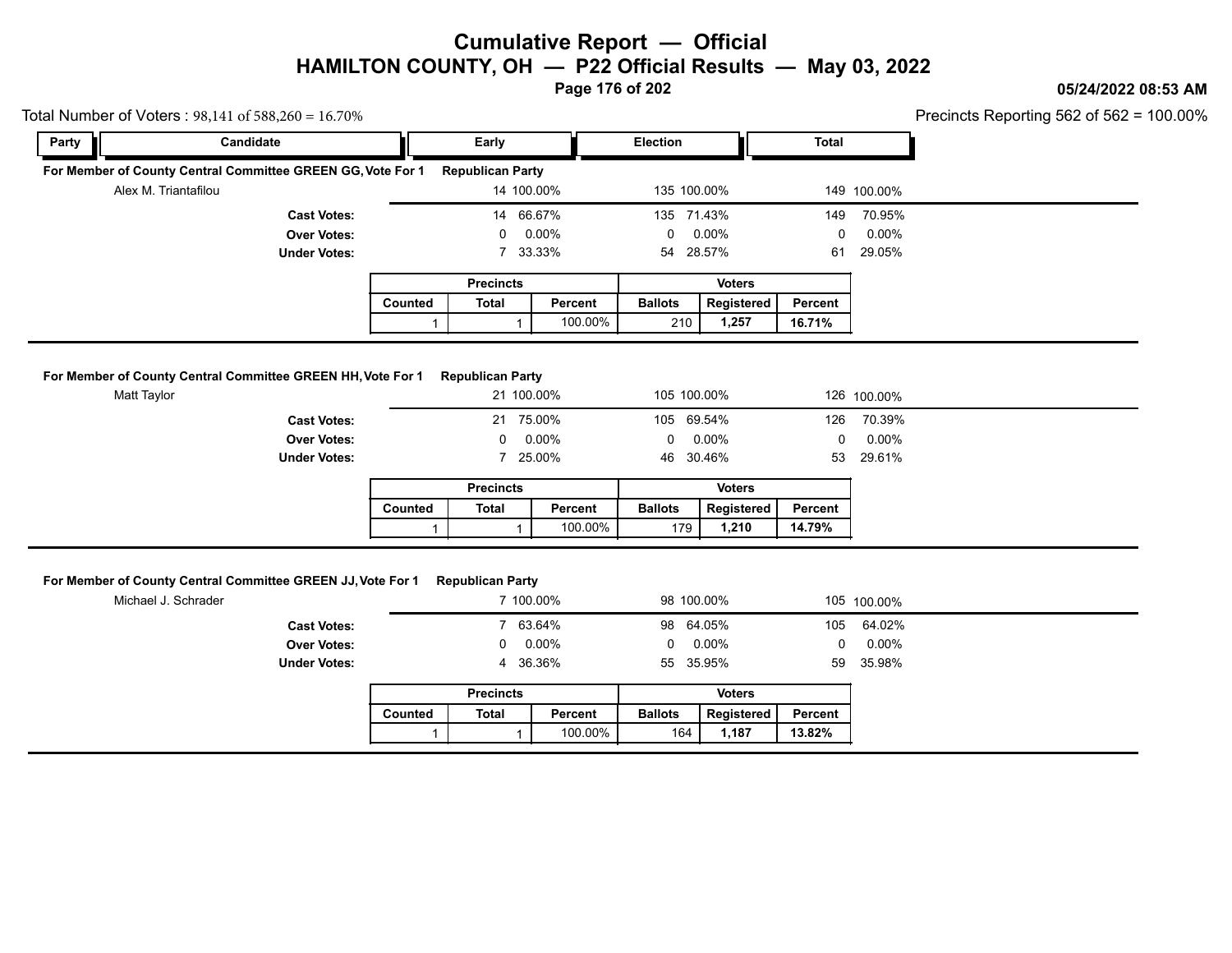**Page 177 of 202**

### **05/24/2022 08:53 AM**

Precincts Reporting 562 of 562 = 100.00%

| Total Number of Voters: $98,141$ of $588,260 = 16.70\%$     |                     |         |                         |           |                |               |         |            | Precincts Reporting 562 of 562 = 1 |
|-------------------------------------------------------------|---------------------|---------|-------------------------|-----------|----------------|---------------|---------|------------|------------------------------------|
| Party                                                       | Candidate           |         | Early                   |           |                | Election      |         |            |                                    |
| For Member of County Central Committee GREEN KK, Vote For 1 |                     |         | <b>Republican Party</b> |           |                |               |         |            |                                    |
| Mark C. Menkhaus                                            |                     |         |                         | 8 61.54%  |                | 97 65.99%     |         | 105 65.63% |                                    |
| Dan St. Charles                                             |                     |         |                         | 5 38.46%  |                | 50 34.01%     |         | 55 34.38%  |                                    |
|                                                             | <b>Cast Votes:</b>  |         |                         | 13 72.22% |                | 147 84.00%    | 160     | 82.90%     |                                    |
|                                                             | <b>Over Votes:</b>  |         | $\Omega$                | 0.00%     | $^{\circ}$     | $0.00\%$      | 0       | $0.00\%$   |                                    |
|                                                             | <b>Under Votes:</b> |         |                         | 5 27.78%  | 28             | 16.00%        | 33      | 17.10%     |                                    |
|                                                             |                     |         | <b>Precincts</b>        |           |                | <b>Voters</b> |         |            |                                    |
|                                                             |                     | Counted | Total                   | Percent   | <b>Ballots</b> | Registered    | Percent |            |                                    |
|                                                             |                     |         |                         | 100.00%   |                | 193<br>1,056  | 18.28%  |            |                                    |
|                                                             |                     |         |                         |           |                |               |         |            |                                    |

### **For Member of County Central Committee GREEN LL, Vote For 1 Republican Party**

|                                                             |         |                         | 100.00%    | 193            | 1,056         | 18.28%  |           |
|-------------------------------------------------------------|---------|-------------------------|------------|----------------|---------------|---------|-----------|
| For Member of County Central Committee GREEN LL, Vote For 1 |         | <b>Republican Party</b> |            |                |               |         |           |
| Andrew Poli (W)                                             |         | $\mathbf 0$             | 0.00%      |                | 2 100.00%     |         | 2 100.00% |
| <b>Cast Votes:</b>                                          |         | $\mathbf{0}$            | $0.00\%$   | $2^{\circ}$    | 1.18%         | 2       | 1.10%     |
| <b>Over Votes:</b>                                          |         | $\mathbf{0}$            | 0.00%      | $\mathbf{0}$   | $0.00\%$      | 0       | $0.00\%$  |
| <b>Under Votes:</b>                                         |         |                         | 12 100.00% |                | 168 98.82%    | 180     | 98.90%    |
|                                                             |         | <b>Precincts</b>        |            |                | <b>Voters</b> |         |           |
|                                                             | Counted | Total                   | Percent    | <b>Ballots</b> | Registered    | Percent |           |
|                                                             |         |                         | 100.00%    | 182            | 921           | 19.76%  |           |

| For Member of County Central Committee GREEN MM, Vote For 1 Republican Party |  |
|------------------------------------------------------------------------------|--|
|                                                                              |  |

| or Member of County Central Committee GREEN MM, Vote For 1 |         | <b>Republican Party</b> |           |                |               |         |            |
|------------------------------------------------------------|---------|-------------------------|-----------|----------------|---------------|---------|------------|
| Sam Geroulis                                               |         |                         | 5 100.00% |                | 82 100.00%    |         | 87 100.00% |
| <b>Cast Votes:</b>                                         |         |                         | 5 71.43%  |                | 82 58.57%     | 87      | 59.18%     |
| <b>Over Votes:</b>                                         |         | $\Omega$                | $0.00\%$  | $\mathbf{0}$   | 0.00%         | 0       | $0.00\%$   |
| <b>Under Votes:</b>                                        |         |                         | 2 28.57%  |                | 58 41.43%     | 60      | 40.82%     |
|                                                            |         | <b>Precincts</b>        |           |                | <b>Voters</b> |         |            |
|                                                            | Counted | <b>Total</b>            | Percent   | <b>Ballots</b> | Registered    | Percent |            |
|                                                            |         |                         | 100.00%   | 147            | 695           | 21.15%  |            |

| <b>Ballots</b><br>Counted<br>Registered<br>Total<br>Percent<br>Percent<br>100.00%<br>21.15%<br>147<br>695 | <b>Precincts</b> |  | Voters |  |
|-----------------------------------------------------------------------------------------------------------|------------------|--|--------|--|
|                                                                                                           |                  |  |        |  |
|                                                                                                           |                  |  |        |  |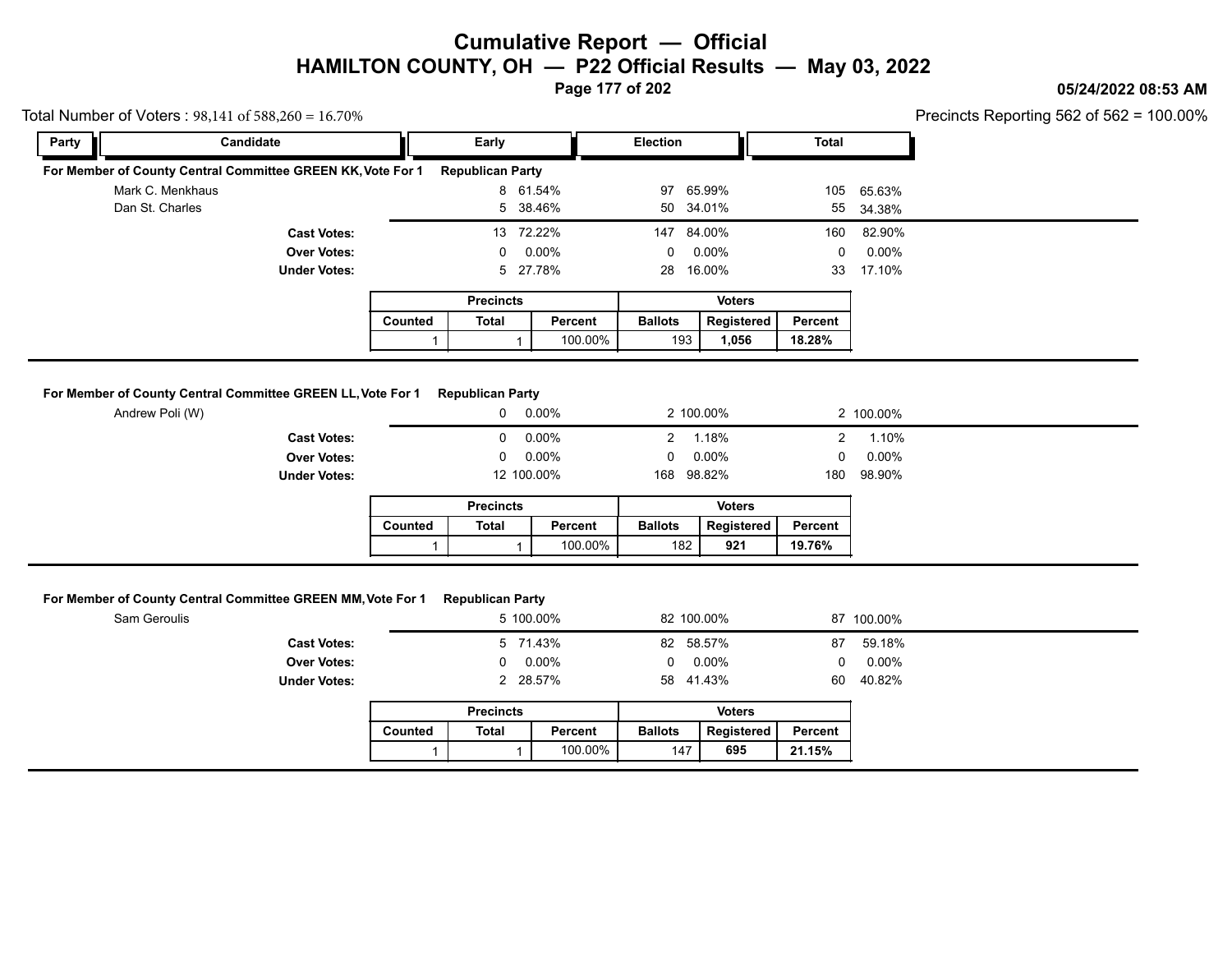**Page 178 of 202**

### **05/24/2022 08:53 AM**

| Party | Candidate                                                                           |              | Early                                 |         | <b>Election</b>           |                   | <b>Total</b>      |                 |  |
|-------|-------------------------------------------------------------------------------------|--------------|---------------------------------------|---------|---------------------------|-------------------|-------------------|-----------------|--|
|       |                                                                                     |              |                                       |         |                           |                   |                   |                 |  |
|       | For Member of County Central Committee GREEN NN, Vote For 1<br>Lynn McFarland       |              | <b>Republican Party</b><br>4 100.00%  |         | 71 100.00%                |                   |                   | 75 100.00%      |  |
|       |                                                                                     |              |                                       |         |                           |                   |                   |                 |  |
|       | <b>Cast Votes:</b>                                                                  |              | 4 40.00%                              |         | 71 55.04%                 |                   | 75                | 53.96%          |  |
|       | <b>Over Votes:</b><br><b>Under Votes:</b>                                           |              | 0<br>6 60.00%                         | 0.00%   | $\mathbf{0}$<br>58 44.96% | 0.00%             | $\Omega$<br>64    | 0.00%<br>46.04% |  |
|       |                                                                                     |              |                                       |         |                           |                   |                   |                 |  |
|       |                                                                                     |              | <b>Precincts</b>                      |         |                           | <b>Voters</b>     |                   |                 |  |
|       |                                                                                     | Counted      | <b>Total</b>                          | Percent | <b>Ballots</b>            | Registered        | Percent           |                 |  |
|       |                                                                                     | $\mathbf{1}$ | $\mathbf{1}$                          | 100.00% | 139                       | 681               | 20.41%            |                 |  |
|       | <b>Under Votes:</b>                                                                 |              | 3 33.33%                              |         | 35 39.77%                 |                   | 38                | 39.18%          |  |
|       |                                                                                     |              |                                       |         |                           |                   |                   |                 |  |
|       |                                                                                     | Counted      | <b>Precincts</b><br><b>Total</b>      | Percent | <b>Ballots</b>            | <b>Voters</b>     |                   |                 |  |
|       |                                                                                     | $\mathbf{1}$ | $\mathbf{1}$                          | 100.00% | 97                        | Registered<br>620 | Percent<br>15.65% |                 |  |
|       | For Member of County Central Committee GREEN PP, Vote For 1<br><b>Thomas Straus</b> |              | <b>Republican Party</b><br>14 100.00% |         | 123 100.00%               |                   |                   | 137 100.00%     |  |
|       | <b>Cast Votes:</b>                                                                  |              | 14 82.35%                             |         | 123 63.73%                |                   | 137               | 65.24%          |  |
|       | <b>Over Votes:</b>                                                                  |              | 0                                     | 0.00%   | 0                         | 0.00%             | $\mathbf 0$       | $0.00\%$        |  |
|       | <b>Under Votes:</b>                                                                 |              | 3 17.65%                              |         | 70 36.27%                 |                   | 73                | 34.76%          |  |
|       |                                                                                     |              | <b>Precincts</b>                      |         |                           | <b>Voters</b>     |                   |                 |  |
|       |                                                                                     | Counted      | <b>Total</b>                          | Percent | <b>Ballots</b>            | Registered        | Percent           |                 |  |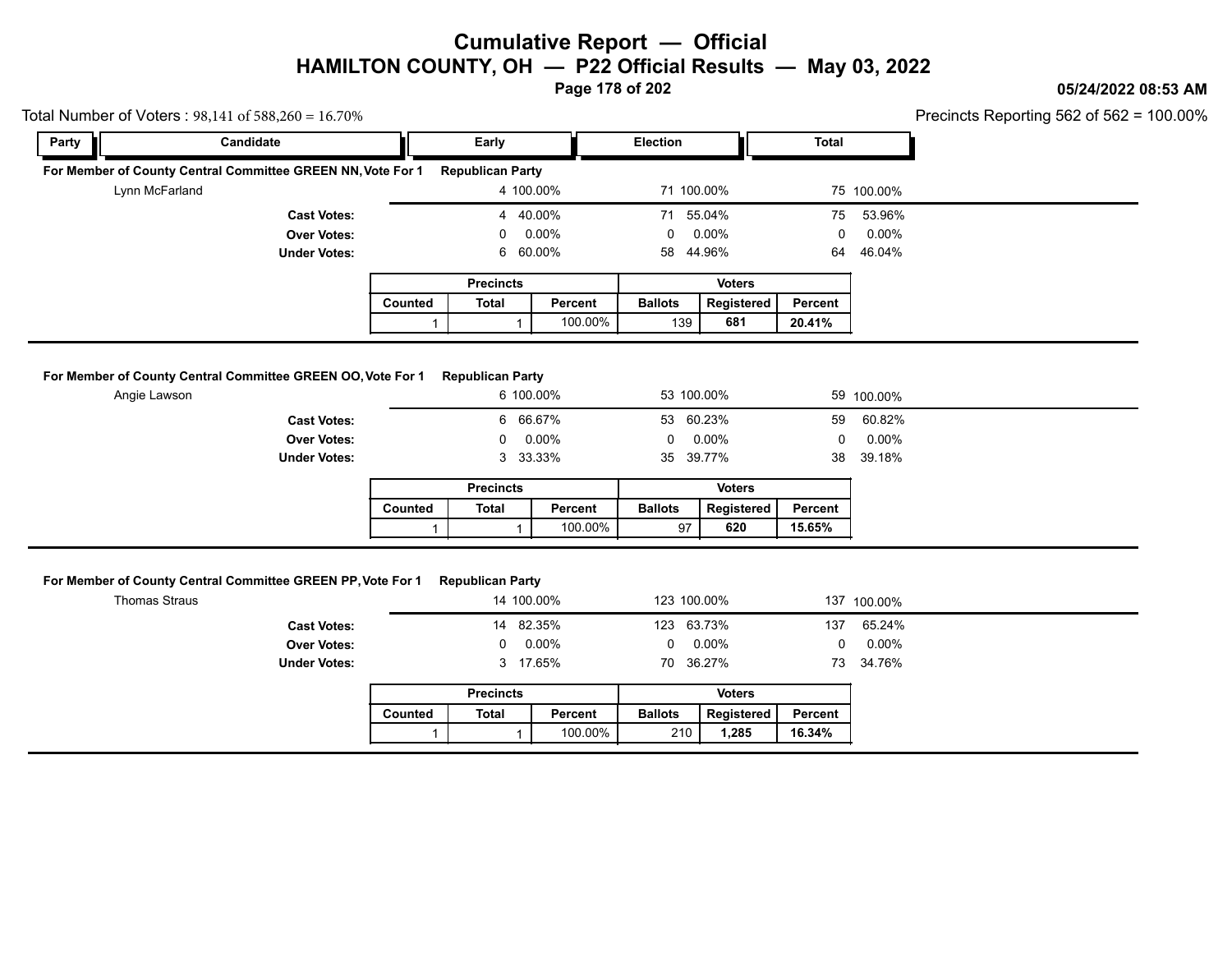**Page 179 of 202**

### **05/24/2022 08:53 AM**

100.00%

| Total Number of Voters: $98,141$ of $588,260 = 16.70\%$ |                                                                 |              |                                       |         |                 |                             |              |                 |  |
|---------------------------------------------------------|-----------------------------------------------------------------|--------------|---------------------------------------|---------|-----------------|-----------------------------|--------------|-----------------|--|
| Party                                                   | Candidate                                                       |              | Early                                 |         | <b>Election</b> |                             | <b>Total</b> |                 |  |
|                                                         | For Member of County Central Committee GREEN QQ, Vote For 1     |              | <b>Republican Party</b>               |         |                 |                             |              |                 |  |
| John Cullum (W)                                         |                                                                 |              | $0 0.00\%$                            |         | 3 100.00%       |                             |              | 3 100.00%       |  |
|                                                         | <b>Cast Votes:</b>                                              |              | 0                                     | 0.00%   | 3               | 1.48%                       | 3            | 1.32%           |  |
|                                                         | <b>Over Votes:</b>                                              |              | 0                                     | 0.00%   | 0               | 0.00%                       | 0            | 0.00%           |  |
|                                                         | <b>Under Votes:</b>                                             |              | 24 100.00%                            |         | 200 98.52%      |                             | 224          | 98.68%          |  |
|                                                         |                                                                 |              | <b>Precincts</b>                      |         |                 | <b>Voters</b>               |              |                 |  |
|                                                         |                                                                 | Counted      | <b>Total</b>                          | Percent | <b>Ballots</b>  | Registered                  | Percent      |                 |  |
|                                                         |                                                                 | $\mathbf{1}$ | $\mathbf{1}$                          | 100.00% | 227             | 1,187                       | 19.12%       |                 |  |
| Jeffrey T. Halter                                       | <b>Cast Votes:</b>                                              |              | 3 100.00%<br>3 50.00%                 |         | 39 53.42%       |                             | 42           | 53.16%          |  |
|                                                         | <b>Over Votes:</b>                                              |              | 0                                     | 0.00%   | 0               | 0.00%                       | 0            | 0.00%           |  |
|                                                         | <b>Under Votes:</b>                                             |              | 3                                     | 50.00%  | 34              | 46.58%                      | 37           | 46.84%          |  |
|                                                         |                                                                 |              | <b>Precincts</b>                      |         |                 | <b>Voters</b>               |              |                 |  |
|                                                         |                                                                 | Counted      | <b>Total</b>                          | Percent | <b>Ballots</b>  | Registered                  | Percent      |                 |  |
|                                                         |                                                                 | $\mathbf{1}$ | $\mathbf{1}$                          | 100.00% | 79              | 555                         | 14.23%       |                 |  |
| Kenny R. Burck                                          | For Member of County Central Committee GREENHILLS B, Vote For 1 |              | <b>Republican Party</b><br>10 100.00% |         | 137 100.00%     |                             |              | 147 100.00%     |  |
|                                                         | <b>Cast Votes:</b>                                              |              | 10 83.33%<br>0                        |         | 137 69.19%<br>0 |                             | 147<br>0     | 70.00%          |  |
|                                                         | <b>Over Votes:</b><br><b>Under Votes:</b>                       |              | 2 16.67%                              | 0.00%   | 61 30.81%       | 0.00%                       | 63           | 0.00%<br>30.00% |  |
|                                                         |                                                                 |              |                                       |         |                 |                             |              |                 |  |
|                                                         |                                                                 | Counted      | <b>Precincts</b><br><b>Total</b>      | Percent | <b>Ballots</b>  | <b>Voters</b><br>Registered | Percent      |                 |  |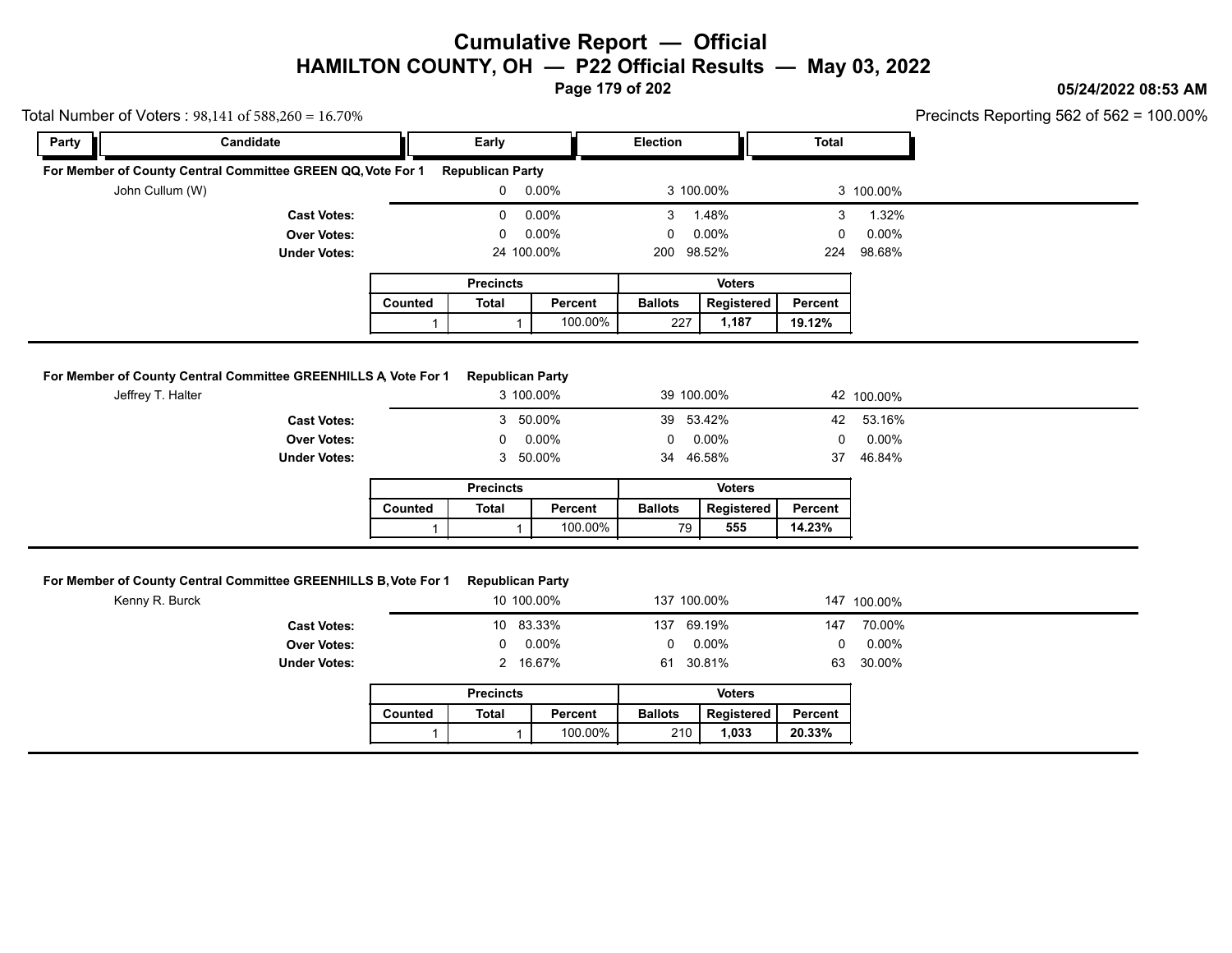**Page 180 of 202**

### **05/24/2022 08:53 AM**

Precincts Reporting 562 of 562 = 100.00%

|             | Total Number of Voters : $98,141$ of $588,260 = 16.70\%$        |         |                                       |          |                             |               |                |                              | Precincts Reporting 562 of 562 = |
|-------------|-----------------------------------------------------------------|---------|---------------------------------------|----------|-----------------------------|---------------|----------------|------------------------------|----------------------------------|
| Party       | Candidate                                                       |         | Early                                 |          | <b>Election</b>             |               | Total          |                              |                                  |
| Greg Hermes | For Member of County Central Committee GREENHILLS C, Vote For 1 |         | <b>Republican Party</b><br>11 100.00% |          | 98 100.00%                  |               |                | 109 100.00%                  |                                  |
|             | <b>Cast Votes:</b><br><b>Over Votes:</b><br><b>Under Votes:</b> |         | 11 73.33%<br>0<br>4 26.67%            | $0.00\%$ | 98 68.06%<br>0<br>46 31.94% | $0.00\%$      | 109<br>0<br>50 | 68.55%<br>$0.00\%$<br>31.45% |                                  |
|             |                                                                 |         | <b>Precincts</b>                      |          |                             | <b>Voters</b> |                |                              |                                  |
|             |                                                                 | Counted | Total                                 | Percent  | <b>Ballots</b>              | Registered    | Percent        |                              |                                  |
|             |                                                                 |         |                                       | 100.00%  | 159                         | 1,014         | 15.68%         |                              |                                  |
|             | For Member of County Central Committee HARR TWP AA, Vote For 1  |         | <b>Republican Party</b>               |          |                             |               |                |                              |                                  |

|                | <b>Republican Party</b> |               |         |             |
|----------------|-------------------------|---------------|---------|-------------|
|                |                         |               |         |             |
|                | 12 100.00%              | 102 100.00%   |         | 114 100.00% |
|                | 12 85.71%               | 102 67.11%    | 114     | 68.67%      |
| $\mathbf{0}$   | 0.00%                   | $0.00\%$      | 0       | $0.00\%$    |
|                | 2 14.29%                | 50 32.89%     | 52      | 31.33%      |
|                | <b>Precincts</b>        | <b>Voters</b> |         |             |
|                | <b>Percent</b>          | Registered    | Percent |             |
| <b>Ballots</b> |                         | 722           | 22.99%  |             |
|                |                         | 100.00%       | 166     |             |

#### **For Member of County Central Committee HARR TWP BB, Vote For 1 Republican Party**

|                                                            |         |                         | 100.00%  | 166            | 722           | 22.99%  |             |
|------------------------------------------------------------|---------|-------------------------|----------|----------------|---------------|---------|-------------|
|                                                            |         |                         |          |                |               |         |             |
| lember of County Central Committee HARR TWP BB, Vote For 1 |         | <b>Republican Party</b> |          |                |               |         |             |
| Rocky Boiman                                               |         | 9 100.00%               |          | 175 100 00%    |               |         | 184 100.00% |
| <b>Cast Votes:</b>                                         |         | 9 60.00%                |          | 175 71.14%     |               | 184     | 70.50%      |
| <b>Over Votes:</b>                                         |         | 0                       | $0.00\%$ | $\mathbf 0$    | $0.00\%$      | 0       | $0.00\%$    |
| <b>Under Votes:</b>                                        |         | 6 40.00%                |          |                | 71 28.86%     | 77      | 29.50%      |
|                                                            |         | <b>Precincts</b>        |          |                | <b>Voters</b> |         |             |
|                                                            | Counted | <b>Total</b>            | Percent  | <b>Ballots</b> | Registered    | Percent |             |
|                                                            |         |                         | 100.00%  | 261            | 1,283         | 20.34%  |             |
|                                                            |         |                         |          |                |               |         |             |

| <b>Ballots</b><br><b>Total</b><br>Counted<br>Reaistered<br>Percent<br>Percent<br>100.00%<br>. 283<br>261<br>20.34% |  | Precincts |  | voters |  |
|--------------------------------------------------------------------------------------------------------------------|--|-----------|--|--------|--|
|                                                                                                                    |  |           |  |        |  |
|                                                                                                                    |  |           |  |        |  |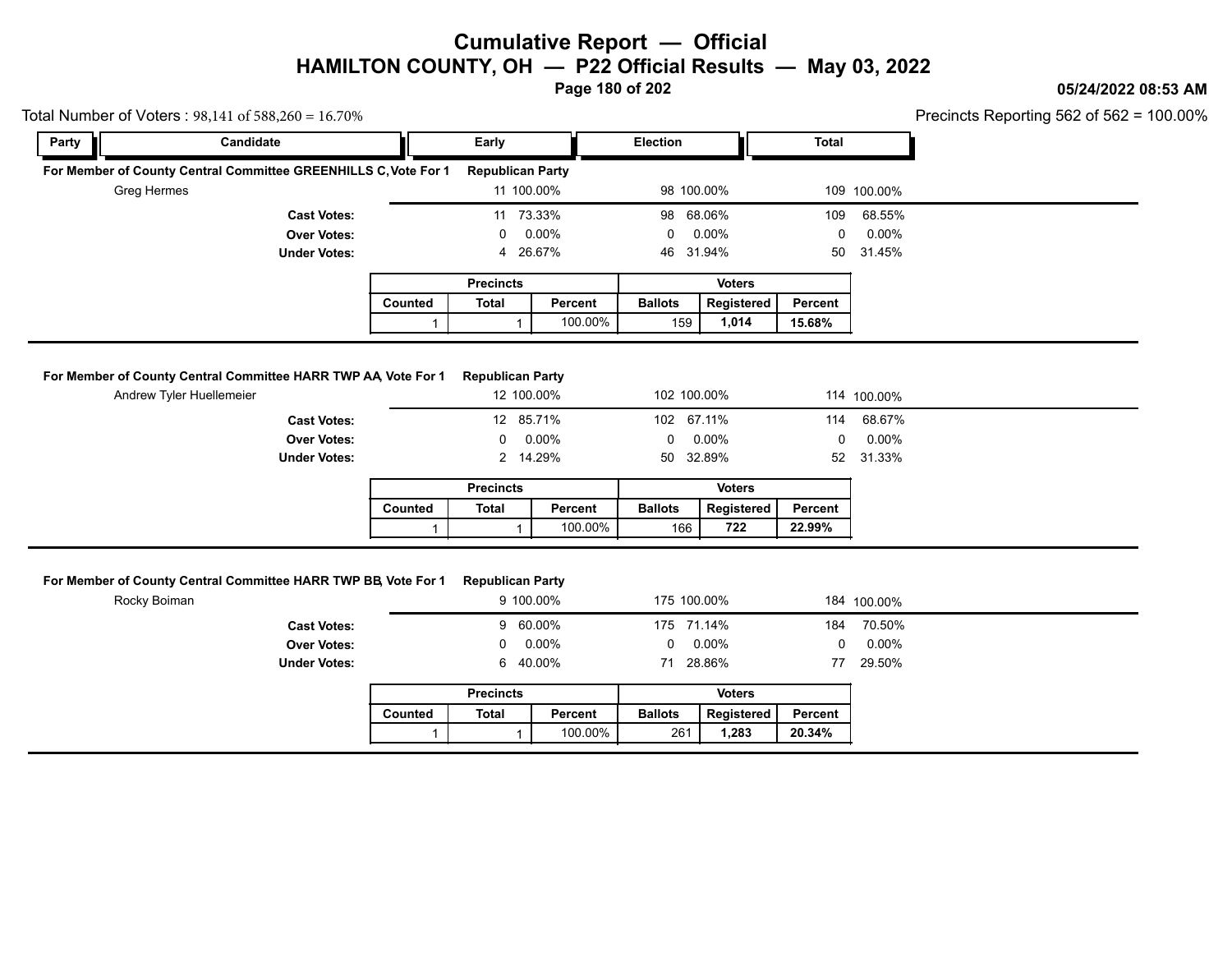**Page 181 of 202**

### **05/24/2022 08:53 AM**

| Party       | Candidate                                                                         |              | Early                                 |                    | Election              |                         | <b>Total</b>      |             |
|-------------|-----------------------------------------------------------------------------------|--------------|---------------------------------------|--------------------|-----------------------|-------------------------|-------------------|-------------|
|             |                                                                                   |              |                                       |                    |                       |                         |                   |             |
|             | For Member of County Central Committee HARR TWP CC, Vote For 1                    |              | <b>Republican Party</b>               |                    |                       |                         |                   |             |
| Jon Halusek |                                                                                   |              | 13 100.00%                            |                    | 57 100.00%            |                         |                   | 70 100.00%  |
|             | <b>Cast Votes:</b>                                                                |              | 13 81.25%                             |                    | 57 68.67%             |                         | 70                | 70.71%      |
|             | <b>Over Votes:</b>                                                                |              | 0                                     | 0.00%              | 0                     | $0.00\%$                | 0                 | 0.00%       |
|             | <b>Under Votes:</b>                                                               |              | 3                                     | 18.75%             | 26 31.33%             |                         | 29                | 29.29%      |
|             |                                                                                   |              | <b>Precincts</b>                      |                    |                       | <b>Voters</b>           |                   |             |
|             |                                                                                   | Counted      | <b>Total</b>                          | Percent            | <b>Ballots</b>        | Registered              | Percent           |             |
|             |                                                                                   | $\mathbf{1}$ | $\mathbf{1}$                          | 100.00%            | 99                    | 908                     | 10.90%            |             |
|             | <b>Under Votes:</b>                                                               |              | 4 26.67%<br><b>Precincts</b>          |                    | 56                    | 42.11%<br><b>Voters</b> | 60                | 40.54%      |
|             |                                                                                   | Counted      | <b>Total</b>                          | Percent            | <b>Ballots</b>        | Registered              | Percent           |             |
|             |                                                                                   | $\mathbf{1}$ | $\mathbf{1}$                          | 100.00%            | 148                   | 1,353                   | 10.94%            |             |
|             | For Member of County Central Committee MARIEMONT B, Vote For 1<br>Dean Clingerman |              | <b>Republican Party</b><br>15 100.00% |                    | 85 100.00%            |                         |                   | 100 100.00% |
|             |                                                                                   |              | 15                                    | 60.00%<br>0.00%    | 85                    | 59.03%                  | 100               | 59.17%      |
|             | <b>Cast Votes:</b>                                                                |              |                                       |                    | 0                     | $0.00\%$                | 0                 | 0.00%       |
|             | <b>Over Votes:</b>                                                                |              | 0                                     |                    |                       |                         |                   |             |
|             | <b>Under Votes:</b>                                                               |              | 10 40.00%                             |                    | 59                    | 40.97%                  | 69                | 40.83%      |
|             |                                                                                   |              | <b>Precincts</b>                      |                    |                       | <b>Voters</b>           |                   |             |
|             |                                                                                   | Counted      | <b>Total</b>                          | Percent<br>100.00% | <b>Ballots</b><br>169 | Registered<br>1,321     | Percent<br>12.79% |             |

|                | <b>Precincts</b> |         | Voters         |            |         |  |
|----------------|------------------|---------|----------------|------------|---------|--|
| <b>Counted</b> | Total            | Percent | <b>Ballots</b> | Reaistered | Percent |  |
|                |                  | 100.00% | 169            | 1.321      | 12.79%  |  |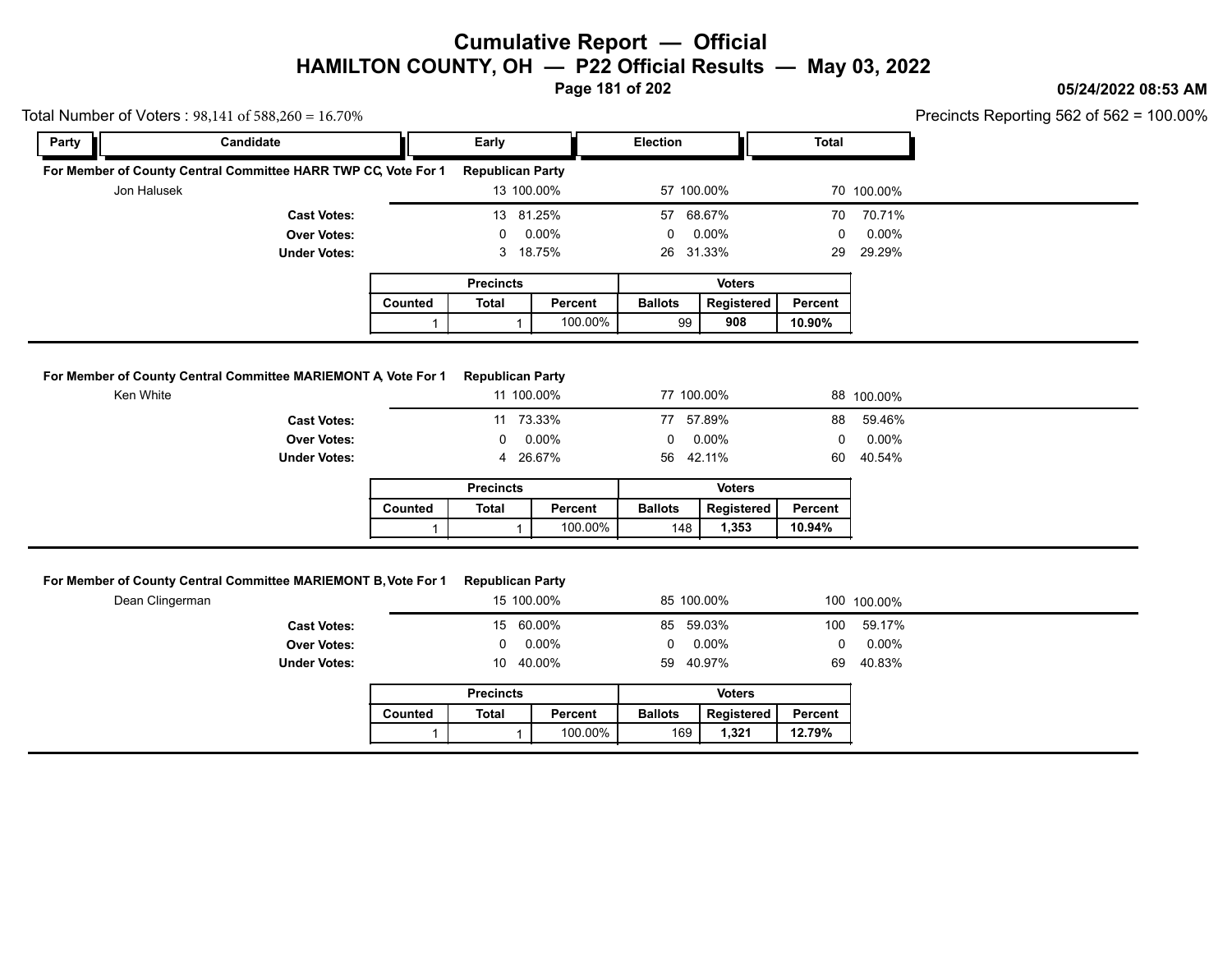**Page 182 of 202**

### **05/24/2022 08:53 AM**

| Total Number of Voters: $98,141$ of $588,260 = 16.70\%$ |                                                                 |              |                                       |         |                    |               |                |                    | Precincts Reporting 562 of 562 = 1 |
|---------------------------------------------------------|-----------------------------------------------------------------|--------------|---------------------------------------|---------|--------------------|---------------|----------------|--------------------|------------------------------------|
| Party                                                   | Candidate                                                       |              | Early                                 |         | <b>Election</b>    |               | <b>Total</b>   |                    |                                    |
|                                                         | For Member of County Central Committee CLEVES B, Vote For 1     |              | <b>Republican Party</b>               |         |                    |               |                |                    |                                    |
| Kerry B. Dowling (W)                                    |                                                                 |              | 1 100.00%                             |         | 1 100.00%          |               |                | 2 100.00%          |                                    |
|                                                         | <b>Cast Votes:</b>                                              |              | -1                                    | 6.67%   | -1                 | 0.41%         | $\overline{2}$ | 0.77%              |                                    |
|                                                         | <b>Over Votes:</b>                                              |              | 0                                     | 0.00%   | 0                  | 0.00%         | 0              | $0.00\%$           |                                    |
|                                                         | <b>Under Votes:</b>                                             |              | 14 93.33%                             |         | 244 99.59%         |               | 258            | 99.23%             |                                    |
|                                                         |                                                                 |              | <b>Precincts</b>                      |         |                    | <b>Voters</b> |                |                    |                                    |
|                                                         |                                                                 | Counted      | <b>Total</b>                          | Percent | <b>Ballots</b>     | Registered    | Percent        |                    |                                    |
|                                                         |                                                                 | $\mathbf{1}$ |                                       | 100.00% | 260                | 1,361         | 19.10%         |                    |                                    |
|                                                         | For Member of County Central Committee NORTH BEND A, Vote For 1 |              | <b>Republican Party</b>               |         |                    |               |                |                    |                                    |
|                                                         |                                                                 |              |                                       |         |                    |               |                |                    |                                    |
| Tia Ruehlman (W)                                        |                                                                 |              | 3 100.00%                             |         | $\mathbf{0}$       | $0.00\%$      |                | 3 100.00%          |                                    |
|                                                         |                                                                 |              |                                       |         |                    |               |                |                    |                                    |
|                                                         | <b>Cast Votes:</b>                                              |              | 3 21.43%                              |         | 0                  | $0.00\%$      | 3              | 1.47%              |                                    |
|                                                         | <b>Over Votes:</b>                                              |              | 0                                     | 0.00%   | 0                  | $0.00\%$      | $\Omega$       | 0.00%              |                                    |
|                                                         | <b>Under Votes:</b>                                             |              | 11 78.57%                             |         | 190 100.00%        |               | 201            | 98.53%             |                                    |
|                                                         |                                                                 |              | <b>Precincts</b>                      |         |                    | <b>Voters</b> |                |                    |                                    |
|                                                         |                                                                 | Counted      | <b>Total</b>                          | Percent | <b>Ballots</b>     | Registered    | Percent        |                    |                                    |
|                                                         |                                                                 |              |                                       |         |                    |               |                |                    |                                    |
| Julie McCoy                                             | For Member of County Central Committee MIAMI TWP A, Vote For 1  | $\mathbf{1}$ | <b>Republican Party</b><br>19 100.00% | 100.00% | 204<br>182 100.00% | 756           | 26.98%         | 201 100.00%        |                                    |
|                                                         |                                                                 |              |                                       |         |                    |               |                |                    |                                    |
|                                                         | <b>Cast Votes:</b>                                              |              | 19<br>0                               | 70.37%  | 182 72.80%<br>0    |               | 201<br>0       | 72.56%             |                                    |
|                                                         | <b>Over Votes:</b><br><b>Under Votes:</b>                       |              | 8 29.63%                              | 0.00%   | 68 27.20%          | $0.00\%$      | 76             | $0.00\%$<br>27.44% |                                    |
|                                                         |                                                                 |              | <b>Precincts</b>                      |         |                    | <b>Voters</b> |                |                    |                                    |
|                                                         |                                                                 | Counted      | <b>Total</b>                          | Percent | <b>Ballots</b>     | Registered    | <b>Percent</b> |                    |                                    |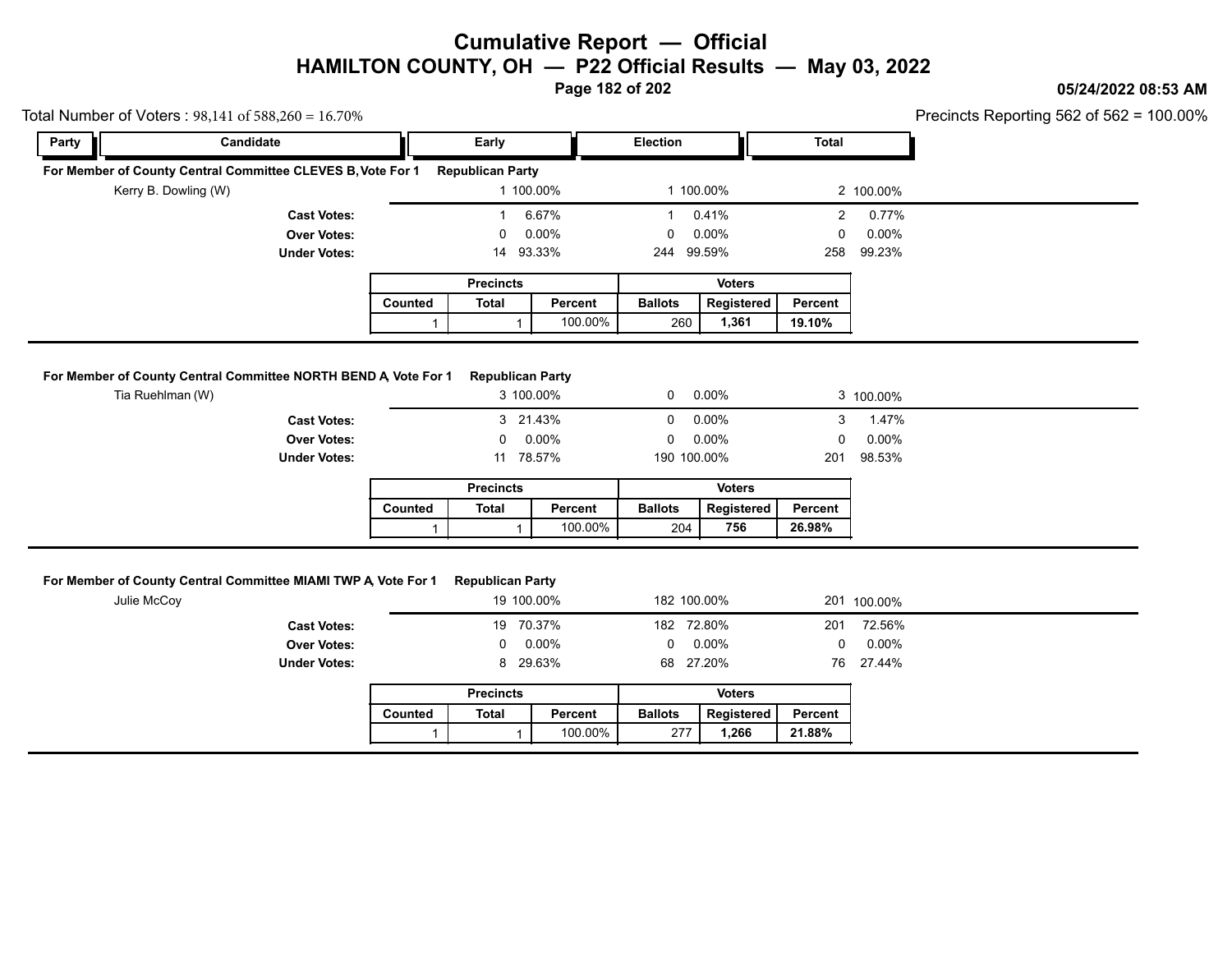**Page 183 of 202**

#### **05/24/2022 08:53 AM**

Precincts Reporting 562 of 562 = 100.00%

| Party | Candidate                                                                            |              | Early                                |         | <b>Election</b> |               | <b>Total</b> |             |
|-------|--------------------------------------------------------------------------------------|--------------|--------------------------------------|---------|-----------------|---------------|--------------|-------------|
|       |                                                                                      |              |                                      |         |                 |               |              |             |
|       | For Member of County Central Committee MIAMI TWP B, Vote For 1                       |              | <b>Republican Party</b>              |         |                 |               |              |             |
|       | Mike Robison                                                                         |              | 19 100.00%                           |         | 163 100.00%     |               |              | 182 100.00% |
|       | <b>Cast Votes:</b>                                                                   |              | 19 70.37%                            |         | 163 63.67%      |               | 182          | 64.31%      |
|       | <b>Over Votes:</b>                                                                   |              | 0                                    | 0.00%   | $\Omega$        | 0.00%         | $\mathbf 0$  | $0.00\%$    |
|       | <b>Under Votes:</b>                                                                  |              | 8 29.63%                             |         | 93 36.33%       |               | 101          | 35.69%      |
|       |                                                                                      |              | <b>Precincts</b>                     |         |                 | <b>Voters</b> |              |             |
|       |                                                                                      | Counted      | <b>Total</b>                         | Percent | <b>Ballots</b>  | Registered    | Percent      |             |
|       |                                                                                      | $\mathbf{1}$ | $\mathbf{1}$                         | 100.00% | 283             | 1,412         | 20.04%       |             |
|       | <b>Under Votes:</b>                                                                  |              | 9 28.13%                             |         | 76 28.90%       |               | 85           | 28.81%      |
|       |                                                                                      |              | <b>Precincts</b>                     |         |                 | <b>Voters</b> |              |             |
|       |                                                                                      | Counted      | <b>Total</b>                         | Percent | <b>Ballots</b>  | Registered    | Percent      |             |
|       |                                                                                      |              |                                      |         |                 |               |              |             |
|       |                                                                                      | $\mathbf{1}$ | $\mathbf{1}$                         | 100.00% | 295             | 1,246         | 23.68%       |             |
|       | For Member of County Central Committee MIAMI TWP E, Vote For 1<br>Robert W. Schrimpf |              | <b>Republican Party</b><br>3 100.00% |         | 122 100.00%     |               |              | 125 100.00% |
|       | <b>Cast Votes:</b>                                                                   |              | 3 23.08%                             |         | 122 61.00%      |               | 125          | 58.69%      |
|       | <b>Over Votes:</b>                                                                   |              | 0                                    | 0.00%   | 0               | 0.00%         | 0            | 0.00%       |
|       | <b>Under Votes:</b>                                                                  |              | 10 76.92%                            |         | 78 39.00%       |               | 88           | 41.31%      |
|       |                                                                                      |              | <b>Precincts</b>                     |         |                 | <b>Voters</b> |              |             |
|       |                                                                                      | Counted      | <b>Total</b>                         | Percent | <b>Ballots</b>  | Registered    | Percent      |             |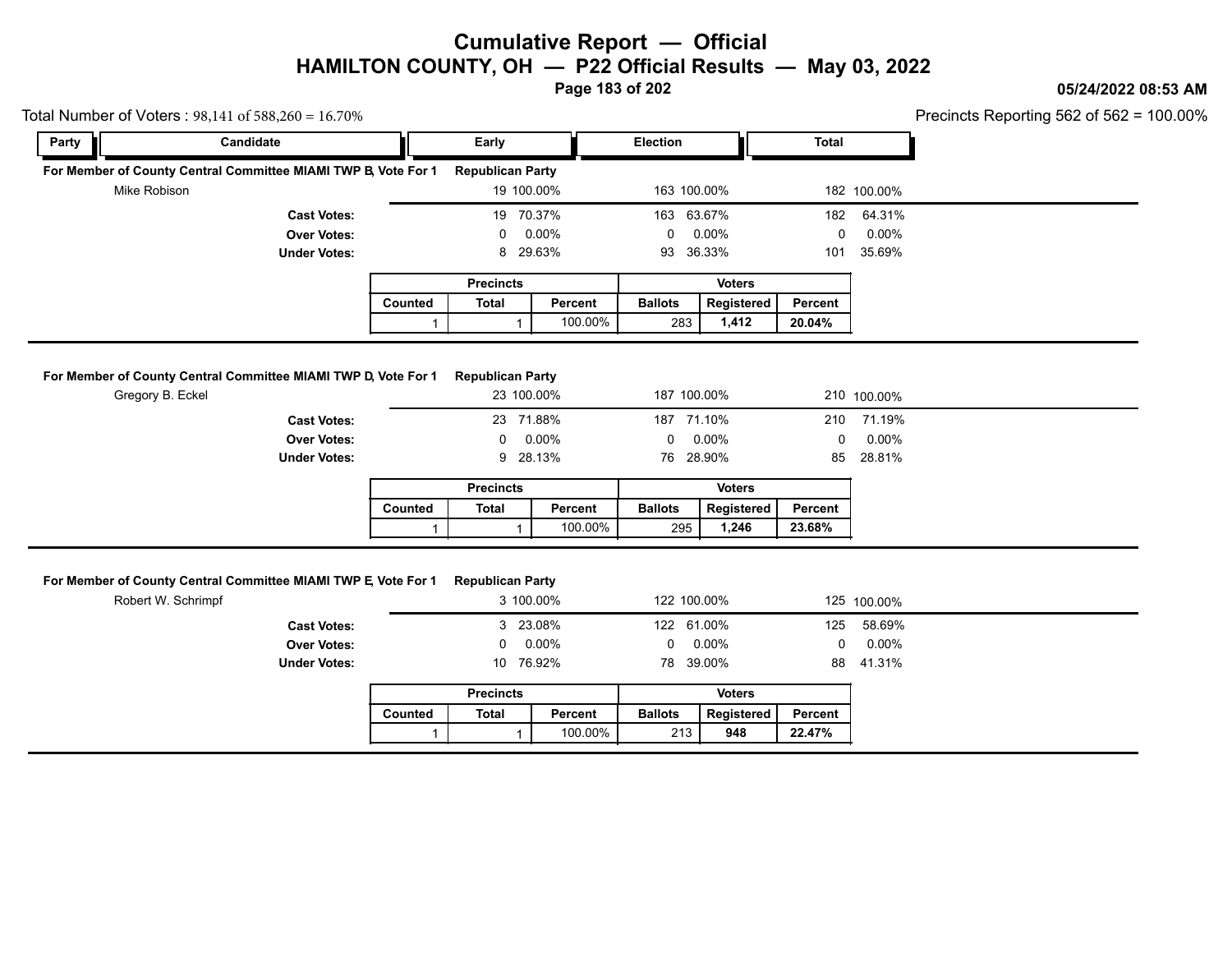**Page 184 of 202**

### **05/24/2022 08:53 AM**

|       | Total Number of Voters: $98,141$ of $588,260 = 16.70\%$                            |              |                         |           |                |               |         | Precincts Reporting 562 of 562 = 1 |
|-------|------------------------------------------------------------------------------------|--------------|-------------------------|-----------|----------------|---------------|---------|------------------------------------|
| Party | Candidate                                                                          |              | Early                   |           | Election       |               | Total   |                                    |
|       | For Member of County Central Committee MIAMI TWP F, Vote For 1                     |              | <b>Republican Party</b> |           |                |               |         |                                    |
|       | Timothy E. Harvey                                                                  |              | 1 100.00%               |           | 74 100.00%     |               |         | 75 100.00%                         |
|       | <b>Cast Votes:</b>                                                                 |              | 1 100.00%               |           | 74 62.18%      |               | 75      | 62.50%                             |
|       | <b>Over Votes:</b>                                                                 |              | 0                       | 0.00%     | 0              | 0.00%         | 0       | 0.00%                              |
|       | <b>Under Votes:</b>                                                                |              | 0                       | 0.00%     | 45             | 37.82%        | 45      | 37.50%                             |
|       |                                                                                    |              | <b>Precincts</b>        |           |                | <b>Voters</b> |         |                                    |
|       |                                                                                    | Counted      | <b>Total</b>            | Percent   | <b>Ballots</b> | Registered    | Percent |                                    |
|       |                                                                                    | $\mathbf{1}$ | 1                       | 100.00%   | 120            | 606           | 19.80%  |                                    |
|       | <b>Under Votes:</b>                                                                |              | 5                       | 23.81%    | 83             | 40.49%        | 88      | 38.94%                             |
|       |                                                                                    |              | <b>Precincts</b>        |           |                | <b>Voters</b> |         |                                    |
|       |                                                                                    | Counted      | <b>Total</b>            | Percent   | <b>Ballots</b> | Registered    | Percent |                                    |
|       |                                                                                    | $\mathbf{1}$ | 1                       | 100.00%   | 226            | 1,279         | 17.67%  |                                    |
|       | For Member of County Central Committee NEWTOWN B, Vote For 1<br>John P. Henges (W) |              | <b>Republican Party</b> | 2 100.00% | 1 100.00%      |               |         | 3 100.00%                          |
|       | <b>Cast Votes:</b>                                                                 |              |                         | 2 13.33%  | $\mathbf{1}$   | 0.66%         | 3       | 1.81%                              |
|       | <b>Over Votes:</b>                                                                 |              | 0                       | 0.00%     | $\mathbf{0}$   | $0.00\%$      | 0       | $0.00\%$                           |
|       | <b>Under Votes:</b>                                                                |              | 13 86.67%               |           | 150 99.34%     |               | 163     | 98.19%                             |
|       |                                                                                    |              | <b>Precincts</b>        |           |                | <b>Voters</b> |         |                                    |
|       |                                                                                    | Counted      | <b>Total</b>            | Percent   | <b>Ballots</b> | Registered    | Percent |                                    |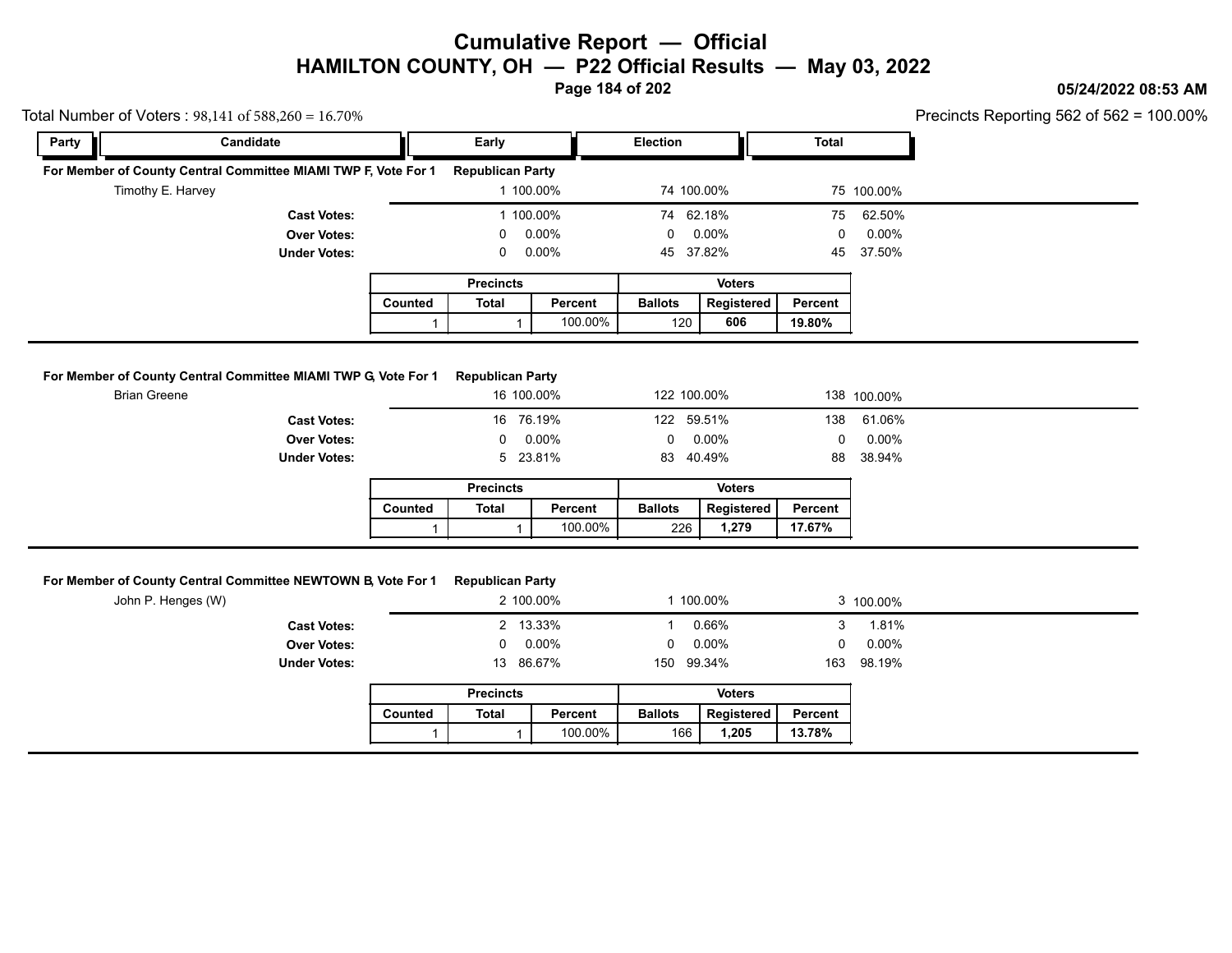**Page 185 of 202**

### **05/24/2022 08:53 AM**

| Total Number of Voters: $98,141$ of $588,260 = 16.70\%$ |                                                                   |              |                                      |         |                |                             |              |                 | Precincts Reporting 562 of 562 = 1 |
|---------------------------------------------------------|-------------------------------------------------------------------|--------------|--------------------------------------|---------|----------------|-----------------------------|--------------|-----------------|------------------------------------|
| Party                                                   | Candidate                                                         |              | Early                                |         | Election       |                             | <b>Total</b> |                 |                                    |
|                                                         | For Member of County Central Committee ST BERNARD 1-A, Vote For 1 |              | <b>Republican Party</b>              |         |                |                             |              |                 |                                    |
| Bob Culbertson (W)                                      |                                                                   |              | $0 0.00\%$                           |         | 4 100.00%      |                             |              | 4 100.00%       |                                    |
|                                                         | <b>Cast Votes:</b>                                                |              | 0                                    | 0.00%   | 4              | 9.09%                       | 4            | 8.51%           |                                    |
|                                                         | <b>Over Votes:</b>                                                |              | $\mathbf 0$                          | 0.00%   | 0              | 0.00%                       | 0            | 0.00%           |                                    |
|                                                         | <b>Under Votes:</b>                                               |              | 3 100.00%                            |         | 40             | 90.91%                      | 43           | 91.49%          |                                    |
|                                                         |                                                                   |              | <b>Precincts</b>                     |         |                | <b>Voters</b>               |              |                 |                                    |
|                                                         |                                                                   | Counted      | Total                                | Percent | <b>Ballots</b> | Registered                  | Percent      |                 |                                    |
|                                                         |                                                                   | $\mathbf{1}$ | $\mathbf{1}$                         | 100.00% | 47             | 781                         | 6.02%        |                 |                                    |
| Raymond Culbertson                                      | For Member of County Central Committee ST BERNARD 2-A, Vote For 1 |              | <b>Republican Party</b><br>3 100.00% |         | 38 100.00%     |                             |              | 41 100.00%      |                                    |
|                                                         |                                                                   |              |                                      |         | 38 73.08%      |                             | 41           | 73.21%          |                                    |
|                                                         |                                                                   |              |                                      |         |                |                             |              |                 |                                    |
|                                                         | <b>Cast Votes:</b>                                                |              | 3 75.00%                             |         |                |                             |              |                 |                                    |
|                                                         | <b>Over Votes:</b><br><b>Under Votes:</b>                         |              | 0<br>1 25.00%                        | 0.00%   | 0<br>14 26.92% | 0.00%                       | 0<br>15      | 0.00%<br>26.79% |                                    |
|                                                         |                                                                   |              |                                      |         |                | <b>Voters</b>               |              |                 |                                    |
|                                                         |                                                                   | Counted      | <b>Precincts</b><br><b>Total</b>     | Percent | <b>Ballots</b> | Registered                  | Percent      |                 |                                    |
|                                                         |                                                                   | $\mathbf{1}$ | $\mathbf{1}$                         | 100.00% | 56             | 745                         | 7.52%        |                 |                                    |
| Don Tobergte (W)                                        | For Member of County Central Committee ST BERNARD 3-A, Vote For 1 |              | <b>Republican Party</b><br>0         | 0.00%   | 5 100.00%      |                             |              | 5 100.00%       |                                    |
|                                                         | <b>Cast Votes:</b>                                                |              | 0                                    | 0.00%   | 5              | 9.09%                       | 5            | 8.06%           |                                    |
|                                                         | <b>Over Votes:</b><br><b>Under Votes:</b>                         |              | 0<br>7 100.00%                       | 0.00%   | 0<br>50        | 0.00%<br>90.91%             | 0<br>57      | 0.00%<br>91.94% |                                    |
|                                                         |                                                                   |              |                                      |         |                |                             |              |                 |                                    |
|                                                         |                                                                   | Counted      | <b>Precincts</b><br><b>Total</b>     | Percent | <b>Ballots</b> | <b>Voters</b><br>Registered | Percent      |                 |                                    |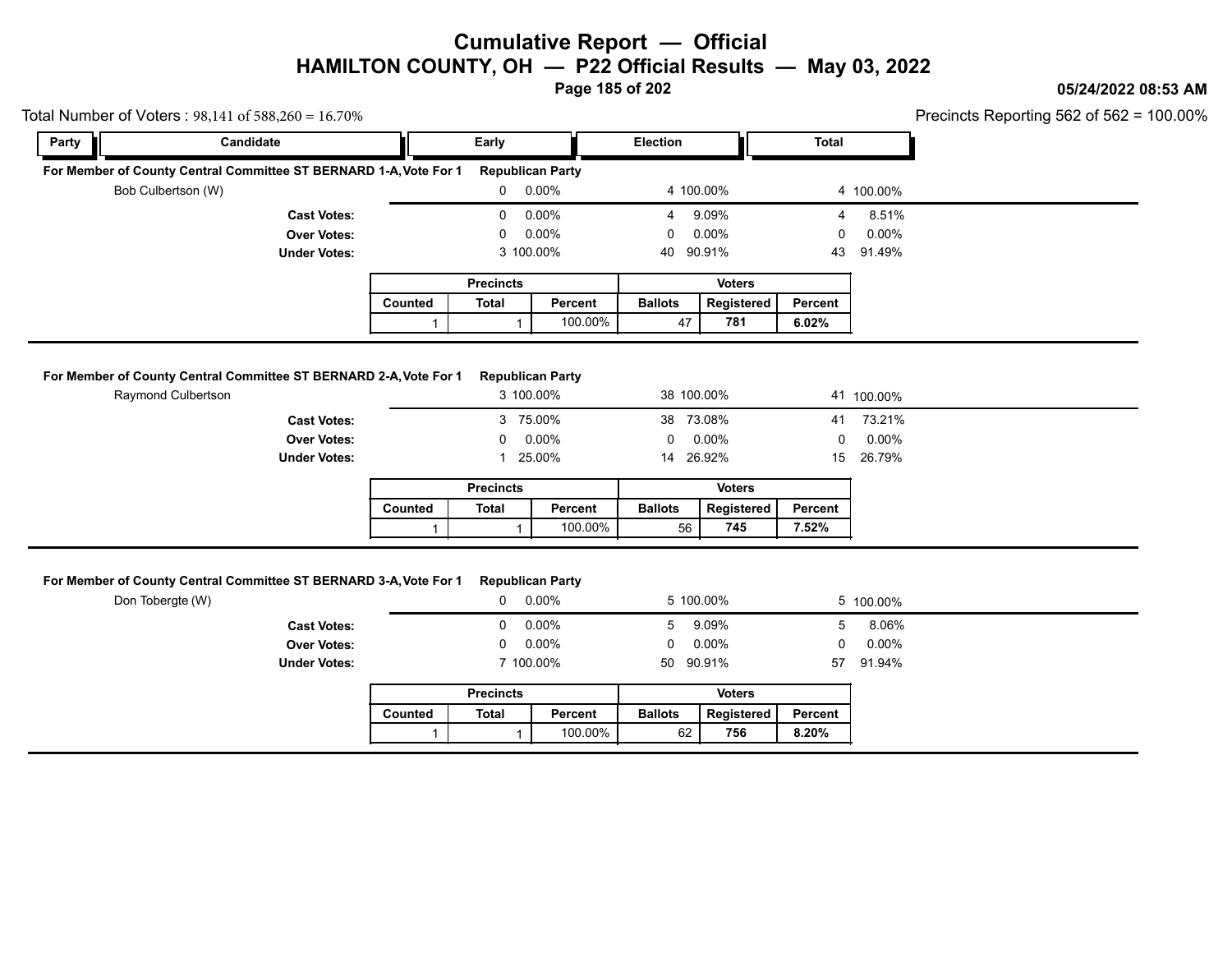**Page 186 of 202**

### **05/24/2022 08:53 AM**

Precincts Reporting 562 of 562 = 100.00%

|       | Total Number of Voters: $98,141$ of $588,260 = 16.70\%$                            |         |                                      |          |                 |                   |                |            | Precincts Reporting 562 of 562 = 1 |
|-------|------------------------------------------------------------------------------------|---------|--------------------------------------|----------|-----------------|-------------------|----------------|------------|------------------------------------|
| Party | Candidate                                                                          |         | Early                                |          | <b>Election</b> |                   | <b>Total</b>   |            |                                    |
|       | For Member of County Central Committee ST BERNARD 4-A, Vote For 1                  |         | <b>Republican Party</b>              |          |                 |                   |                |            |                                    |
|       | Christopher S. Schildmeyer (W)                                                     |         | 0                                    | $0.00\%$ | 1 100.00%       |                   |                | 1 100.00%  |                                    |
|       | <b>Cast Votes:</b>                                                                 |         | $\mathbf{0}$                         | 0.00%    |                 | 2.78%             |                | 2.56%      |                                    |
|       | <b>Over Votes:</b>                                                                 |         | 0                                    | 0.00%    | 0               | $0.00\%$          | 0              | $0.00\%$   |                                    |
|       | <b>Under Votes:</b>                                                                |         | 3 100.00%                            |          | 35              | 97.22%            | 38             | 97.44%     |                                    |
|       |                                                                                    |         | <b>Precincts</b>                     |          |                 | <b>Voters</b>     |                |            |                                    |
|       |                                                                                    | Counted | <b>Total</b>                         | Percent  | <b>Ballots</b>  | Registered        | <b>Percent</b> |            |                                    |
|       |                                                                                    |         |                                      |          |                 |                   |                |            |                                    |
|       |                                                                                    |         |                                      | 100.00%  | 39              | 692               | 5.64%          |            |                                    |
|       | For Member of County Central Committee SILVERTON B, Vote For 1<br>Bonnie Klusmeyer |         | <b>Republican Party</b><br>7 100.00% |          | 16 100.00%      |                   |                | 23 100.00% |                                    |
|       | <b>Cast Votes:</b>                                                                 |         | 7 87.50%                             |          | 16              | 66.67%            | 23             | 71.88%     |                                    |
|       | <b>Over Votes:</b>                                                                 |         | $\Omega$                             | $0.00\%$ | $\Omega$        | $0.00\%$          | 0              | $0.00\%$   |                                    |
|       | <b>Under Votes:</b>                                                                |         |                                      | 12.50%   | 8               | 33.33%            | 9              | 28.13%     |                                    |
|       |                                                                                    |         | <b>Precincts</b>                     |          |                 | <b>Voters</b>     |                |            |                                    |
|       |                                                                                    | Counted | <b>Total</b>                         | Percent  | <b>Ballots</b>  | <b>Registered</b> | Percent        |            |                                    |

#### **For Member of County Central Committee SILVERTON C, Vote For 1 Republican Party**

|         |                                                    | 100.00% | 32                                                                       | 1,358         | 2.36%                                        |            |
|---------|----------------------------------------------------|---------|--------------------------------------------------------------------------|---------------|----------------------------------------------|------------|
|         |                                                    |         |                                                                          |               |                                              |            |
|         |                                                    |         |                                                                          |               |                                              |            |
|         |                                                    |         |                                                                          |               |                                              | 44 100.00% |
|         |                                                    |         |                                                                          |               | 44                                           | 80.00%     |
|         | $\mathbf 0$                                        |         | 0                                                                        |               | 0                                            | $0.00\%$   |
|         |                                                    |         |                                                                          |               | 11                                           | 20.00%     |
|         | <b>Precincts</b>                                   |         |                                                                          | <b>Voters</b> |                                              |            |
| Counted | <b>Total</b>                                       | Percent | <b>Ballots</b>                                                           | Registered    | Percent                                      |            |
|         |                                                    | 100.00% | 55                                                                       | 1,266         | 4.34%                                        |            |
|         | of County Central Committee SILVERTON C Vote For 1 |         | <b>Republican Party</b><br>6 100.00%<br>6 66.67%<br>$0.00\%$<br>3 33.33% |               | 38 100.00%<br>38 82.61%<br>0.00%<br>8 17.39% |            |

|         | <b>Precincts</b> |         | Voters         |            |         |  |
|---------|------------------|---------|----------------|------------|---------|--|
| Counted | Total            | Percent | <b>Ballots</b> | Reaistered | Percent |  |
|         |                  | 100.00% | 55             | .266       | 4.34%   |  |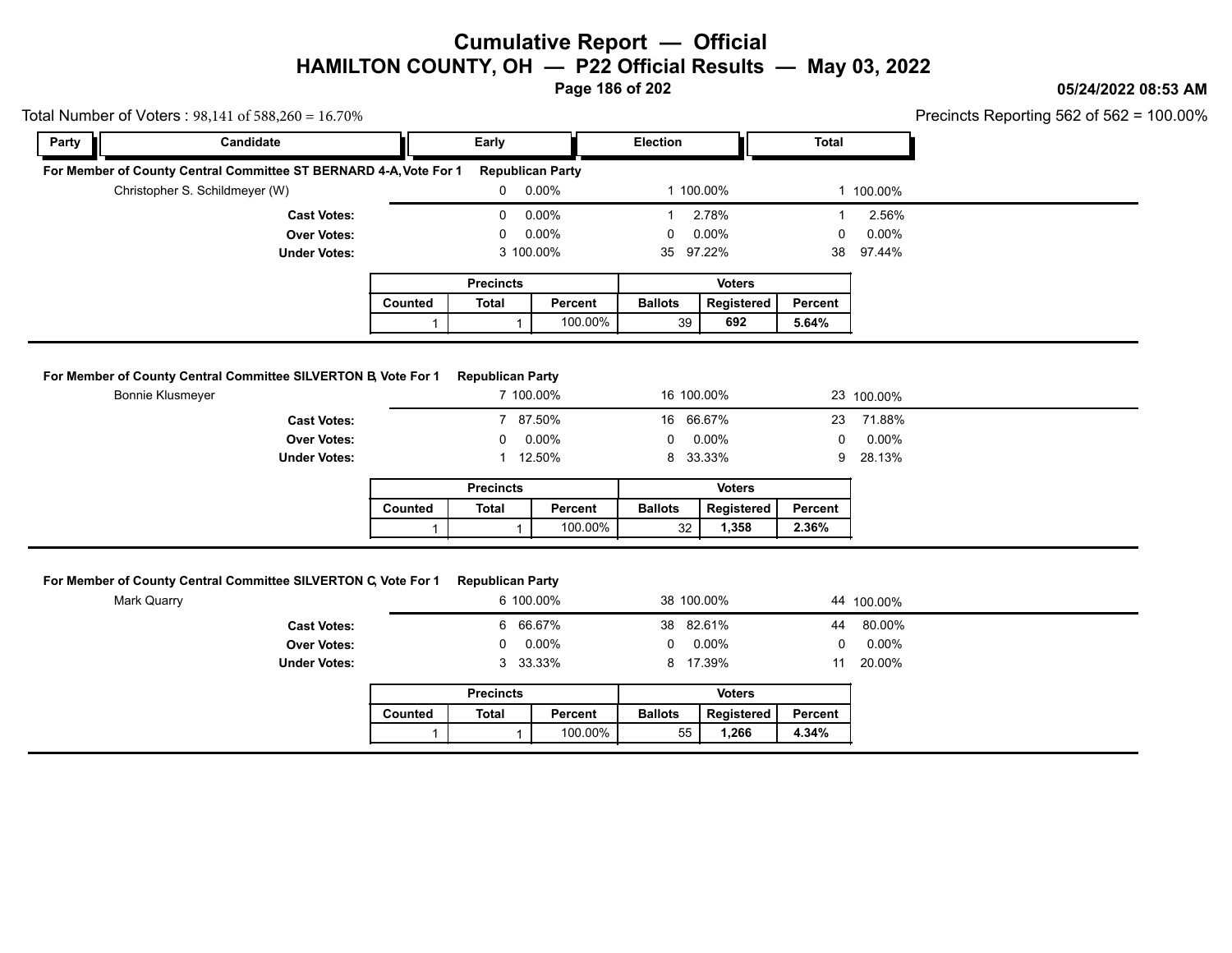**Page 187 of 202**

### **05/24/2022 08:53 AM**

|               | Total Number of Voters: $98,141$ of $588,260 = 16.70\%$<br>Candidate |              |                                  |         | Election       |                             | <b>Total</b>   | Precincts Reporting 562 of 562 = 1 |  |
|---------------|----------------------------------------------------------------------|--------------|----------------------------------|---------|----------------|-----------------------------|----------------|------------------------------------|--|
| Party         |                                                                      |              | Early                            |         |                |                             |                |                                    |  |
|               | For Member of County Central Committee SPRINGFIELD D, Vote For 1     |              | <b>Republican Party</b>          |         |                |                             |                |                                    |  |
| Victoria Buck |                                                                      |              | 3 100.00%                        |         | 42 100.00%     |                             |                | 45 100.00%                         |  |
|               | <b>Cast Votes:</b>                                                   |              | 3 100.00%                        |         | 42 70.00%      |                             | 45             | 71.43%                             |  |
|               | <b>Over Votes:</b>                                                   |              | 0                                | 0.00%   | $\mathbf{0}$   | 0.00%                       | 0              | 0.00%                              |  |
|               | <b>Under Votes:</b>                                                  |              | 0                                | 0.00%   | 18 30.00%      |                             | 18             | 28.57%                             |  |
|               |                                                                      |              | <b>Precincts</b>                 |         |                | <b>Voters</b>               |                |                                    |  |
|               |                                                                      | Counted      | <b>Total</b>                     | Percent | <b>Ballots</b> | Registered                  | Percent        |                                    |  |
|               |                                                                      |              | $\mathbf{1}$                     | 100.00% | 63             | 842                         | 7.48%          |                                    |  |
|               | <b>Cast Votes:</b><br><b>Over Votes:</b>                             |              | 4 66.67%<br>0                    | 0.00%   | 47 75.81%<br>0 | 0.00%                       | 51<br>0        | 75.00%<br>0.00%                    |  |
|               | <b>Under Votes:</b>                                                  |              | 2 33.33%                         |         | 15 24.19%      |                             | 17             | 25.00%                             |  |
|               |                                                                      |              | <b>Precincts</b>                 |         |                | <b>Voters</b>               |                |                                    |  |
|               |                                                                      | Counted      | <b>Total</b>                     | Percent | <b>Ballots</b> | Registered                  | Percent        |                                    |  |
|               |                                                                      | $\mathbf{1}$ | $\mathbf{1}$                     | 100.00% | 68             | 951                         | 7.15%          |                                    |  |
|               |                                                                      |              |                                  |         |                |                             |                |                                    |  |
|               | For Member of County Central Committee SPRINGFIELD M, Vote For 1     |              | <b>Republican Party</b>          |         |                |                             |                |                                    |  |
|               | Pamela Helscher                                                      |              | 6 100.00%                        |         | 73 100.00%     |                             |                | 79 100.00%                         |  |
|               | <b>Cast Votes:</b>                                                   |              | 6 66.67%                         |         | 73 68.87%      |                             | 79             | 68.70%                             |  |
|               | <b>Over Votes:</b><br><b>Under Votes:</b>                            |              | 0<br>3 33.33%                    | 0.00%   | 0<br>33 31.13% | 0.00%                       | $\Omega$<br>36 | 0.00%<br>31.30%                    |  |
|               |                                                                      |              |                                  |         |                |                             |                |                                    |  |
|               |                                                                      | Counted      | <b>Precincts</b><br><b>Total</b> | Percent | <b>Ballots</b> | <b>Voters</b><br>Registered | Percent        |                                    |  |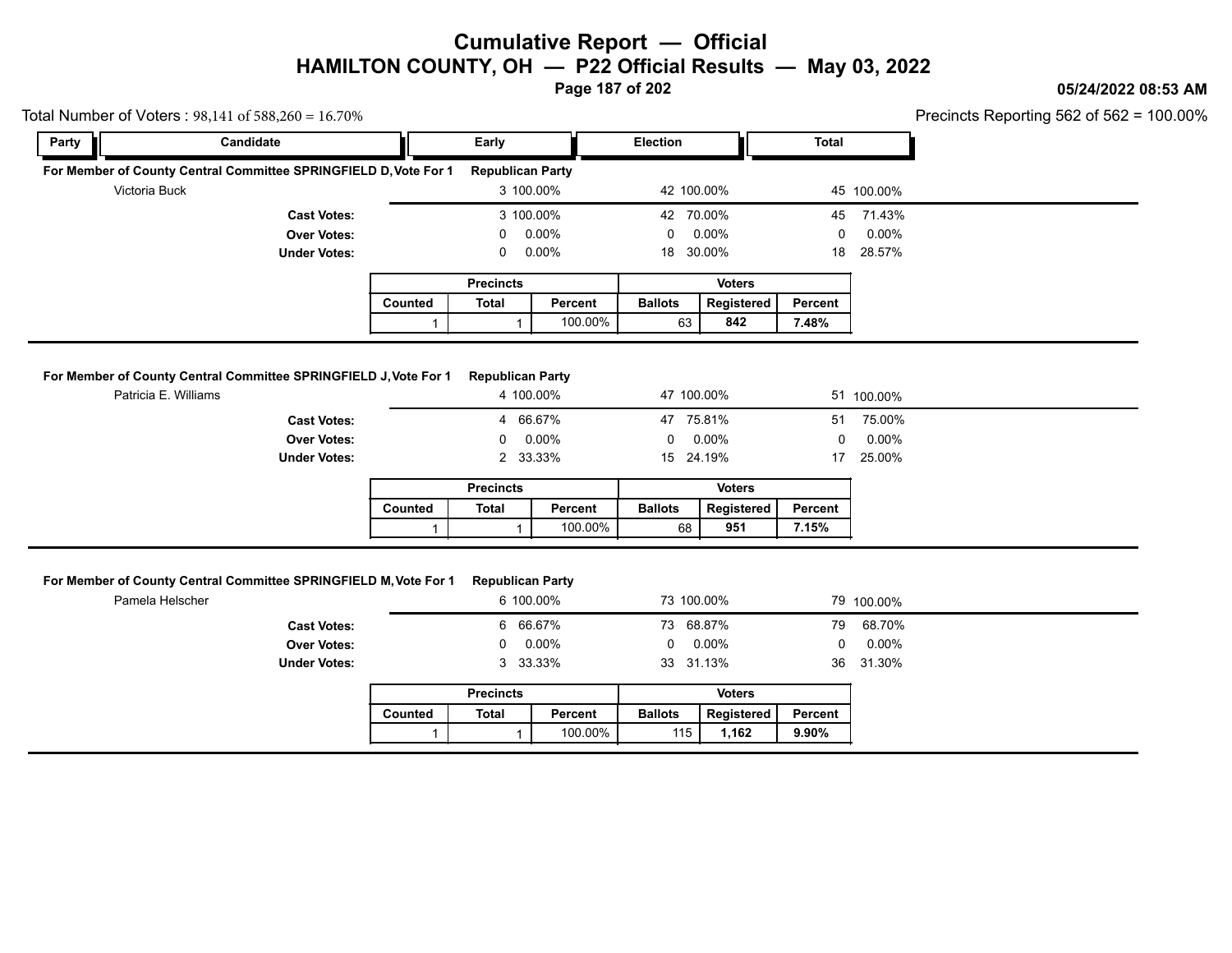**Page 188 of 202**

### **05/24/2022 08:53 AM**

Precincts Reporting 562 of 562 = 100.00%

| Party        | Candidate                                                                                                                          |                         | Early                                                   |                    | Election                       |                     | <b>Total</b>      |                                |  |
|--------------|------------------------------------------------------------------------------------------------------------------------------------|-------------------------|---------------------------------------------------------|--------------------|--------------------------------|---------------------|-------------------|--------------------------------|--|
|              | For Member of County Central Committee SPRINGFIELD R, Vote For 1                                                                   |                         | <b>Republican Party</b>                                 |                    |                                |                     |                   |                                |  |
|              | Kristie Dukes Davis (W)                                                                                                            |                         | 1 100.00%                                               |                    | 0                              | 0.00%               |                   | 1 100.00%                      |  |
|              | <b>Cast Votes:</b>                                                                                                                 |                         | 1 20.00%                                                |                    | 0                              | 0.00%               | $\mathbf{1}$      | 1.10%                          |  |
|              | <b>Over Votes:</b>                                                                                                                 |                         | $\Omega$                                                | $0.00\%$           | 0                              | 0.00%               | 0                 | 0.00%                          |  |
|              | <b>Under Votes:</b>                                                                                                                |                         | $\overline{4}$                                          | 80.00%             | 86 100.00%                     |                     | 90                | 98.90%                         |  |
|              |                                                                                                                                    |                         | <b>Precincts</b>                                        |                    |                                | <b>Voters</b>       |                   |                                |  |
|              |                                                                                                                                    | Counted                 | <b>Total</b>                                            | Percent            | <b>Ballots</b>                 | Registered          | Percent           |                                |  |
|              |                                                                                                                                    | $\mathbf{1}$            | $\mathbf{1}$                                            | 100.00%            | 91                             | 1,152               | 7.90%             |                                |  |
|              | <b>Cast Votes:</b>                                                                                                                 |                         | 13 86.67%                                               |                    | 100                            | 69.93%              |                   | 113 71.52%                     |  |
|              | For Member of County Central Committee SPRINGFIELD U, Vote For 1                                                                   |                         | <b>Republican Party</b>                                 |                    |                                |                     |                   |                                |  |
| Joe Honerlaw |                                                                                                                                    |                         | 13 100.00%                                              |                    | 100 100.00%                    |                     |                   | 113 100.00%                    |  |
|              |                                                                                                                                    |                         |                                                         |                    |                                |                     |                   |                                |  |
|              | <b>Over Votes:</b>                                                                                                                 |                         | 0                                                       | 0.00%              | $\mathbf 0$                    | 0.00%               | 0                 | 0.00%                          |  |
|              | <b>Under Votes:</b>                                                                                                                |                         | 2 13.33%                                                |                    | 43 30.07%                      |                     | 45                | 28.48%                         |  |
|              |                                                                                                                                    |                         | <b>Precincts</b>                                        |                    |                                | <b>Voters</b>       |                   |                                |  |
|              |                                                                                                                                    | Counted                 | <b>Total</b>                                            | Percent            | <b>Ballots</b>                 | Registered          | Percent           |                                |  |
|              |                                                                                                                                    |                         |                                                         |                    |                                |                     |                   |                                |  |
|              |                                                                                                                                    | $\mathbf{1}$            | $\mathbf{1}$                                            | 100.00%            | 158                            | 1,277               | 12.37%            |                                |  |
|              | For Member of County Central Committee SPRINGFIELD V, Vote For 1<br>Ernest W. Lee, Jr.<br><b>Cast Votes:</b><br><b>Over Votes:</b> |                         | <b>Republican Party</b><br>16 100.00%<br>16 76.19%<br>0 | $0.00\%$           | 136 100.00%<br>136 55.06%<br>0 | 0.00%               | 152<br>0<br>116   | 152 100.00%<br>56.72%<br>0.00% |  |
|              | <b>Under Votes:</b>                                                                                                                |                         | 5 23.81%                                                |                    | 111 44.94%                     |                     |                   | 43.28%                         |  |
|              |                                                                                                                                    |                         | <b>Precincts</b>                                        |                    |                                | <b>Voters</b>       |                   |                                |  |
|              |                                                                                                                                    | Counted<br>$\mathbf{1}$ | <b>Total</b><br>$\mathbf{1}$                            | Percent<br>100.00% | <b>Ballots</b><br>268          | Registered<br>1,035 | Percent<br>25.89% |                                |  |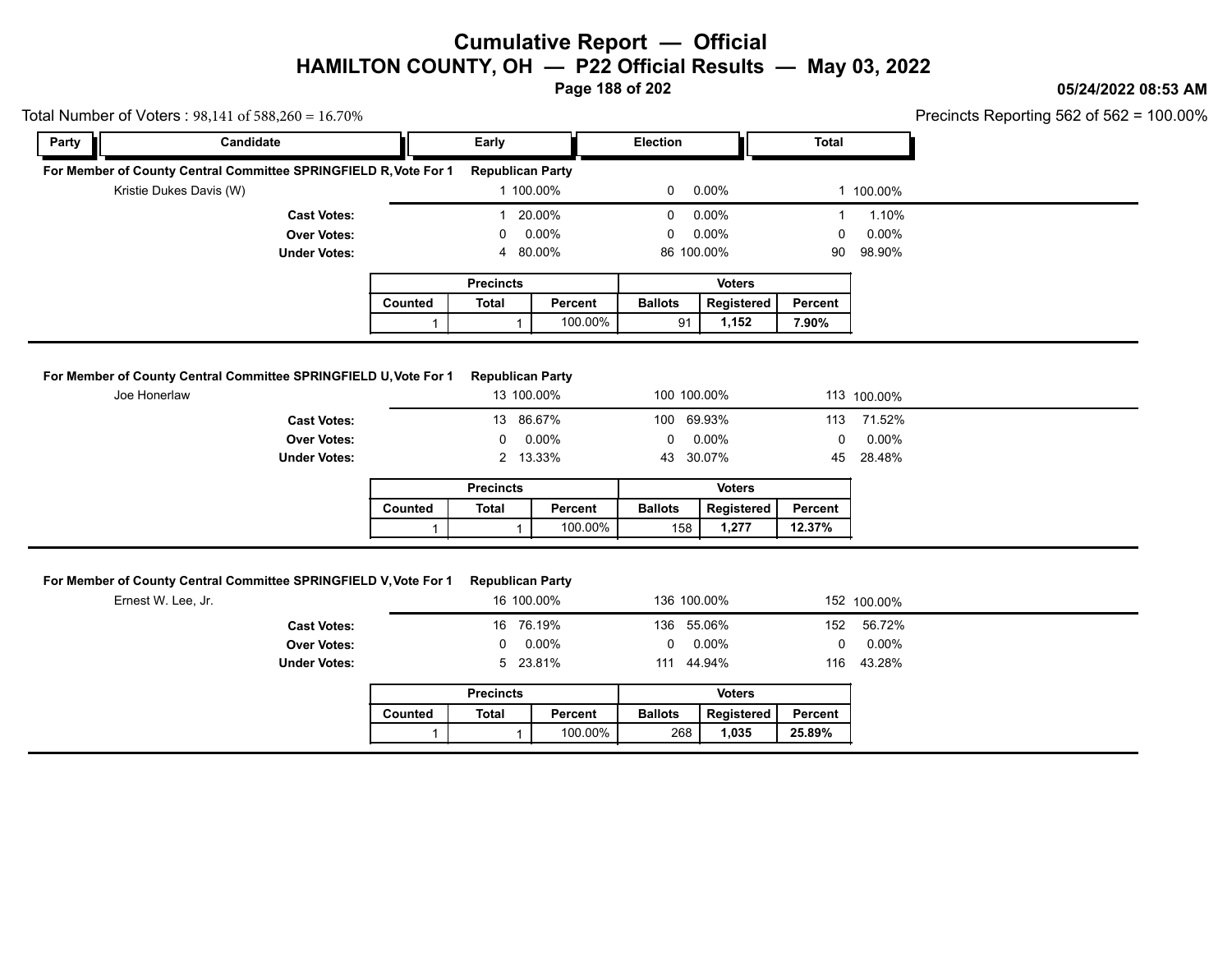**Page 189 of 202**

### **05/24/2022 08:53 AM**

|                | Total Number of Voters: $98,141$ of $588,260 = 16.70\%$                                                      |              |                                                                              |                  |                                    |               |                            |                                  | Precincts Reporting 562 of 562 = 1 |
|----------------|--------------------------------------------------------------------------------------------------------------|--------------|------------------------------------------------------------------------------|------------------|------------------------------------|---------------|----------------------------|----------------------------------|------------------------------------|
| Party          | Candidate                                                                                                    |              | Early                                                                        |                  | Election                           |               | <b>Total</b>               |                                  |                                    |
|                | For Member of County Central Committee SPRINGFIELD W, Vote For 1                                             |              | <b>Republican Party</b>                                                      |                  |                                    |               |                            |                                  |                                    |
| Dan J. Berning |                                                                                                              |              | 8 100.00%                                                                    |                  | 85 100.00%                         |               |                            | 93 100.00%                       |                                    |
|                | <b>Cast Votes:</b>                                                                                           |              | 8 66.67%                                                                     |                  | 85 76.58%                          |               | 93                         | 75.61%                           |                                    |
|                | <b>Over Votes:</b>                                                                                           |              | 0                                                                            | 0.00%            | 0                                  | 0.00%         | 0                          | 0.00%                            |                                    |
|                | <b>Under Votes:</b>                                                                                          |              | 4                                                                            | 33.33%           | 26                                 | 23.42%        | 30                         | 24.39%                           |                                    |
|                |                                                                                                              |              | <b>Precincts</b>                                                             |                  |                                    | <b>Voters</b> |                            |                                  |                                    |
|                |                                                                                                              | Counted      | <b>Total</b>                                                                 | Percent          | <b>Ballots</b>                     | Registered    | Percent                    |                                  |                                    |
|                |                                                                                                              | $\mathbf{1}$ | $\mathbf{1}$                                                                 | 100.00%          | 123                                | 1,281         | 9.60%                      |                                  |                                    |
|                |                                                                                                              |              |                                                                              |                  |                                    |               |                            |                                  |                                    |
|                | For Member of County Central Committee SPRINGFIELD X, Vote For 1                                             |              | <b>Republican Party</b>                                                      |                  |                                    |               |                            |                                  |                                    |
|                | David J. Krumdieck (W)                                                                                       |              | $\mathbf{0}$                                                                 | $0.00\%$         | 0                                  | $0.00\%$      | 0                          | 0.00%                            |                                    |
|                | <b>Cast Votes:</b>                                                                                           |              | 0                                                                            | 0.00%            | 0                                  | 0.00%         | 0                          | 0.00%                            |                                    |
|                |                                                                                                              |              |                                                                              |                  |                                    |               |                            |                                  |                                    |
|                | <b>Over Votes:</b>                                                                                           |              | 0                                                                            | 0.00%            | 0                                  | 0.00%         | $\mathbf 0$                | $0.00\%$                         |                                    |
|                | <b>Under Votes:</b>                                                                                          |              | 4 100.00%                                                                    |                  | 58 100.00%                         |               |                            | 62 100.00%                       |                                    |
|                |                                                                                                              |              | <b>Precincts</b>                                                             |                  |                                    | <b>Voters</b> |                            |                                  |                                    |
|                |                                                                                                              | Counted      | <b>Total</b>                                                                 | Percent          | <b>Ballots</b>                     | Registered    | Percent                    |                                  |                                    |
|                |                                                                                                              |              |                                                                              |                  |                                    |               |                            |                                  |                                    |
| David Geiger   | For Member of County Central Committee SPRINGFIELD Z, Vote For 1<br><b>Cast Votes:</b><br><b>Over Votes:</b> | $\mathbf{1}$ | $\mathbf{1}$<br><b>Republican Party</b><br>8 100.00%<br>8 80.00%<br>$\Omega$ | 100.00%<br>0.00% | 62<br>29 100.00%<br>29 65.91%<br>0 | 717<br>0.00%  | 8.65%<br>37<br>$\mathbf 0$ | 37 100.00%<br>68.52%<br>$0.00\%$ |                                    |
|                | <b>Under Votes:</b>                                                                                          |              | 2 20.00%                                                                     |                  | 15 34.09%                          |               |                            | 17 31.48%                        |                                    |
|                |                                                                                                              |              | <b>Precincts</b>                                                             |                  |                                    | <b>Voters</b> |                            |                                  |                                    |
|                |                                                                                                              | Counted      | <b>Total</b>                                                                 | Percent          | <b>Ballots</b>                     | Registered    | Percent                    |                                  |                                    |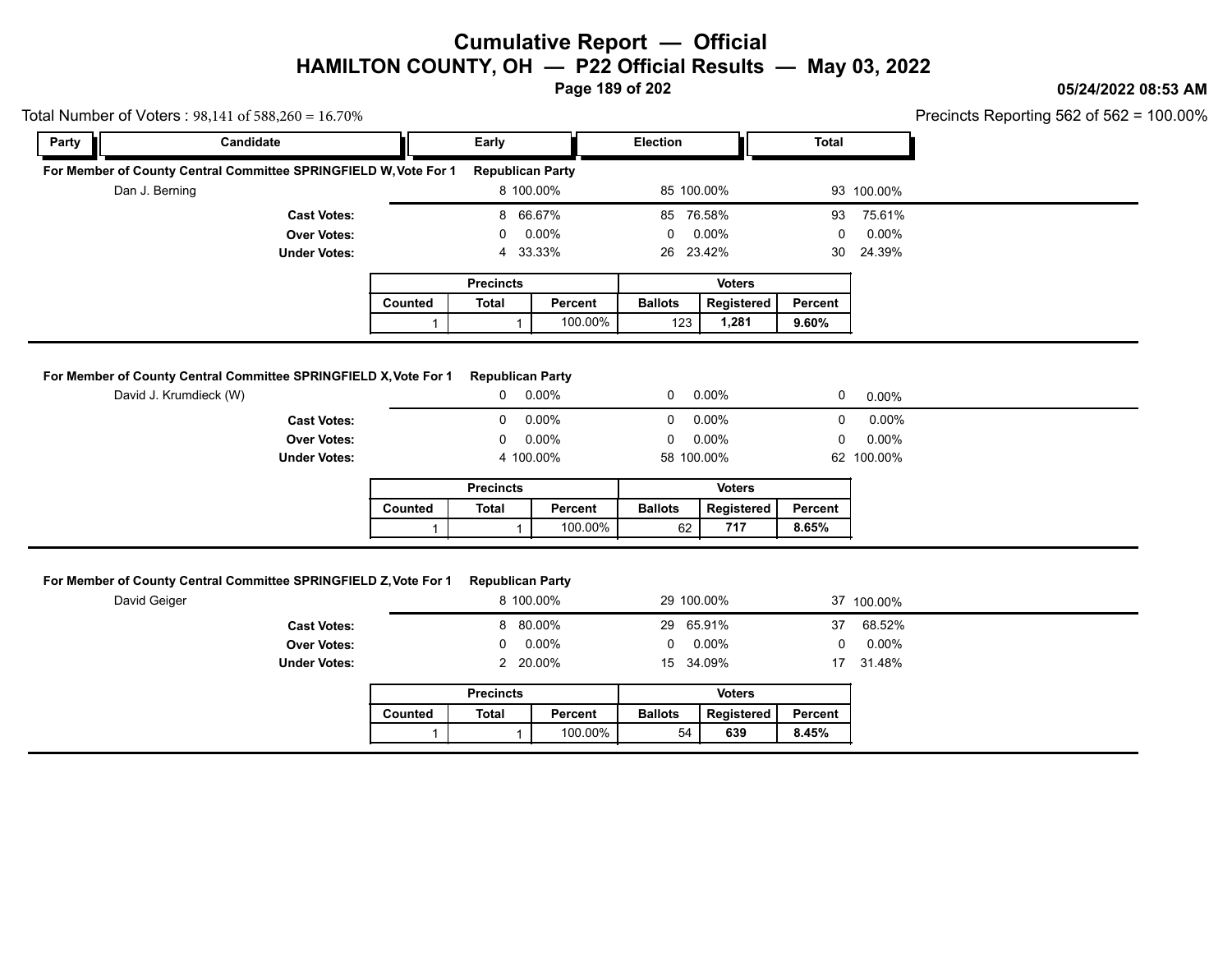**Page 190 of 202**

### **05/24/2022 08:53 AM**

| Total Number of Voters: $98,141$ of $588,260 = 16.70\%$<br>Party | Candidate                                                                                  |              | Early                                |          | <b>Election</b> |               | <b>Total</b> | Precincts Reporting 562 of 562 = 1 |  |
|------------------------------------------------------------------|--------------------------------------------------------------------------------------------|--------------|--------------------------------------|----------|-----------------|---------------|--------------|------------------------------------|--|
|                                                                  |                                                                                            |              |                                      |          |                 |               |              |                                    |  |
|                                                                  | For Member of County Central Committee SPRINGFIELD BB, Vote For 1                          |              | <b>Republican Party</b>              |          |                 |               |              |                                    |  |
|                                                                  | Mark Berning (W)                                                                           |              | 5 100.00%                            |          | 3 100.00%       |               |              | 8 100.00%                          |  |
|                                                                  | <b>Cast Votes:</b>                                                                         |              | 5 23.81%                             |          | 3               | 1.89%         | 8            | 4.44%                              |  |
|                                                                  | <b>Over Votes:</b>                                                                         |              | 0                                    | 0.00%    | 0               | 0.00%         | 0            | 0.00%                              |  |
|                                                                  | <b>Under Votes:</b>                                                                        |              | 16 76.19%                            |          | 156 98.11%      |               | 172          | 95.56%                             |  |
|                                                                  |                                                                                            |              | <b>Precincts</b>                     |          |                 | <b>Voters</b> |              |                                    |  |
|                                                                  |                                                                                            | Counted      | <b>Total</b>                         | Percent  | <b>Ballots</b>  | Registered    | Percent      |                                    |  |
|                                                                  |                                                                                            | $\mathbf{1}$ | $\mathbf{1}$                         | 100.00%  | 180             | 650           | 27.69%       |                                    |  |
|                                                                  | <b>Cast Votes:</b>                                                                         |              | 0                                    | 0.00%    | 1 100.00%       |               |              | 1 100.00%                          |  |
|                                                                  | <b>Over Votes:</b>                                                                         |              | 0                                    | 0.00%    | 0               | 0.00%         | 0            | 0.00%                              |  |
|                                                                  | <b>Under Votes:</b>                                                                        |              | $\mathbf 0$                          | $0.00\%$ | 0               | 0.00%         | 0            | 0.00%                              |  |
|                                                                  |                                                                                            |              | <b>Precincts</b>                     |          |                 | <b>Voters</b> |              |                                    |  |
|                                                                  |                                                                                            | Counted      | Total                                | Percent  | <b>Ballots</b>  | Registered    | Percent      |                                    |  |
|                                                                  |                                                                                            | $\mathbf{1}$ | $\overline{1}$                       | 100.00%  | -1              | 134           | 0.75%        |                                    |  |
|                                                                  | For Member of County Central Committee SYCAMORE B, Vote For 1<br><b>Edward James Price</b> |              | <b>Republican Party</b><br>21 67.74% |          | 65              | 48.51%        | 86           | 52.12%                             |  |
|                                                                  | J. Standish Fortin                                                                         |              | 10 32.26%                            |          | 69 51.49%       |               |              | 79 47.88%                          |  |
|                                                                  | <b>Cast Votes:</b>                                                                         |              | 31 79.49%                            |          | 134             | 89.33%        | 165          | 87.30%                             |  |
|                                                                  | <b>Over Votes:</b>                                                                         |              | $\mathbf 0$                          | 0.00%    | 0               | 0.00%         | 0            | 0.00%                              |  |
|                                                                  | <b>Under Votes:</b>                                                                        |              | 8 20.51%                             |          | 16              | 10.67%        | 24           | 12.70%                             |  |
|                                                                  |                                                                                            |              | <b>Precincts</b>                     |          |                 | <b>Voters</b> |              |                                    |  |
|                                                                  |                                                                                            | Counted      | <b>Total</b>                         | Percent  | <b>Ballots</b>  | Registered    | Percent      |                                    |  |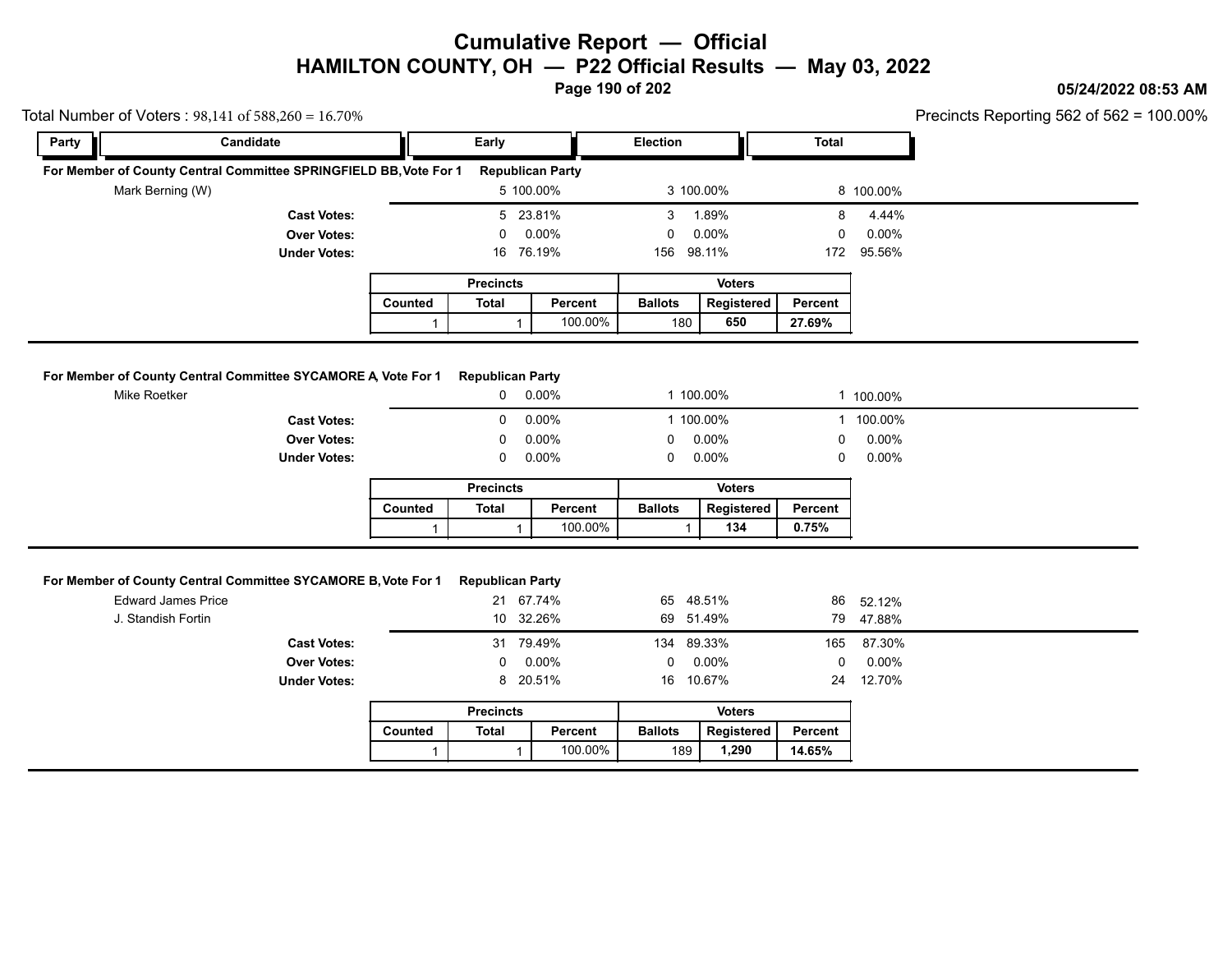**Page 191 of 202**

#### **05/24/2022 08:53 AM**

Precincts Reporting 562 of 562 = 100.00%

|       | Total Number of Voters: $98,141$ of $588,260 = 16.70\%$                                                                      |              |                                                                |                |                                |               |                   | Precincts Reporting 562 of 562 = 1 |
|-------|------------------------------------------------------------------------------------------------------------------------------|--------------|----------------------------------------------------------------|----------------|--------------------------------|---------------|-------------------|------------------------------------|
| Party | Candidate                                                                                                                    |              | Early                                                          |                | <b>Election</b>                |               | <b>Total</b>      |                                    |
|       | For Member of County Central Committee SYCAMORE C, Vote For 1                                                                |              | <b>Republican Party</b>                                        |                |                                |               |                   |                                    |
|       | Doug McGrew                                                                                                                  |              | 12 100.00%                                                     |                | 96 100.00%                     |               |                   | 108 100.00%                        |
|       | <b>Cast Votes:</b>                                                                                                           |              | 12 85.71%                                                      |                | 96 78.05%                      |               | 108               | 78.83%                             |
|       | <b>Over Votes:</b>                                                                                                           |              | 0                                                              | 0.00%          | 0                              | 0.00%         | $\mathbf 0$       | 0.00%                              |
|       | <b>Under Votes:</b>                                                                                                          |              | 2 14.29%                                                       |                | 27 21.95%                      |               | 29                | 21.17%                             |
|       |                                                                                                                              |              | <b>Precincts</b>                                               |                |                                | <b>Voters</b> |                   |                                    |
|       |                                                                                                                              | Counted      | <b>Total</b>                                                   | Percent        | <b>Ballots</b>                 | Registered    | Percent           |                                    |
|       |                                                                                                                              | $\mathbf{1}$ | $\mathbf{1}$                                                   | 100.00%        | 137                            | 1,407         | 9.74%             |                                    |
|       | <b>Over Votes:</b><br><b>Under Votes:</b>                                                                                    |              | $\mathbf 0$<br>-1                                              | 0.00%<br>6.25% | 0<br>39 30.95%                 | 0.00%         | $\mathbf 0$<br>40 | $0.00\%$<br>28.17%                 |
|       | <b>Cast Votes:</b>                                                                                                           |              | 15 93.75%                                                      |                | 87 69.05%                      |               | 102               | 71.83%                             |
|       |                                                                                                                              |              |                                                                |                |                                |               |                   |                                    |
|       |                                                                                                                              |              | <b>Precincts</b>                                               |                |                                | <b>Voters</b> |                   |                                    |
|       |                                                                                                                              | Counted      | <b>Total</b>                                                   | Percent        | <b>Ballots</b>                 | Registered    | Percent           |                                    |
|       |                                                                                                                              |              |                                                                |                |                                |               |                   |                                    |
|       |                                                                                                                              | $\mathbf{1}$ | $\mathbf{1}$                                                   | 100.00%        | 142                            | 745           | 19.06%            |                                    |
|       | For Member of County Central Committee SYCAMORE E, Vote For 1<br>Thomas Brockman<br>Pamela M. Landgraf<br><b>Cast Votes:</b> |              | <b>Republican Party</b><br>21 65.63%<br>11 34.38%<br>32 72.73% |                | 135 73.37%<br>49 26.63%<br>184 | 83.26%        | 156<br>60<br>216  | 72.22%<br>27.78%<br>81.51%         |
|       | <b>Over Votes:</b>                                                                                                           |              | $\mathbf 0$                                                    | 0.00%          | 0                              | 0.00%         | $\mathbf 0$       | 0.00%                              |
|       | <b>Under Votes:</b>                                                                                                          |              | 12 27.27%                                                      |                | 37 16.74%                      |               | 49                | 18.49%                             |
|       |                                                                                                                              |              | <b>Precincts</b>                                               |                |                                | <b>Voters</b> |                   |                                    |
|       |                                                                                                                              | Counted      | <b>Total</b>                                                   | Percent        | <b>Ballots</b>                 | Registered    | Percent           |                                    |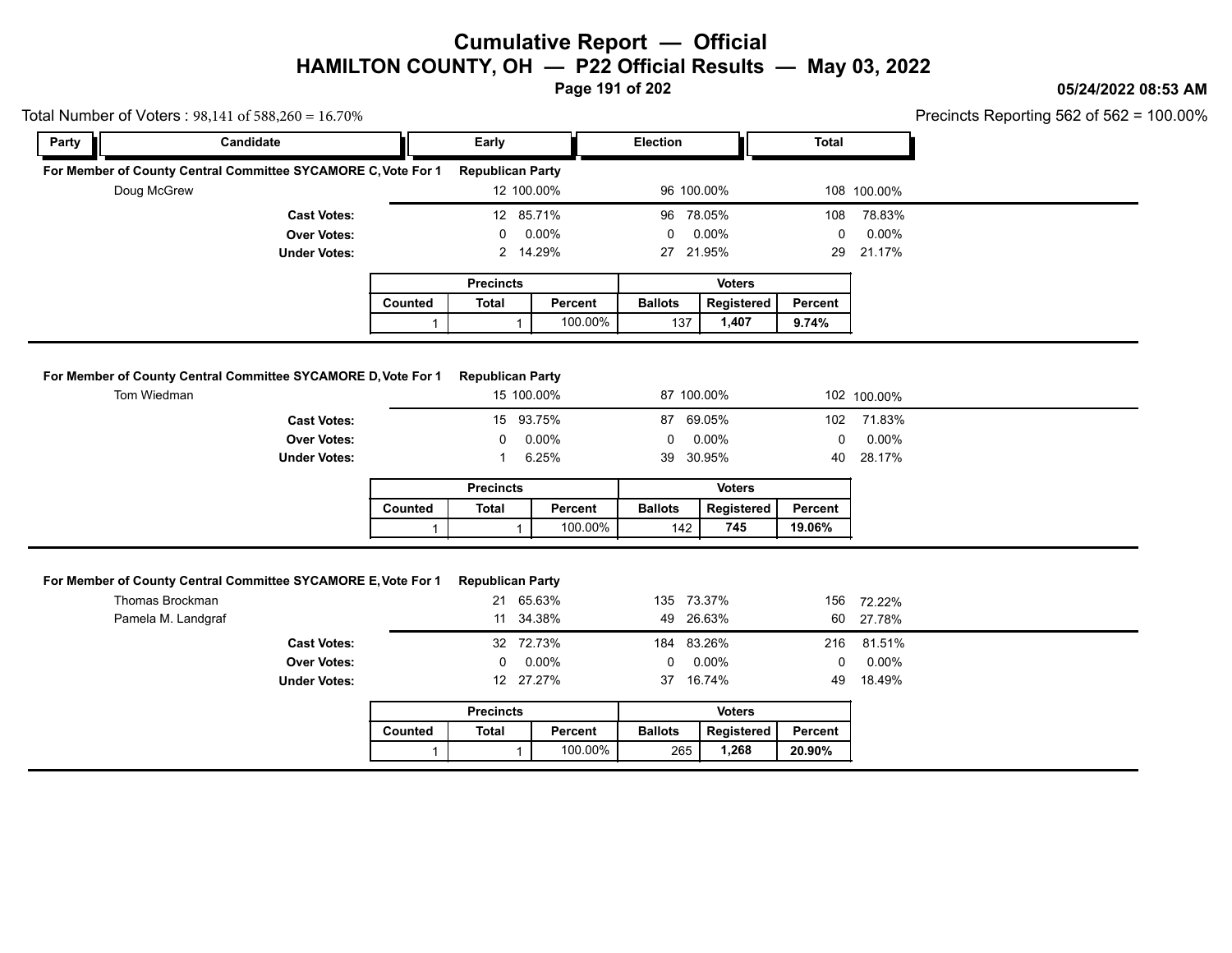**Page 192 of 202**

### **05/24/2022 08:53 AM**

Precincts Reporting 562 of 562 = 100.00%

| Total Number of Voters: $98,141$ of $588,260 = 16.70\%$ |                                                               |              |                              |          |                 |                   |              |            | Precincts Reporting 562 of 562 = 1 |
|---------------------------------------------------------|---------------------------------------------------------------|--------------|------------------------------|----------|-----------------|-------------------|--------------|------------|------------------------------------|
| Party                                                   | Candidate                                                     |              | Early                        |          | <b>Election</b> |                   | <b>Total</b> |            |                                    |
|                                                         | For Member of County Central Committee SYCAMORE F, Vote For 1 |              | <b>Republican Party</b>      |          |                 |                   |              |            |                                    |
|                                                         | Robert C. Porter III                                          |              | 9 100.00%                    |          | 69 100.00%      |                   |              | 78 100.00% |                                    |
|                                                         | <b>Cast Votes:</b>                                            |              | 9 64.29%                     |          | 69 61.06%       |                   | 78           | 61.42%     |                                    |
|                                                         | <b>Over Votes:</b>                                            |              | 0                            | 0.00%    | 0               | 0.00%             | 0            | $0.00\%$   |                                    |
|                                                         | <b>Under Votes:</b>                                           |              | 5                            | 35.71%   | 44              | 38.94%            | 49           | 38.58%     |                                    |
|                                                         |                                                               |              | <b>Precincts</b>             |          |                 | <b>Voters</b>     |              |            |                                    |
|                                                         |                                                               | Counted      | <b>Total</b>                 | Percent  | <b>Ballots</b>  | <b>Registered</b> | Percent      |            |                                    |
|                                                         |                                                               | $\mathbf{1}$ |                              | 100.00%  | 127             | 861               | 14.75%       |            |                                    |
|                                                         | For Member of County Central Committee SYCAMORE G, Vote For 1 |              | <b>Republican Party</b>      |          |                 |                   |              |            |                                    |
|                                                         |                                                               |              |                              |          |                 |                   |              |            |                                    |
|                                                         | Tracy Lynn Schwegmann                                         |              | 11 52.38%                    |          | 97 65.10%       |                   | 108          | 63.53%     |                                    |
| Tom James                                               |                                                               |              | 10 47.62%                    |          | 52 34.90%       |                   | 62           | 36.47%     |                                    |
|                                                         |                                                               |              |                              |          |                 |                   |              |            |                                    |
|                                                         | <b>Cast Votes:</b>                                            |              | 21 100.00%                   |          | 149             | 89.22%            | 170          | 90.43%     |                                    |
|                                                         | <b>Over Votes:</b>                                            |              | 0                            | $0.00\%$ | 0               | 0.00%             | 0            | $0.00\%$   |                                    |
|                                                         | <b>Under Votes:</b>                                           |              | 0                            | 0.00%    | 18              | 10.78%            | 18           | 9.57%      |                                    |
|                                                         |                                                               |              | <b>Precincts</b>             |          |                 | <b>Voters</b>     |              |            |                                    |
|                                                         |                                                               | Counted      | <b>Total</b>                 | Percent  | <b>Ballots</b>  | Registered        | Percent      |            |                                    |
|                                                         |                                                               |              |                              |          |                 |                   |              |            |                                    |
|                                                         | For Member of County Central Committee SYCAMORE H, Vote For 1 | $\mathbf{1}$ | 1<br><b>Republican Party</b> | 100.00%  | 188             | 1,125             | 16.71%       |            |                                    |
|                                                         | Frank Kanyuck, Jr.                                            |              | 3 100.00%                    |          | 57 100.00%      |                   |              | 60 100.00% |                                    |
|                                                         | <b>Cast Votes:</b>                                            |              | 3 37.50%                     |          | 57 64.04%       |                   | 60           | 61.86%     |                                    |
|                                                         | <b>Over Votes:</b>                                            |              | 0                            | 0.00%    | 0               | $0.00\%$          | $\mathbf 0$  | $0.00\%$   |                                    |
|                                                         | <b>Under Votes:</b>                                           |              | 5 62.50%                     |          | 32 35.96%       |                   | 37           | 38.14%     |                                    |
|                                                         |                                                               |              | <b>Precincts</b>             |          |                 | <b>Voters</b>     |              |            |                                    |
|                                                         |                                                               | Counted      | <b>Total</b>                 | Percent  | <b>Ballots</b>  | Registered        | Percent      |            |                                    |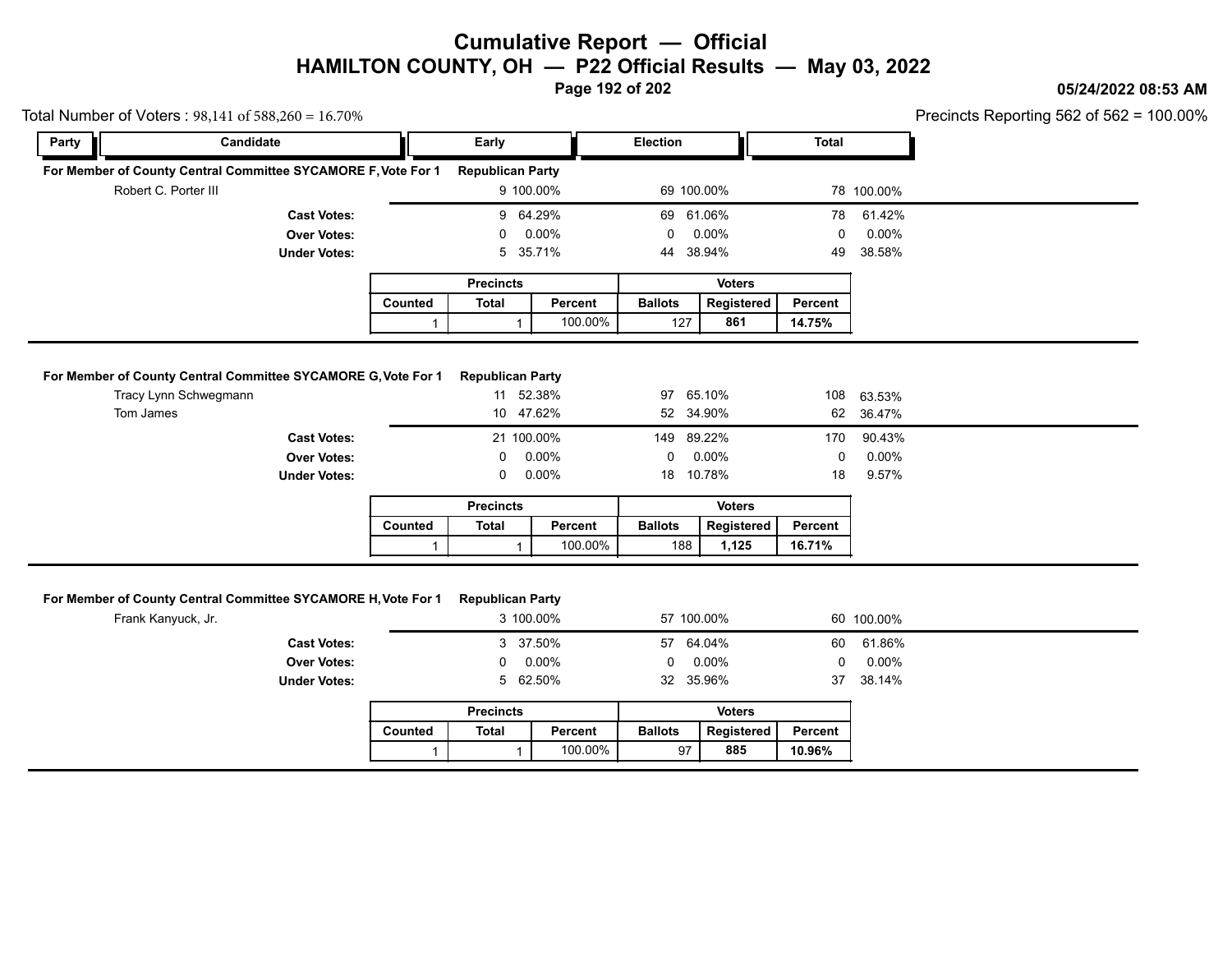**Page 193 of 202**

#### **05/24/2022 08:53 AM**

Precincts Reporting 562 of 562 = 100.00%

| Total Number of Voters: 98,141 of 588,260 = 16.70% |                                                                                     |              |                         |                      |                |                        |              |                  | Precincts Reporting 562 of 562 = 1 |  |
|----------------------------------------------------|-------------------------------------------------------------------------------------|--------------|-------------------------|----------------------|----------------|------------------------|--------------|------------------|------------------------------------|--|
| Party                                              | Candidate                                                                           |              | Early                   |                      | Election       |                        | <b>Total</b> |                  |                                    |  |
|                                                    | For Member of County Central Committee SYCAMORE I, Vote For 1                       |              | <b>Republican Party</b> |                      |                |                        |              |                  |                                    |  |
| Matthew T. Blair                                   |                                                                                     |              |                         | 19 82.61%            | 87 49.43%      |                        | 106          | 53.27%           |                                    |  |
|                                                    | John K. Reutelshofer                                                                |              |                         | 4 17.39%             | 89 50.57%      |                        | 93           | 46.73%           |                                    |  |
|                                                    | <b>Cast Votes:</b>                                                                  |              |                         | 23 69.70%            | 176 80.37%     |                        | 199          | 78.97%           |                                    |  |
|                                                    | <b>Over Votes:</b>                                                                  |              | $\Omega$                | 0.00%                | 0              | 0.00%                  | 0            | 0.00%            |                                    |  |
|                                                    | <b>Under Votes:</b>                                                                 |              | 10                      | 30.30%               | 43 19.63%      |                        | 53           | 21.03%           |                                    |  |
|                                                    |                                                                                     |              | <b>Precincts</b>        |                      |                | <b>Voters</b>          |              |                  |                                    |  |
|                                                    |                                                                                     | Counted      | <b>Total</b>            | Percent              | <b>Ballots</b> | Registered             | Percent      |                  |                                    |  |
|                                                    |                                                                                     | $\mathbf{1}$ | $\mathbf{1}$            | 100.00%              | 252            | 1,200                  | 21.00%       |                  |                                    |  |
|                                                    |                                                                                     |              |                         |                      |                |                        |              |                  |                                    |  |
|                                                    |                                                                                     |              |                         |                      |                |                        |              |                  |                                    |  |
|                                                    | For Member of County Central Committee SYCAMORE K, Vote For 1<br>Mary Anne Christie |              | <b>Republican Party</b> | 12 70.59%            | 58 75.32%      |                        |              | 70 74.47%        |                                    |  |
| Brenda B Benzar                                    |                                                                                     |              |                         | 5 29.41%             | 19 24.68%      |                        | 24           | 25.53%           |                                    |  |
|                                                    |                                                                                     |              |                         |                      |                |                        |              |                  |                                    |  |
|                                                    |                                                                                     |              |                         |                      |                |                        |              |                  |                                    |  |
|                                                    | <b>Cast Votes:</b>                                                                  |              |                         | 17 89.47%            | 77 71.30%      |                        | 94           | 74.02%           |                                    |  |
|                                                    | <b>Over Votes:</b>                                                                  |              | 0                       | 0.00%                | 0              | 0.00%                  | 0            | 0.00%            |                                    |  |
|                                                    | <b>Under Votes:</b>                                                                 |              |                         | 2 10.53%             | 31 28.70%      |                        | 33           | 25.98%           |                                    |  |
|                                                    |                                                                                     |              | <b>Precincts</b>        |                      |                | <b>Voters</b>          |              |                  |                                    |  |
|                                                    |                                                                                     | Counted      | <b>Total</b>            | Percent              | <b>Ballots</b> | Registered             | Percent      |                  |                                    |  |
|                                                    |                                                                                     | 1            | 1                       | 100.00%              | 127            | 1,159                  | 10.96%       |                  |                                    |  |
| Tracy L. Kellums<br>Tom Foy                        | For Member of County Central Committee SYCAMORE L, Vote For 1                       |              | <b>Republican Party</b> | 9 64.29%<br>5 35.71% |                | 95 69.85%<br>41 30.15% | 104<br>46    | 69.33%<br>30.67% |                                    |  |
|                                                    | <b>Cast Votes:</b>                                                                  |              |                         | 14 100.00%           | 136            | 86.62%                 | 150          | 87.72%           |                                    |  |
|                                                    |                                                                                     |              | 0                       | 0.00%                | 0              | 0.00%                  | 0            | 0.00%            |                                    |  |
|                                                    | <b>Over Votes:</b><br><b>Under Votes:</b>                                           |              | 0                       | $0.00\%$             | 21 13.38%      |                        | 21           | 12.28%           |                                    |  |
|                                                    |                                                                                     |              | <b>Precincts</b>        |                      |                | <b>Voters</b>          |              |                  |                                    |  |
|                                                    |                                                                                     | Counted      | <b>Total</b>            | Percent              | <b>Ballots</b> | Registered             | Percent      |                  |                                    |  |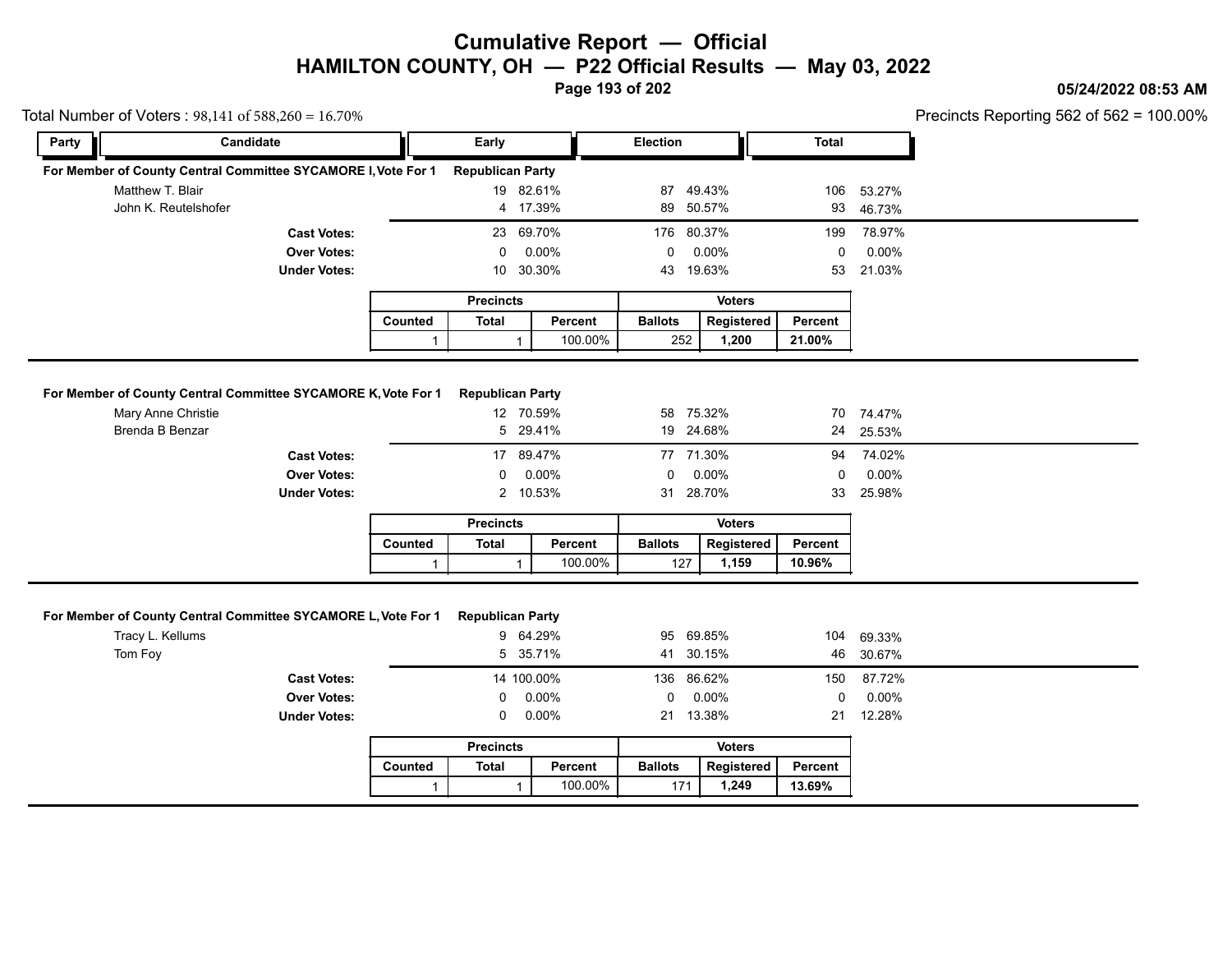**Page 194 of 202**

### **05/24/2022 08:53 AM**

|       | Total Number of Voters: $98,141$ of $588,260 = 16.70\%$                         |              |                                       |         |                |               |              |             | Precincts Reporting 562 of 562 = 1 |
|-------|---------------------------------------------------------------------------------|--------------|---------------------------------------|---------|----------------|---------------|--------------|-------------|------------------------------------|
| Party | Candidate                                                                       |              | Early                                 |         | Election       |               | <b>Total</b> |             |                                    |
|       | For Member of County Central Committee SYCAMORE M, Vote For 1                   |              | <b>Republican Party</b>               |         |                |               |              |             |                                    |
|       | John L. O'Shea (W)                                                              |              | $0\quad 0.00\%$                       |         | 6 100.00%      |               |              | 6 100.00%   |                                    |
|       | <b>Cast Votes:</b>                                                              |              | 0                                     | 0.00%   | 6              | 5.26%         | 6            | 4.92%       |                                    |
|       | <b>Over Votes:</b>                                                              |              | 0                                     | 0.00%   | $\Omega$       | 0.00%         | $\mathbf 0$  | 0.00%       |                                    |
|       | <b>Under Votes:</b>                                                             |              | 8 100.00%                             |         | 108 94.74%     |               | 116          | 95.08%      |                                    |
|       |                                                                                 |              | <b>Precincts</b>                      |         |                | <b>Voters</b> |              |             |                                    |
|       |                                                                                 | Counted      | <b>Total</b>                          | Percent | <b>Ballots</b> | Registered    | Percent      |             |                                    |
|       |                                                                                 | $\mathbf{1}$ | $\mathbf{1}$                          | 100.00% | 122            | 696           | 17.53%       |             |                                    |
|       |                                                                                 |              |                                       |         |                |               |              |             |                                    |
|       | For Member of County Central Committee SYCAMORE N, Vote For 1<br>Kevin M. Clark |              | <b>Republican Party</b><br>10 100.00% |         | 112 100.00%    |               |              | 122 100.00% |                                    |
|       |                                                                                 |              |                                       |         |                |               |              |             |                                    |
|       | <b>Cast Votes:</b>                                                              |              | 10 83.33%                             |         | 112 67.47%     |               | 122          | 68.54%      |                                    |
|       | <b>Over Votes:</b>                                                              |              | 0                                     | 0.00%   | $\mathbf 0$    | 0.00%         | $\mathbf 0$  | 0.00%       |                                    |
|       | <b>Under Votes:</b>                                                             |              | $\mathbf{2}$                          | 16.67%  | 54 32.53%      |               | 56           | 31.46%      |                                    |
|       |                                                                                 |              | <b>Precincts</b>                      |         |                | <b>Voters</b> |              |             |                                    |
|       |                                                                                 | Counted      | Total                                 | Percent | <b>Ballots</b> | Registered    | Percent      |             |                                    |
|       |                                                                                 | $\mathbf{1}$ | $\mathbf{1}$                          | 100.00% | 178            | 1,250         | 14.24%       |             |                                    |
|       |                                                                                 |              |                                       |         |                |               |              |             |                                    |
|       | For Member of County Central Committee SYMMES B, Vote For 1<br>Suzanne H. Beck  |              | <b>Republican Party</b><br>9 40.91%   |         | 81 51.92%      |               | 90           | 50.56%      |                                    |
|       | Susan K. Babcox                                                                 |              | 13 59.09%                             |         | 75 48.08%      |               | 88           | 49.44%      |                                    |
|       | <b>Cast Votes:</b>                                                              |              | 22 88.00%                             |         | 156 83.87%     |               | 178          | 84.36%      |                                    |
|       | <b>Over Votes:</b>                                                              |              | 0                                     | 0.00%   | 0              | 0.00%         | $\mathbf 0$  | 0.00%       |                                    |
|       | <b>Under Votes:</b>                                                             |              | 3 12.00%                              |         | 30 16.13%      |               | 33           | 15.64%      |                                    |
|       |                                                                                 |              | <b>Precincts</b>                      |         |                | <b>Voters</b> |              |             |                                    |
|       |                                                                                 | Counted      | Total                                 | Percent | <b>Ballots</b> | Registered    | Percent      |             |                                    |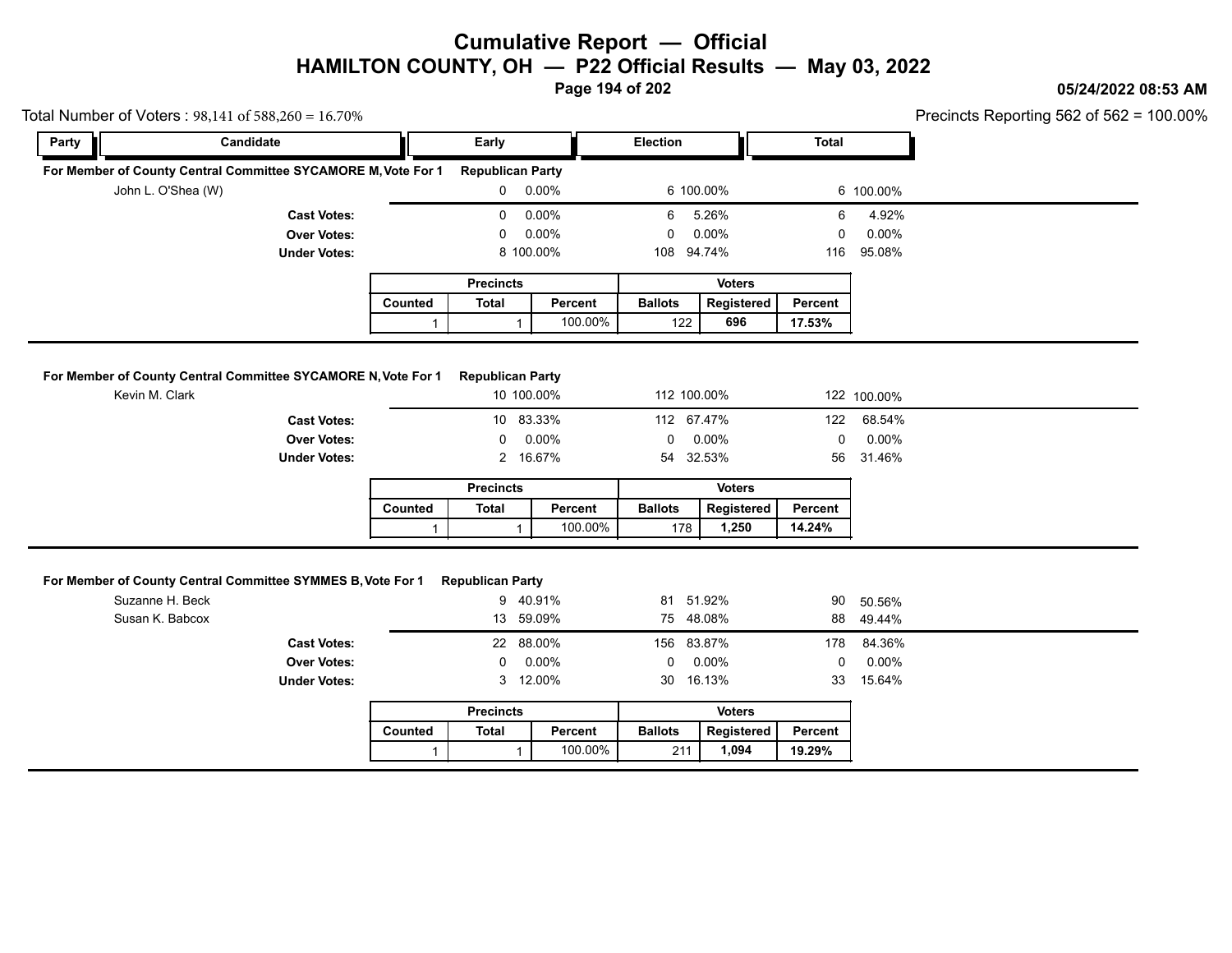**Page 195 of 202**

#### **05/24/2022 08:53 AM**

Precincts Reporting 562 of 562 = 100.00%

|               | Total Number of Voters: $98,141$ of $588,260 = 16.70\%$     |                |                                       |          |                 |               |         |                             | Precincts Reporting 562 of 562 = |
|---------------|-------------------------------------------------------------|----------------|---------------------------------------|----------|-----------------|---------------|---------|-----------------------------|----------------------------------|
| Party         | Candidate                                                   |                | Early                                 |          | <b>Election</b> |               | Total   |                             |                                  |
|               | For Member of County Central Committee SYMMES C, Vote For 1 |                | <b>Republican Party</b>               |          |                 |               |         |                             |                                  |
| Jodie L. Leis |                                                             |                | 22 100.00%                            |          | 190 100.00%     |               |         | 212 100.00%                 |                                  |
|               | <b>Cast Votes:</b>                                          |                | 22 66.67%                             |          | 190             | 78.84%        | 212     | 77.37%                      |                                  |
|               | <b>Over Votes:</b>                                          |                | 0                                     | $0.00\%$ | 0               | $0.00\%$      | 0       | $0.00\%$                    |                                  |
|               | <b>Under Votes:</b>                                         |                | 11 33.33%                             |          | 51 21.16%       |               | 62      | 22.63%                      |                                  |
|               |                                                             |                | <b>Precincts</b>                      |          |                 | <b>Voters</b> |         |                             |                                  |
|               |                                                             | <b>Counted</b> | Total                                 | Percent  | <b>Ballots</b>  | Registered    | Percent |                             |                                  |
|               |                                                             |                |                                       | 100.00%  | 274             | 1,300         | 21.08%  |                             |                                  |
| $7$ aa Hainaa | For Member of County Central Committee SYMMES D, Vote For 1 |                | <b>Republican Party</b><br>44.400.000 |          | 02.400.000      |               |         | $101 \times 200 \times 201$ |                                  |

| r Member of County Central Committee SYMMES D, Vote For 1 |         | <b>Republican Party</b> |            |                |               |         |             |
|-----------------------------------------------------------|---------|-------------------------|------------|----------------|---------------|---------|-------------|
| Zac Haines                                                |         |                         | 11 100.00% |                | 93 100.00%    |         | 104 100.00% |
| <b>Cast Votes:</b>                                        |         |                         | 11 61.11%  |                | 93 69.92%     | 104     | 68.87%      |
| <b>Over Votes:</b>                                        |         | $\mathbf{0}$            | 0.00%      | 0              | 0.00%         | 0       | $0.00\%$    |
| <b>Under Votes:</b>                                       |         |                         | 7 38.89%   |                | 40 30.08%     |         | 47 31.13%   |
|                                                           |         | <b>Precincts</b>        |            |                | <b>Voters</b> |         |             |
|                                                           | Counted | Total                   | Percent    | <b>Ballots</b> | Registered    | Percent |             |
|                                                           |         |                         | 100.00%    | 151            | 1,058         | 14.27%  |             |

| <b>Ballots</b><br>Registered<br>Total<br><b>Counted</b><br>Percent<br>Percent<br>100.00%<br>14.27%<br>1.058<br>151 |  | . |  |  |
|--------------------------------------------------------------------------------------------------------------------|--|---|--|--|
|                                                                                                                    |  |   |  |  |
|                                                                                                                    |  |   |  |  |

#### **For Member of County Central Committee SYMMES F, Vote For 1 Republican Party**

|                                                       |         |                         | 100.00%   | 151            | 1,058         | 14.27%  |             |
|-------------------------------------------------------|---------|-------------------------|-----------|----------------|---------------|---------|-------------|
|                                                       |         |                         |           |                |               |         |             |
| mber of County Central Committee SYMMES F, Vote For 1 |         | <b>Republican Party</b> |           |                |               |         |             |
| David W. Heimbach                                     |         |                         | 9 100.00% |                | 106 100.00%   |         | 115 100.00% |
| <b>Cast Votes:</b>                                    |         |                         | 9 81.82%  |                | 106 68.39%    | 115     | 69.28%      |
| <b>Over Votes:</b>                                    |         | $\mathbf 0$             | 0.00%     | 0              | 0.00%         | 0       | $0.00\%$    |
| <b>Under Votes:</b>                                   |         |                         | 2 18.18%  |                | 49 31.61%     | 51      | 30.72%      |
|                                                       |         | <b>Precincts</b>        |           |                | <b>Voters</b> |         |             |
|                                                       | Counted | Total                   | Percent   | <b>Ballots</b> | Registered    | Percent |             |
|                                                       |         |                         | 100.00%   | 166            | 1,455         | 11.41%  |             |

|         | <b>Precincts</b> |         | <b>Voters</b>  |            |         |  |  |
|---------|------------------|---------|----------------|------------|---------|--|--|
| Counted | Total            | Percent | <b>Ballots</b> | Reaistered | Percent |  |  |
|         |                  | 100.00% | 166            | 1.455      | 11.41%  |  |  |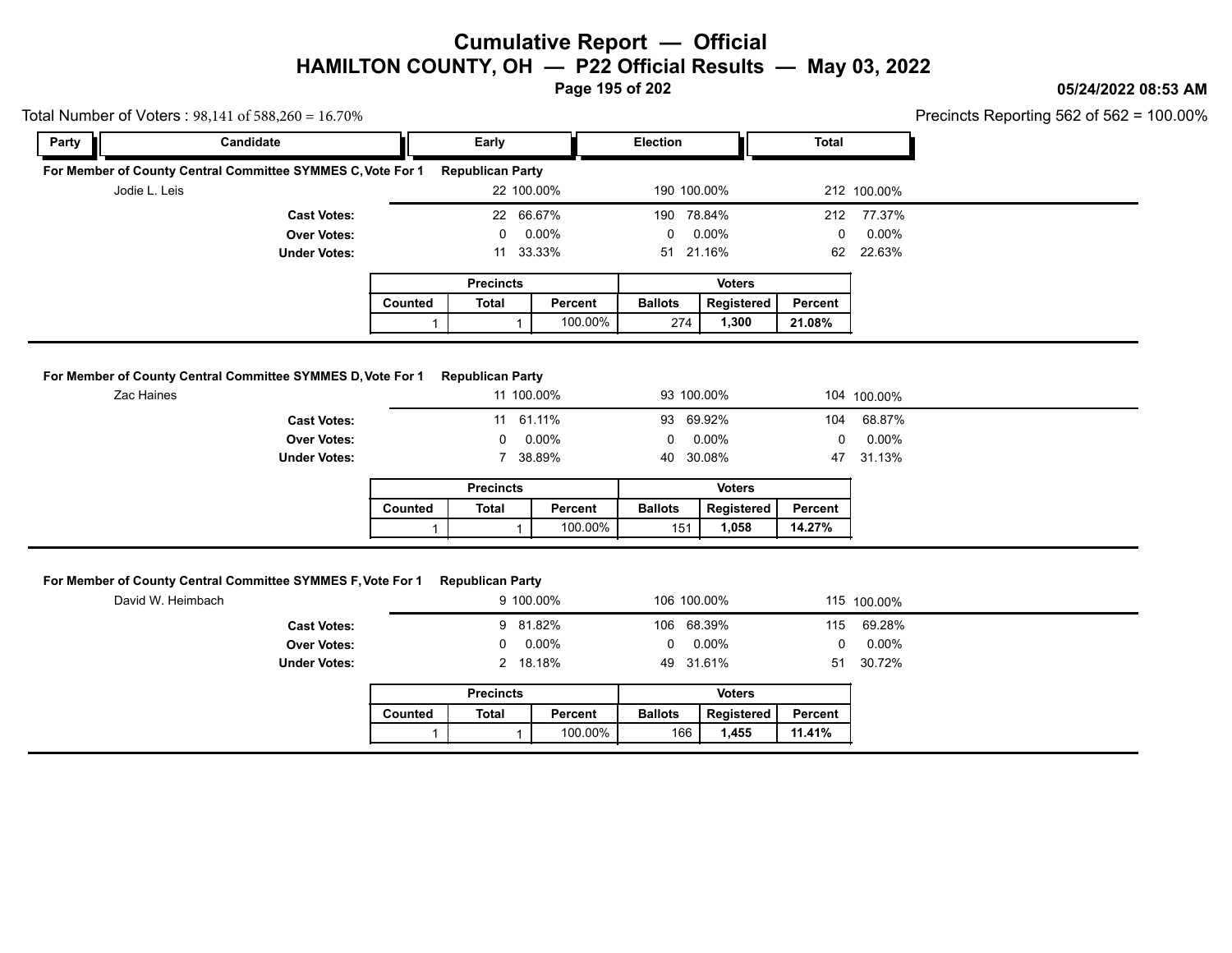**Page 196 of 202**

### **05/24/2022 08:53 AM**

| Party      | Candidate                                                   |                | Early                                 |                | Election       |                             | <b>Total</b> |                 |
|------------|-------------------------------------------------------------|----------------|---------------------------------------|----------------|----------------|-----------------------------|--------------|-----------------|
|            | For Member of County Central Committee SYMMES G, Vote For 1 |                | <b>Republican Party</b>               |                |                |                             |              |                 |
|            | Jill Leis-Franke                                            |                | 5 100.00%                             |                | 64 100.00%     |                             |              | 69 100.00%      |
|            | <b>Cast Votes:</b>                                          |                | 5 83.33%                              |                | 64 71.91%      |                             | 69           | 72.63%          |
|            | <b>Over Votes:</b>                                          |                | 0                                     | 0.00%          | 0              | 0.00%                       | 0            | 0.00%           |
|            | <b>Under Votes:</b>                                         |                | 1 16.67%                              |                | 25 28.09%      |                             | 26           | 27.37%          |
|            |                                                             |                | <b>Precincts</b>                      |                |                | <b>Voters</b>               |              |                 |
|            |                                                             | <b>Counted</b> | <b>Total</b>                          | Percent        | <b>Ballots</b> | Registered                  | Percent      |                 |
|            |                                                             | $\mathbf{1}$   | $\mathbf{1}$                          | 100.00%        | 95             | 664                         | 14.31%       |                 |
|            | <b>Under Votes:</b>                                         |                | 0                                     | 0.00%<br>0.00% | 37 35.58%      | 0.00%                       | 0<br>37      | 0.00%<br>35.58% |
|            |                                                             | Counted        | <b>Precincts</b><br><b>Total</b>      | Percent        | <b>Ballots</b> | <b>Voters</b><br>Registered | Percent      |                 |
|            |                                                             | 1              | $\mathbf{1}$                          | 100.00%        | 104            | 442                         | 23.53%       |                 |
|            |                                                             |                |                                       |                |                |                             |              |                 |
| Dan Bueche | For Member of County Central Committee SYMMES J, Vote For 1 |                | <b>Republican Party</b><br>15 100.00% |                | 102 100.00%    |                             |              | 117 100.00%     |
|            | <b>Cast Votes:</b>                                          |                | 15 83.33%                             |                | 102 67.55%     |                             | 117          | 69.23%          |
|            | <b>Over Votes:</b>                                          |                | 0                                     | 0.00%          | 0              | 0.00%                       | 0            | 0.00%           |
|            | <b>Under Votes:</b>                                         |                | 3 16.67%                              |                | 49 32.45%      |                             | 52           | 30.77%          |
|            |                                                             |                | <b>Precincts</b>                      |                |                | <b>Voters</b>               |              |                 |
|            |                                                             | Counted        | <b>Total</b>                          | Percent        | <b>Ballots</b> | Registered                  | Percent      |                 |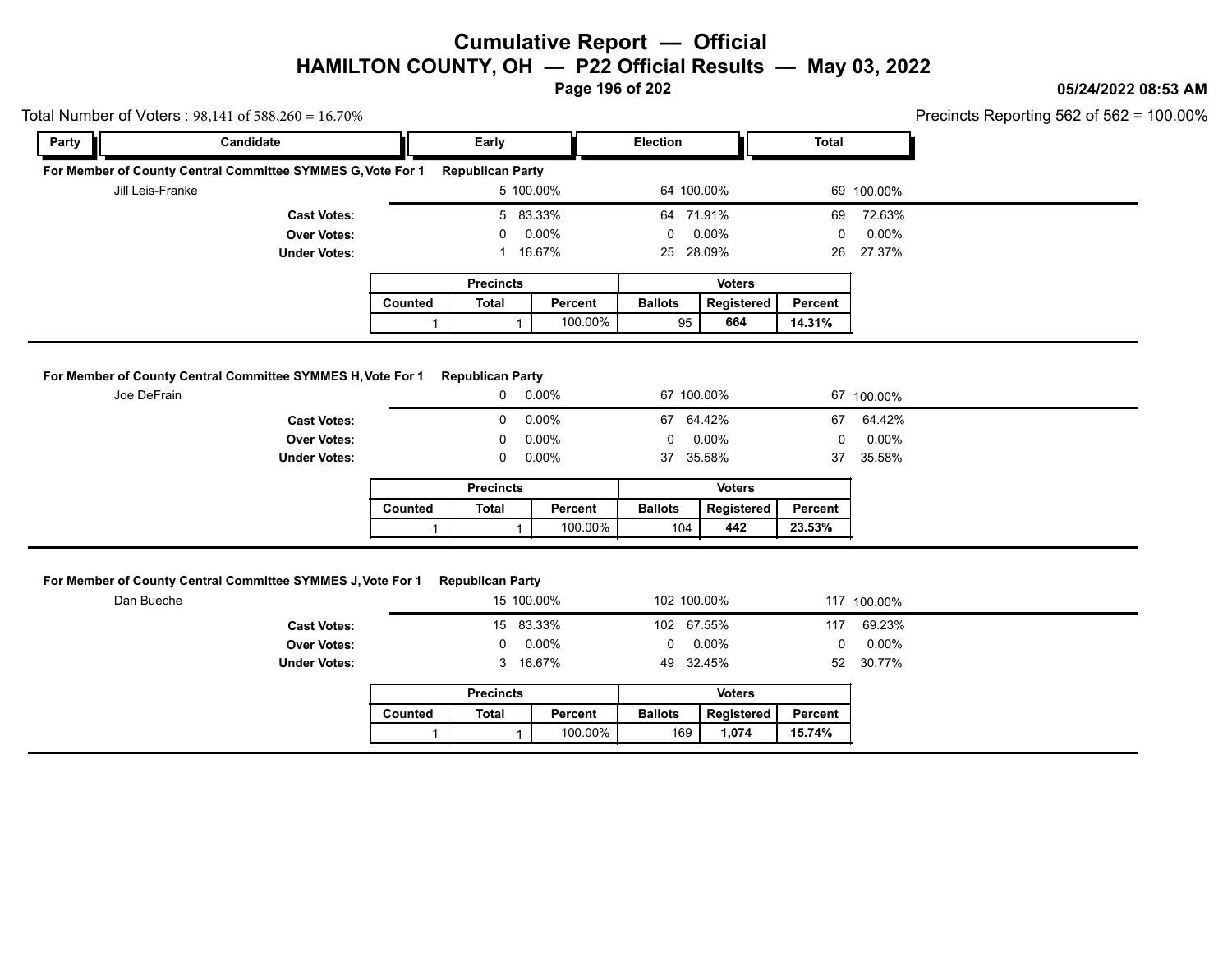**Page 197 of 202**

#### **05/24/2022 08:53 AM**

 $rting 562 of 562 = 100.00\%$ 

|       | Total Number of Voters: $98,141$ of $588,260 = 16.70\%$                       |         |                                       |           |                 |               |              |             | Precincts Reporting 562 of 562 = $\degree$ |
|-------|-------------------------------------------------------------------------------|---------|---------------------------------------|-----------|-----------------|---------------|--------------|-------------|--------------------------------------------|
| Party | Candidate                                                                     |         | Early                                 |           | <b>Election</b> |               | <b>Total</b> |             |                                            |
|       | For Member of County Central Committee SYMMES K, Vote For 1                   |         | <b>Republican Party</b>               |           |                 |               |              |             |                                            |
|       | Dennis Michael Homan                                                          |         |                                       | 3 100.00% | 41 100.00%      |               |              | 44 100.00%  |                                            |
|       | <b>Cast Votes:</b>                                                            |         |                                       | 3 60.00%  | 41 62.12%       |               | 44           | 61.97%      |                                            |
|       | <b>Over Votes:</b>                                                            |         |                                       | 0.00%     | 0               | $0.00\%$      | 0            | $0.00\%$    |                                            |
|       | <b>Under Votes:</b>                                                           |         | $\mathbf{2}^{\prime}$                 | 40.00%    | 25              | 37.88%        | 27           | 38.03%      |                                            |
|       |                                                                               |         | <b>Precincts</b>                      |           |                 | <b>Voters</b> |              |             |                                            |
|       |                                                                               | Counted | <b>Total</b>                          | Percent   | <b>Ballots</b>  | Registered    | Percent      |             |                                            |
|       |                                                                               |         |                                       |           |                 |               |              |             |                                            |
|       |                                                                               |         |                                       | 100.00%   | 71              | 416           | 17.07%       |             |                                            |
|       | For Member of County Central Committee SYMMES L, Vote For 1<br>James Benedict |         | <b>Republican Party</b><br>18 100.00% |           | 123 100.00%     |               |              | 141 100.00% |                                            |
|       | <b>Cast Votes:</b>                                                            |         | 18                                    | 69.23%    | 123             | 58.02%        | 141          | 59.24%      |                                            |
|       | <b>Over Votes:</b>                                                            |         |                                       | 0.00%     | 0               | $0.00\%$      |              | $0.00\%$    |                                            |
|       | <b>Under Votes:</b>                                                           |         | 8                                     | 30.77%    | 89              | 41.98%        | 97           | 40.76%      |                                            |
|       |                                                                               |         | <b>Precincts</b>                      |           |                 | <b>Voters</b> |              |             |                                            |
|       |                                                                               | Counted | <b>Total</b>                          | Percent   | <b>Ballots</b>  | Registered    | Percent      |             |                                            |

| Counted | Total | Percent | <b>Ballots</b> | Registered | Percent |
|---------|-------|---------|----------------|------------|---------|
|         |       | 100.00% | 238            | 757        | 31.44%  |

#### **For Member of County Central Committee TERRACE PARK A, Vote For 1 Republican Party**

|                |       |                                                         |                                                                                      |               |                                              | 3 100.00%                       |
|----------------|-------|---------------------------------------------------------|--------------------------------------------------------------------------------------|---------------|----------------------------------------------|---------------------------------|
|                |       |                                                         |                                                                                      |               | 3                                            | 1.55%                           |
|                | 0     |                                                         | $\mathbf{0}$                                                                         |               | 0                                            | $0.00\%$                        |
|                | 17    |                                                         | 173                                                                                  |               | 190                                          | 98.45%                          |
|                |       |                                                         |                                                                                      | <b>Voters</b> |                                              |                                 |
| <b>Counted</b> | Total | Percent                                                 | <b>Ballots</b>                                                                       | Registered    | Percent                                      |                                 |
|                |       | 100.00%                                                 |                                                                                      | 1,180         | 16.36%                                       |                                 |
|                |       | r of County Central Committee TERRACE PARK A Vote For 1 | <b>Republican Party</b><br>1 100.00%<br>5.56%<br>0.00%<br>94.44%<br><b>Precincts</b> | $2^{\circ}$   | 2 100.00%<br>1.14%<br>0.00%<br>98.86%<br>193 | 100.00%<br>31.44%<br>757<br>238 |

|         | <b>Precincts</b> |         |                | Voters     |         |
|---------|------------------|---------|----------------|------------|---------|
| Counted | Total            | Percent | <b>Ballots</b> | Registered | Percent |
|         |                  | 100.00% | 193            | 1.180      | 16.36%  |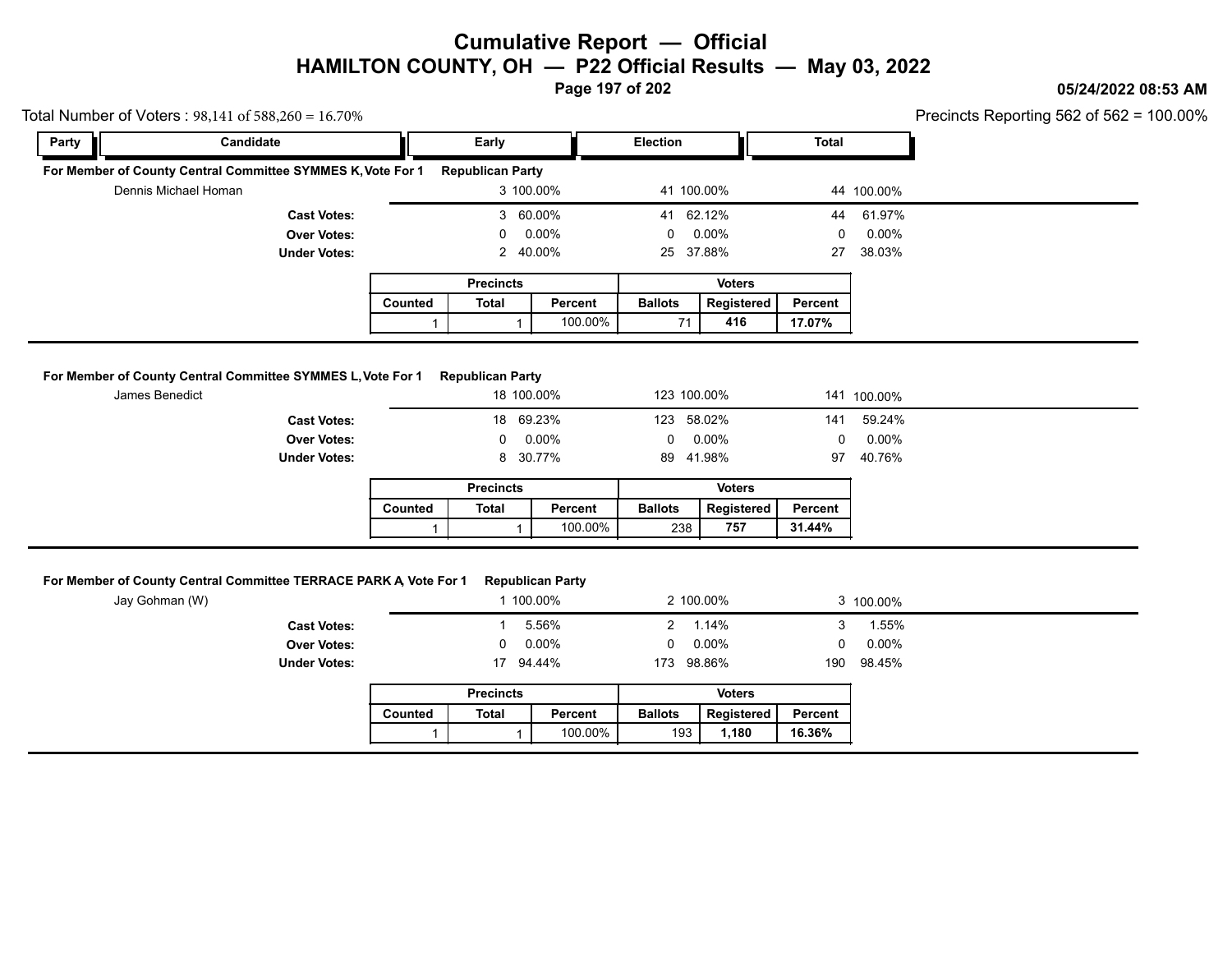**Page 198 of 202**

### **05/24/2022 08:53 AM**

100.00%

|              | Total Number of Voters: $98,141$ of $588,260 = 16.70\%$                                   |         |                                      |                         |                 |               |              |             | Precincts Reporting 562 of 562 = $\degree$ |
|--------------|-------------------------------------------------------------------------------------------|---------|--------------------------------------|-------------------------|-----------------|---------------|--------------|-------------|--------------------------------------------|
| Party        | Candidate                                                                                 |         | Early                                |                         | <b>Election</b> |               | <b>Total</b> |             |                                            |
|              | For Member of County Central Committee TERRACE PARK B, Vote For 1                         |         |                                      | <b>Republican Party</b> |                 |               |              |             |                                            |
| Lindsay Cole |                                                                                           |         | 5 100.00%                            |                         | 45 100.00%      |               |              | 50 100.00%  |                                            |
|              | <b>Cast Votes:</b>                                                                        |         | 5 83.33%                             |                         | 45 52.94%       |               | 50           | 54.95%      |                                            |
|              | <b>Over Votes:</b>                                                                        |         |                                      | 0.00%                   | 0               | $0.00\%$      | 0            | $0.00\%$    |                                            |
|              | <b>Under Votes:</b>                                                                       |         |                                      | 16.67%                  | 40              | 47.06%        | 41           | 45.05%      |                                            |
|              |                                                                                           |         | <b>Precincts</b>                     |                         |                 | <b>Voters</b> |              |             |                                            |
|              |                                                                                           |         |                                      |                         |                 | Registered    | Percent      |             |                                            |
|              |                                                                                           | Counted | <b>Total</b>                         | Percent                 | <b>Ballots</b>  |               |              |             |                                            |
|              |                                                                                           |         |                                      | 100.00%                 | 91              | 673           | 13.52%       |             |                                            |
|              | For Member of County Central Committee WHITEWATER A Vote For 1<br><b>Timothy McDonald</b> |         | <b>Republican Party</b><br>7 100.00% |                         | 121 100.00%     |               |              | 128 100.00% |                                            |
|              | <b>Cast Votes:</b>                                                                        |         | 7 87.50%                             |                         | 121             | 75.63%        | 128          | 76.19%      |                                            |
|              | <b>Over Votes:</b>                                                                        |         |                                      | $0.00\%$                | 0               | $0.00\%$      | 0            | $0.00\%$    |                                            |
|              | <b>Under Votes:</b>                                                                       |         |                                      | 12.50%                  | 39              | 24.38%        | 40           | 23.81%      |                                            |
|              |                                                                                           |         | <b>Precincts</b>                     |                         |                 | <b>Voters</b> |              |             |                                            |
|              |                                                                                           | Counted | <b>Total</b>                         | Percent                 | <b>Ballots</b>  | Registered    | Percent      |             |                                            |

#### **For Member of County Central Committee WHITEWATER B, Vote For 1 Republican Party**

|                                                        |         |                         | 100.00%  | 168             | 1,301         | 12.91%  |             |
|--------------------------------------------------------|---------|-------------------------|----------|-----------------|---------------|---------|-------------|
|                                                        |         |                         |          |                 |               |         |             |
| r of County Central Committee WHITEWATER B, Vote For 1 |         | <b>Republican Party</b> |          |                 |               |         |             |
| Guy Schaible                                           |         | 4 100.00%               |          | 114 100.00%     |               |         | 118 100.00% |
| <b>Cast Votes:</b>                                     |         | 4 50.00%                |          | 114 65.52%      |               | 118     | 64.84%      |
| <b>Over Votes:</b>                                     |         | $\mathbf{0}$            | $0.00\%$ | $0\quad 0.00\%$ |               | 0       | $0.00\%$    |
| <b>Under Votes:</b>                                    |         | 4 50.00%                |          | 60 34.48%       |               | 64      | 35.16%      |
|                                                        |         | <b>Precincts</b>        |          |                 | <b>Voters</b> |         |             |
|                                                        | Counted | Total                   | Percent  | <b>Ballots</b>  | Registered    | Percent |             |
|                                                        |         |                         | 100.00%  | 182             | 1,380         | 13.19%  |             |
|                                                        |         |                         |          |                 |               |         |             |

|         | <b>Precincts</b> |         |                | Voters     |         |
|---------|------------------|---------|----------------|------------|---------|
| Counted | Total            | Percent | <b>Ballots</b> | Reaistered | Percent |
|         |                  | 100.00% | 182            | 1.380      | 13.19%  |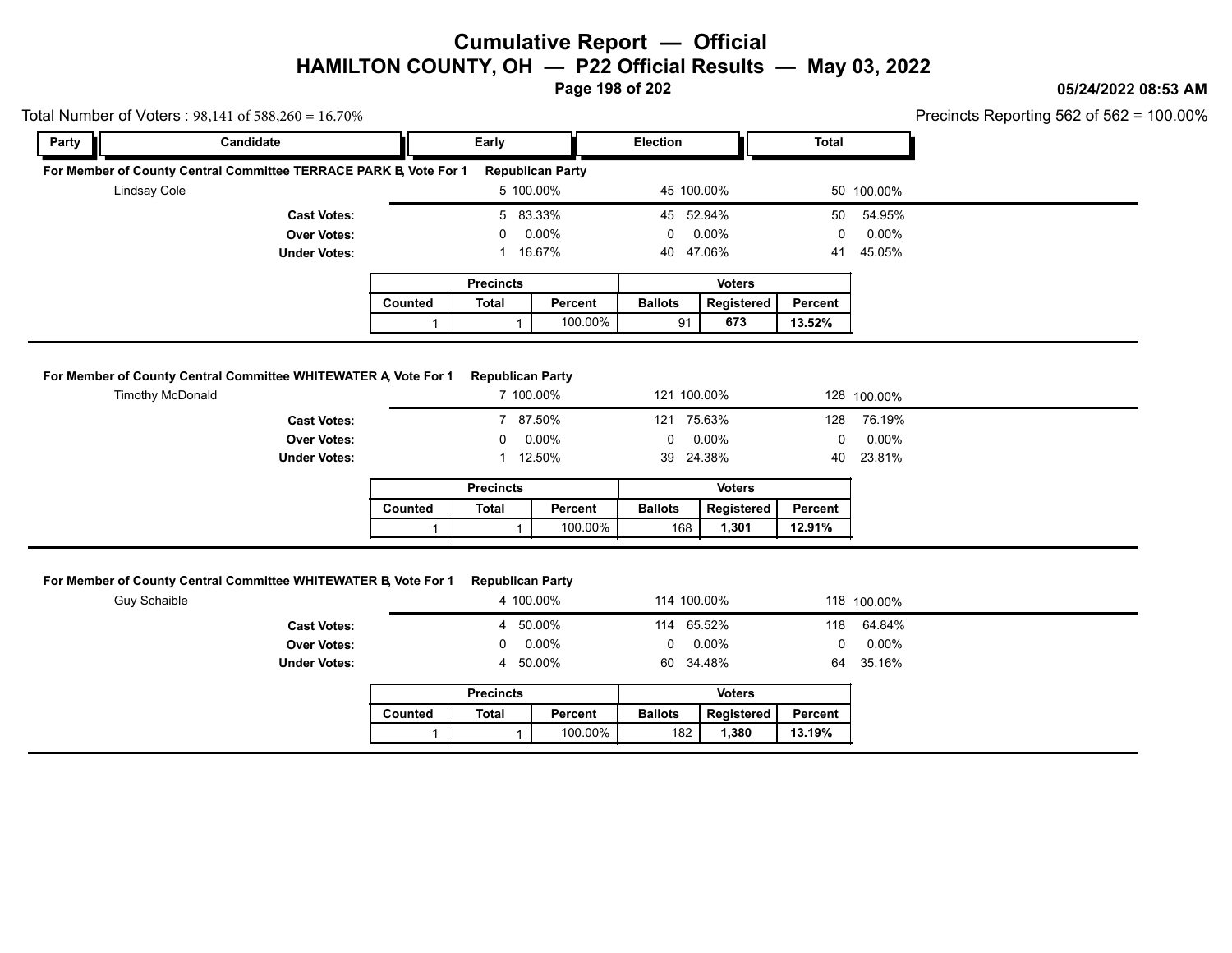**Page 199 of 202**

### **05/24/2022 08:53 AM**

|       | Total Number of Voters: $98,141$ of $588,260 = 16.70\%$                                                                      |                                           |              |                          |                |                            |                |              |                                  | Precincts Reporting 562 of 562 = 1 |
|-------|------------------------------------------------------------------------------------------------------------------------------|-------------------------------------------|--------------|--------------------------|----------------|----------------------------|----------------|--------------|----------------------------------|------------------------------------|
| Party | Candidate                                                                                                                    |                                           |              | Early                    |                | <b>Election</b>            |                | <b>Total</b> |                                  |                                    |
|       | For Member of County Central Committee WHITEWATER C, Vote For 1                                                              |                                           |              | <b>Republican Party</b>  |                |                            |                |              |                                  |                                    |
|       | James L. Brett                                                                                                               |                                           |              | 4 100.00%                |                | 77 100.00%                 |                |              | 81 100.00%                       |                                    |
|       |                                                                                                                              | <b>Cast Votes:</b>                        |              | 4 80.00%                 |                | 77 79.38%                  |                | 81           | 79.41%                           |                                    |
|       |                                                                                                                              | <b>Over Votes:</b>                        |              | $\Omega$                 | 0.00%          | $\mathbf{0}$               | 0.00%          | $\mathbf 0$  | 0.00%                            |                                    |
|       |                                                                                                                              | <b>Under Votes:</b>                       |              | $\mathbf{1}$             | 20.00%         | 20 20.62%                  |                | 21           | 20.59%                           |                                    |
|       |                                                                                                                              |                                           |              | <b>Precincts</b>         |                |                            | <b>Voters</b>  |              |                                  |                                    |
|       |                                                                                                                              |                                           | Counted      | Total                    | Percent        | <b>Ballots</b>             | Registered     | Percent      |                                  |                                    |
|       |                                                                                                                              |                                           | $\mathbf{1}$ | $\mathbf{1}$             | 100.00%        | 102                        | 1,059          | 9.63%        |                                  |                                    |
|       | 1 PROPOSED TAX LEVY (ADDITIONAL) - READING COMMUNITY CITY SCHOOL DISTRICT, Vote For 1<br>FOR THE TAX LEVY                    |                                           |              | 106 48.40%               |                | 856 51.44%                 |                |              |                                  |                                    |
|       | AGAINST THE TAX LEVY                                                                                                         |                                           |              | 113 51.60%               |                | 808 48.56%                 |                | 921          | 962 51.09%<br>48.91%             |                                    |
|       |                                                                                                                              |                                           |              |                          |                |                            |                |              |                                  |                                    |
|       |                                                                                                                              | <b>Cast Votes:</b>                        |              | 219 97.33%               |                | 1,664 99.28%               |                | 1,883        | 99.05%                           |                                    |
|       |                                                                                                                              | <b>Over Votes:</b>                        |              | 0                        | 0.00%          | $\mathbf 0$                | 0.00%          | 0            | 0.00%                            |                                    |
|       |                                                                                                                              | <b>Under Votes:</b>                       |              | 6                        | 2.67%          | 12                         | 0.72%          | 18           | 0.95%                            |                                    |
|       |                                                                                                                              |                                           |              | <b>Precincts</b>         |                |                            | <b>Voters</b>  |              |                                  |                                    |
|       |                                                                                                                              |                                           | Counted      | Total                    | Percent        | <b>Ballots</b>             | Registered     | Percent      |                                  |                                    |
|       |                                                                                                                              |                                           | 9            | 9                        | 100.00%        | 1,901                      | 7,362          | 25.82%       |                                  |                                    |
|       | 2 PROPOSED TAX LEVY (ADDITIONAL) - WINTON WOODS CITY SCHOOL DISTRICT, Vote For 1<br>AGAINST THE TAX LEVY<br>FOR THE TAX LEVY |                                           |              | 360 68.05%<br>169 31.95% |                | 2,484 72.89%<br>924 27.11% |                | 1,093        | 2,844 72.24%<br>27.76%<br>97.67% |                                    |
|       |                                                                                                                              |                                           |              |                          |                |                            |                |              |                                  |                                    |
|       |                                                                                                                              | <b>Cast Votes:</b>                        |              | 529 98.51%               |                | 3,408 97.54%               |                | 3,937        |                                  |                                    |
|       |                                                                                                                              | <b>Over Votes:</b><br><b>Under Votes:</b> |              | 0<br>8                   | 0.00%<br>1.49% | 0<br>86                    | 0.00%<br>2.46% | 0<br>94      | 0.00%<br>2.33%                   |                                    |
|       |                                                                                                                              |                                           |              | <b>Precincts</b>         |                |                            | <b>Voters</b>  |              |                                  |                                    |
|       |                                                                                                                              |                                           | Counted      | Total                    | Percent        | <b>Ballots</b>             | Registered     | Percent      |                                  |                                    |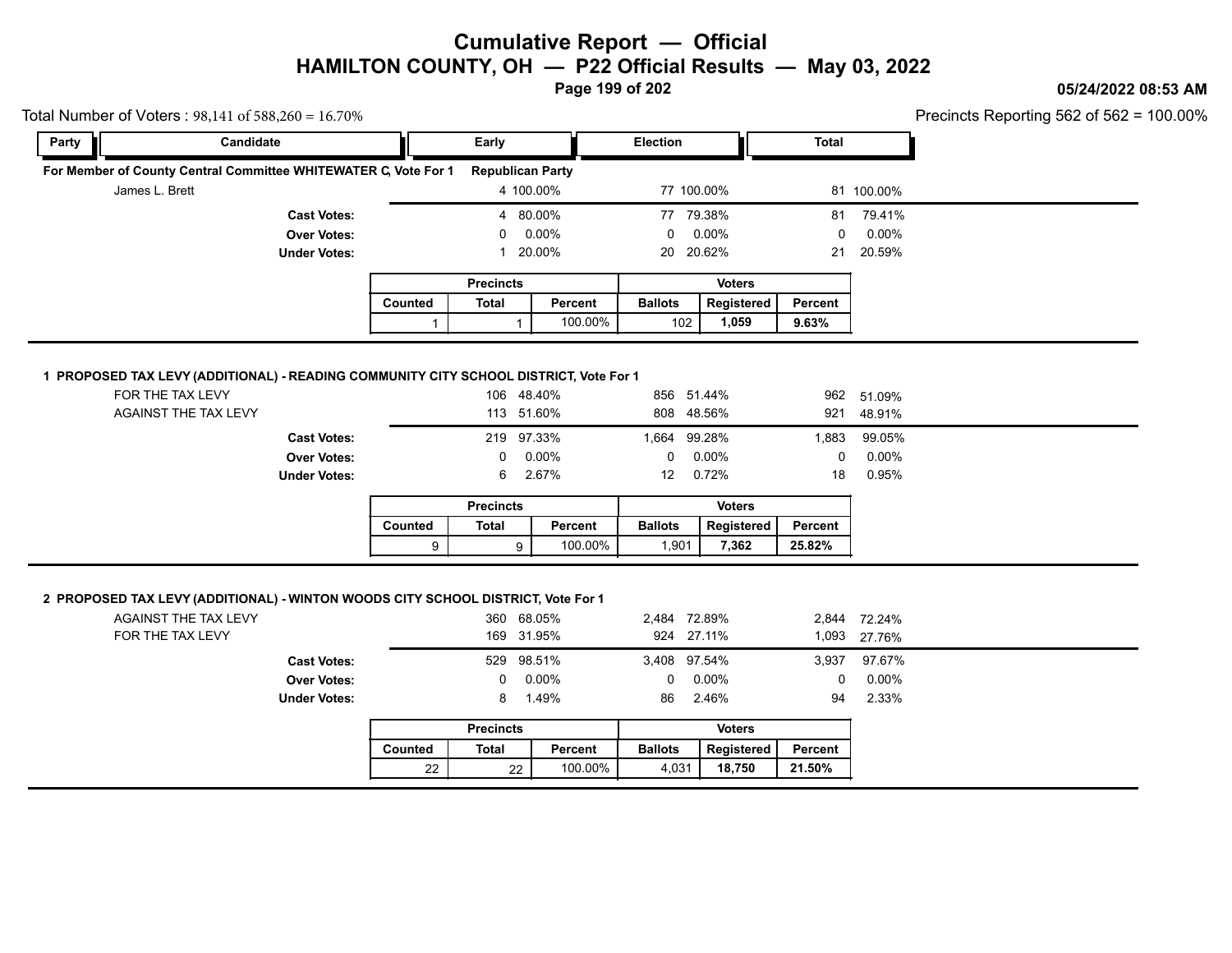#### **05/24/2022 08:53 AM**

Precincts Reporting 562 of 562 = 100.00%

|       | Total Number of Voters: 98,141 of 588,260 = 16.70%                                  |                |                  |              |                |               |              |            | Precincts Reporting 562 of 562 = 1 |
|-------|-------------------------------------------------------------------------------------|----------------|------------------|--------------|----------------|---------------|--------------|------------|------------------------------------|
| Party | Candidate                                                                           |                | Early            |              | Election       |               | <b>Total</b> |            |                                    |
|       | 3 PROPOSED TAX LEVY (RENEWAL) - CITY OF DEER PARK, Vote For 1                       |                |                  |              |                |               |              |            |                                    |
|       | FOR THE TAX LEVY                                                                    |                | 49               | 63.64%       |                | 423 72.43%    |              | 472 71.41% |                                    |
|       | AGAINST THE TAX LEVY                                                                |                | 28               | 36.36%       |                | 161 27.57%    | 189          | 28.59%     |                                    |
|       | <b>Cast Votes:</b>                                                                  |                |                  | 77 95.06%    |                | 584 99.15%    | 661          | 98.66%     |                                    |
|       | <b>Over Votes:</b>                                                                  |                | 0                | $0.00\%$     | $\Omega$       | $0.00\%$      | 0            | $0.00\%$   |                                    |
|       | <b>Under Votes:</b>                                                                 |                | 4                | 4.94%        | 5              | 0.85%         | 9            | 1.34%      |                                    |
|       |                                                                                     |                | <b>Precincts</b> |              |                | <b>Voters</b> |              |            |                                    |
|       |                                                                                     |                |                  |              |                |               |              |            |                                    |
|       |                                                                                     | <b>Counted</b> | <b>Total</b>     | Percent      | <b>Ballots</b> | Registered    | Percent      |            |                                    |
|       |                                                                                     | 4              |                  | 100.00%<br>4 | 670            | 3,924         | 17.07%       |            |                                    |
|       | 4 PROPOSED TAX LEVY (ADDITIONAL) - CITY OF LOVELAND, Vote For 1<br>FOR THE TAX LEVY |                |                  | 101 66.45%   |                | 744 60.15%    | 845          | 60.84%     |                                    |
|       | AGAINST THE TAX LEVY                                                                |                | 51               | 33.55%       |                | 493 39.85%    | 544          | 39.16%     |                                    |
|       | <b>Cast Votes:</b>                                                                  |                |                  | 152 98.70%   | 1,237 98.02%   |               | 1,389        | 98.09%     |                                    |
|       | <b>Over Votes:</b>                                                                  |                | 0                | $0.00\%$     |                | 0.08%         |              | 0.07%      |                                    |
|       | <b>Under Votes:</b>                                                                 |                | $\mathbf{2}$     | 1.30%        | 24             | 1.90%         | 26           | 1.84%      |                                    |
|       |                                                                                     |                | <b>Precincts</b> |              |                | <b>Voters</b> |              |            |                                    |
|       |                                                                                     | Counted        | <b>Total</b>     | Percent      | <b>Ballots</b> | Registered    | Percent      |            |                                    |

#### **5 SPECIAL ELECTION BY PETITION - LOCAL OPTION ELECTION ON SUNDAY SALE OF LIQUOR (MIAMI TOWNSHIP F), Vote For 1**

|                     |                |                  | 3 100.00%<br>$0\quad 0.00\%$ |                | 115 85.82%<br>19 14.18% |              | 118 86.13%<br>19 13.87% |
|---------------------|----------------|------------------|------------------------------|----------------|-------------------------|--------------|-------------------------|
| <b>Cast Votes:</b>  |                |                  | 3 100.00%                    |                | 134 97.81%              |              | 137 97.86%              |
| <b>Over Votes:</b>  |                |                  | $0\quad 0.00\%$              | $\mathbf 0$    | 0.00%                   | $\mathbf{0}$ | $0.00\%$                |
| <b>Under Votes:</b> |                |                  | $0\quad 0.00\%$              |                | 3 2.19%                 |              | $3, 2.14\%$             |
|                     |                | <b>Precincts</b> |                              |                | <b>Voters</b>           |              |                         |
|                     | <b>Counted</b> | <b>Total</b>     | Percent                      | <b>Ballots</b> | Registered              | Percent      |                         |
|                     |                |                  | 100.00%                      |                | 606<br>140              | 23.10%       |                         |

|         | <b>Precincts</b> |         |                | <b>Voters</b> |         |
|---------|------------------|---------|----------------|---------------|---------|
| Counted | Total            | Percent | <b>Ballots</b> | Registered    | Percent |
|         |                  | 100.00% | 140            | 606           | 23.10%  |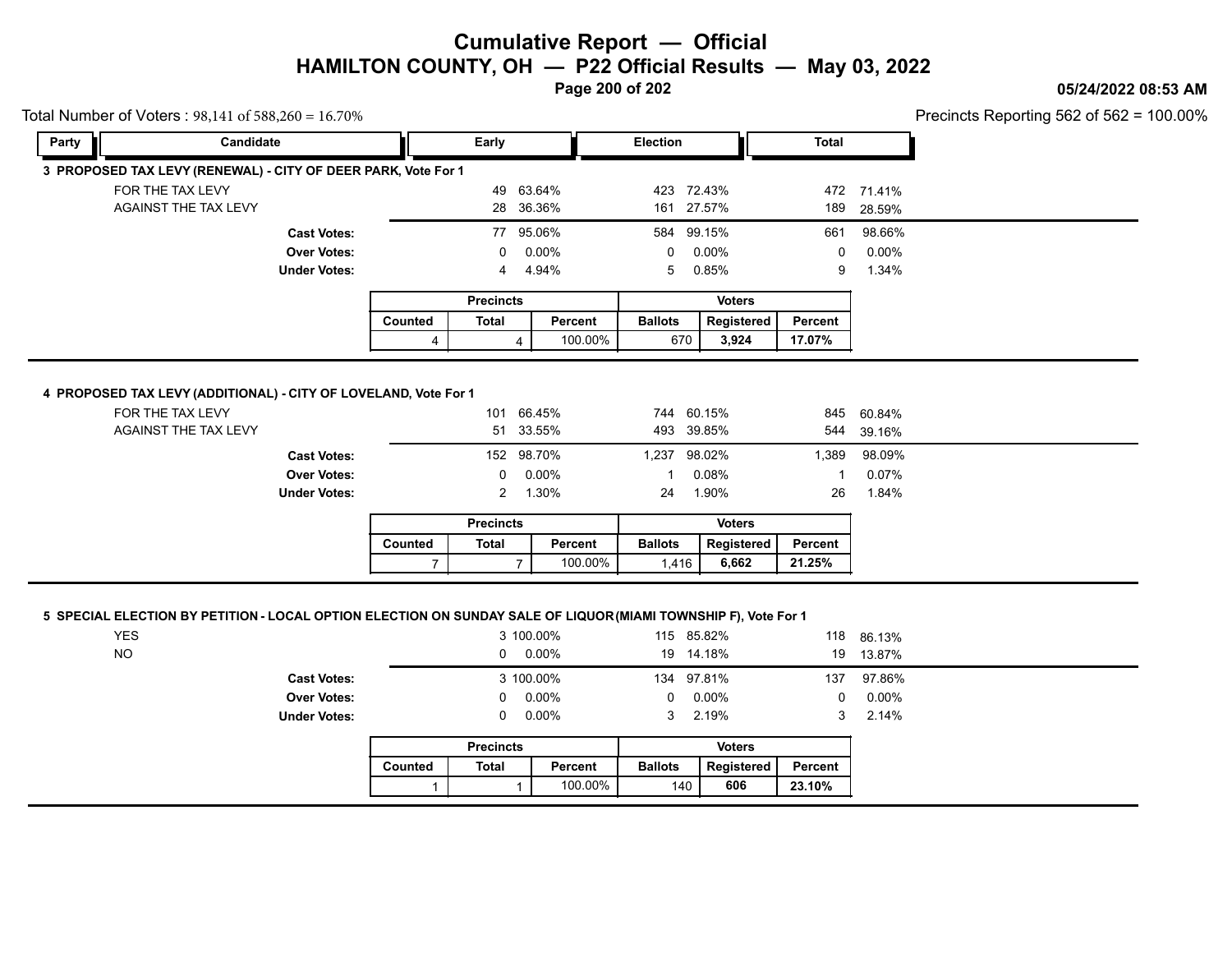**Page 201 of 202**

#### **05/24/2022 08:53 AM**

Precincts Reporting 562 of 562 = 100.00%

| Total Number of Voters: 98,141 of 588,260 = 16.70% |                                                                                          |                |                  |           |                 |               |              |            | Precincts Reporting 562 of 562 = 1 |  |
|----------------------------------------------------|------------------------------------------------------------------------------------------|----------------|------------------|-----------|-----------------|---------------|--------------|------------|------------------------------------|--|
| Party                                              | Candidate                                                                                |                | Early            |           | <b>Election</b> |               | <b>Total</b> |            |                                    |  |
|                                                    | 6 PROPOSED TAX LEVY (RENEWAL) - VILLAGE OF AMBERLEY, Vote For 1                          |                |                  |           |                 |               |              |            |                                    |  |
|                                                    | FOR THE TAX LEVY                                                                         |                | 128 86.49%       |           | 675 82.82%      |               | 803          | 83.39%     |                                    |  |
|                                                    | AGAINST THE TAX LEVY                                                                     |                |                  | 20 13.51% | 140 17.18%      |               | 160          | 16.61%     |                                    |  |
|                                                    | <b>Cast Votes:</b>                                                                       |                | 148 99.33%       |           | 815 98.91%      |               | 963          | 98.97%     |                                    |  |
|                                                    | <b>Over Votes:</b>                                                                       |                | $\Omega$         | 0.00%     | 1               | 0.12%         | -1           | 0.10%      |                                    |  |
|                                                    | <b>Under Votes:</b>                                                                      |                | -1               | 0.67%     | 8               | 0.97%         | 9            | 0.92%      |                                    |  |
|                                                    |                                                                                          |                | <b>Precincts</b> |           |                 | <b>Voters</b> |              |            |                                    |  |
|                                                    |                                                                                          | Counted        | <b>Total</b>     | Percent   | <b>Ballots</b>  | Registered    | Percent      |            |                                    |  |
|                                                    |                                                                                          | 4              | 4                | 100.00%   | 973             | 3,110         | 31.29%       |            |                                    |  |
|                                                    |                                                                                          |                |                  |           |                 |               |              |            |                                    |  |
|                                                    |                                                                                          |                |                  |           |                 |               |              |            |                                    |  |
|                                                    | 7 PROPOSED TAX LEVY (ADDITIONAL) - VILLAGE OF CLEVES, Vote For 1<br>AGAINST THE TAX LEVY |                |                  | 19 70.37% | 303 79.32%      |               |              | 322 78.73% |                                    |  |
|                                                    |                                                                                          |                |                  |           |                 |               |              |            |                                    |  |
|                                                    |                                                                                          |                |                  |           |                 |               |              |            |                                    |  |
|                                                    |                                                                                          |                |                  |           |                 |               |              |            |                                    |  |
|                                                    | <b>Cast Votes:</b>                                                                       |                |                  |           | 382 98.45%      |               | 409          | 98.55%     |                                    |  |
|                                                    | <b>Over Votes:</b>                                                                       |                | 0                |           | $\mathbf{0}$    | 0.00%         | $\mathbf 0$  | $0.00\%$   |                                    |  |
|                                                    | <b>Under Votes:</b>                                                                      |                | 0                |           | 6               | 1.55%         | 6            | 1.45%      |                                    |  |
|                                                    |                                                                                          |                | <b>Precincts</b> |           |                 | <b>Voters</b> |              |            |                                    |  |
|                                                    |                                                                                          | Counted        | <b>Total</b>     | Percent   | <b>Ballots</b>  | Registered    | Percent      |            |                                    |  |
|                                                    | FOR THE TAX LEVY                                                                         |                |                  | 8 29.63%  | 79 20.68%       |               | 87           | 21.27%     |                                    |  |
| 27 100.00%<br>0.00%<br>0.00%                       |                                                                                          |                |                  |           |                 |               |              |            |                                    |  |
|                                                    |                                                                                          | $\overline{2}$ | $\overline{2}$   | 100.00%   | 415             | 2,219         | 18.70%       |            |                                    |  |
|                                                    | 8 PROPOSED TAX LEVY (ADDITIONAL) - VILLAGE OF ELMWOOD PLACE, Vote For 1                  |                |                  |           |                 |               |              |            |                                    |  |
|                                                    | FOR THE TAX LEVY                                                                         |                |                  | 4 57.14%  | 50              | 58.82%        |              | 54 58.70%  |                                    |  |
|                                                    | AGAINST THE TAX LEVY                                                                     |                |                  | 3 42.86%  | 35 41.18%       |               |              | 38 41.30%  |                                    |  |
|                                                    | <b>Cast Votes:</b>                                                                       |                |                  | 7 100.00% | 85 98.84%       |               | 92           | 98.92%     |                                    |  |
|                                                    | <b>Over Votes:</b>                                                                       |                | 0                | 0.00%     | $\mathbf 0$     | 0.00%         | $\mathbf 0$  | 0.00%      |                                    |  |
|                                                    | <b>Under Votes:</b>                                                                      |                | 0                | $0.00\%$  | 1               | 1.16%         | $\mathbf 1$  | 1.08%      |                                    |  |
|                                                    |                                                                                          |                | <b>Precincts</b> |           |                 | <b>Voters</b> |              |            |                                    |  |
|                                                    |                                                                                          | Counted        | <b>Total</b>     | Percent   | <b>Ballots</b>  | Registered    | Percent      |            |                                    |  |